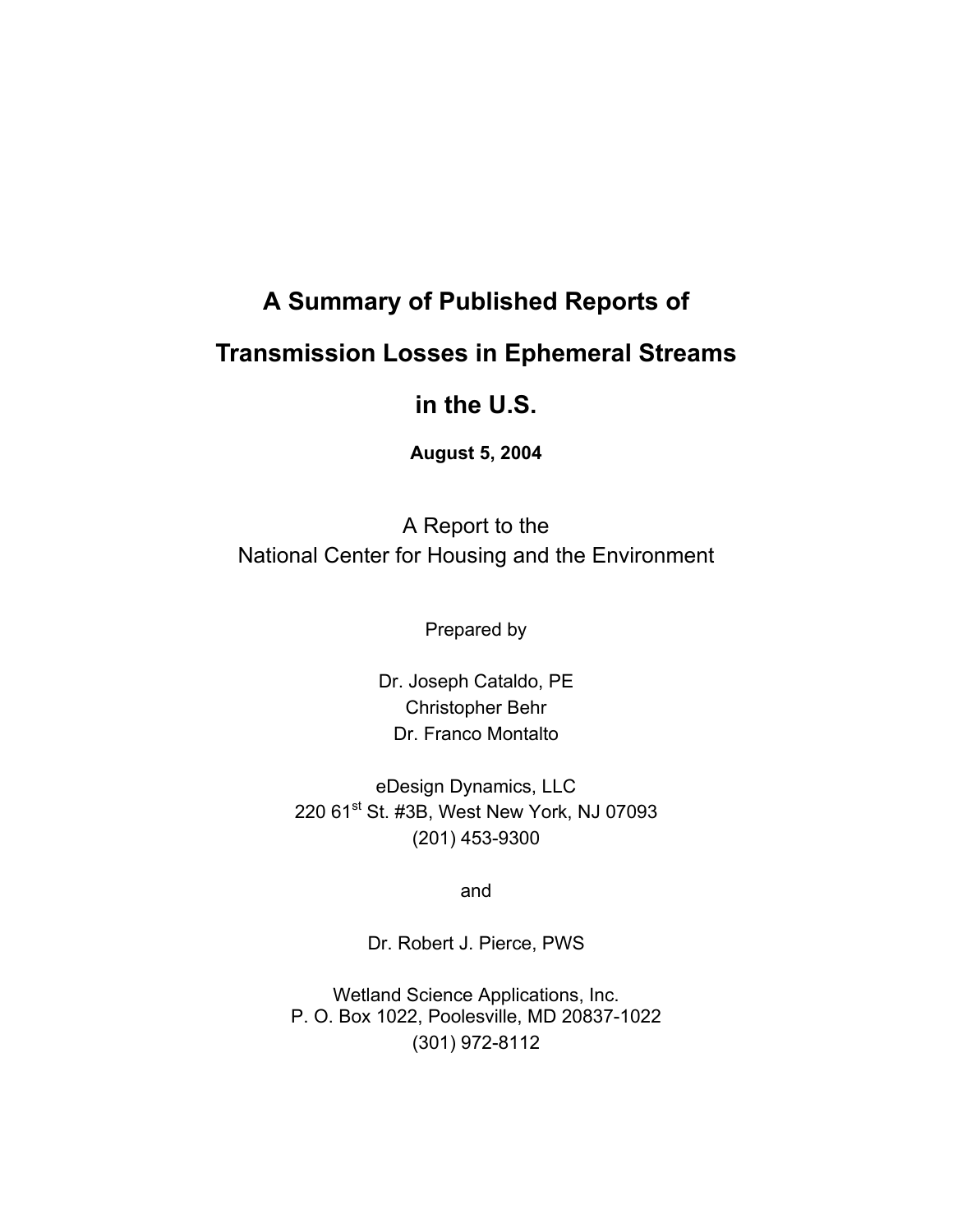# **Executive Summary**

In deciding whether a waterbody that is physically far-removed from a traditionally navigable water should fall under the jurisdiction of Section 404 of the Clean Water Act (CWA), consideration should be given to the frequency and duration with which flow reaches it (i.e., whether ordinary flow reaches the navigable water). One factor, which affects whether flow will reach a navigable water, is "transmission loss."

This report reviews the capabilities of several approaches that are adaptable to a variety of hydrologic evaluations including the prediction of transmission losses. In some cases, these approaches combine statistical and hydrologic models. In other cases, estimates have been derived from field observation. These approaches can be grouped into the following categories:

- **Simple regression equations:** use data on inflow and outflow volumes from a number of events (and potentially from a number of stream reaches) as well as descriptive data about each stream reach in a statistical model to estimate transmission losses.
- **Simplified differential equations:** use simplified differential equations to describe changes in storage. Change in storage is typically in terms of flow rates over time.
- **Combined use of differential equations and regression:** consider physical processes related to transmission losses to study the generic form of the equations and then use regression/optimization to develop site specific equations.
- **Field observations and experimentation:** consist of experimental studies carried out at specific locations, requiring additional resources and are usually confined to small areas.
- **Streamflow routing:** is used to predict the temporal and spatial variations of a flood as it moves through a river reach or reservoir. By examining changes in the shape and timing of the hydrograph at different points downstream, the effects of storage and flow resistance within a river reach are explored.
- **Hydrologic budget:** builds from a basic equation describing the change in storage in a reach as a combination of factors including inflow, outflow, evaporation, lateral inflow, bank storage, etc. Each of these components are estimated to reveal information about transmission losses.

About three dozen published studies that predict transmission losses in the United States and abroad using one or several of these approaches have been reviewed. This report notes characteristics of the method, analytical assumptions, limitations in model application and results for each study.

In addition, this document discusses the application of common hydraulic models (e.g. HEC-1, HEC-HMS, and HEC-RAS) for estimation of transmission losses. These models have been developed for streamflow prediction and do not have subroutines to directly determine transmission losses. However, they may have value in determining runoff and flood potential as a component of a transmission loss model.

Nine sets of data on transmission losses, for sites in the Midwest and West of the U.S., are reported in this document. The datasets and estimates of transmission losses have been normalized so that they can be more easily compared. Published reports have estimated transmission losses from single events over a range from less than 0.3 to over 1,500 acrefeet/mile (af/mi).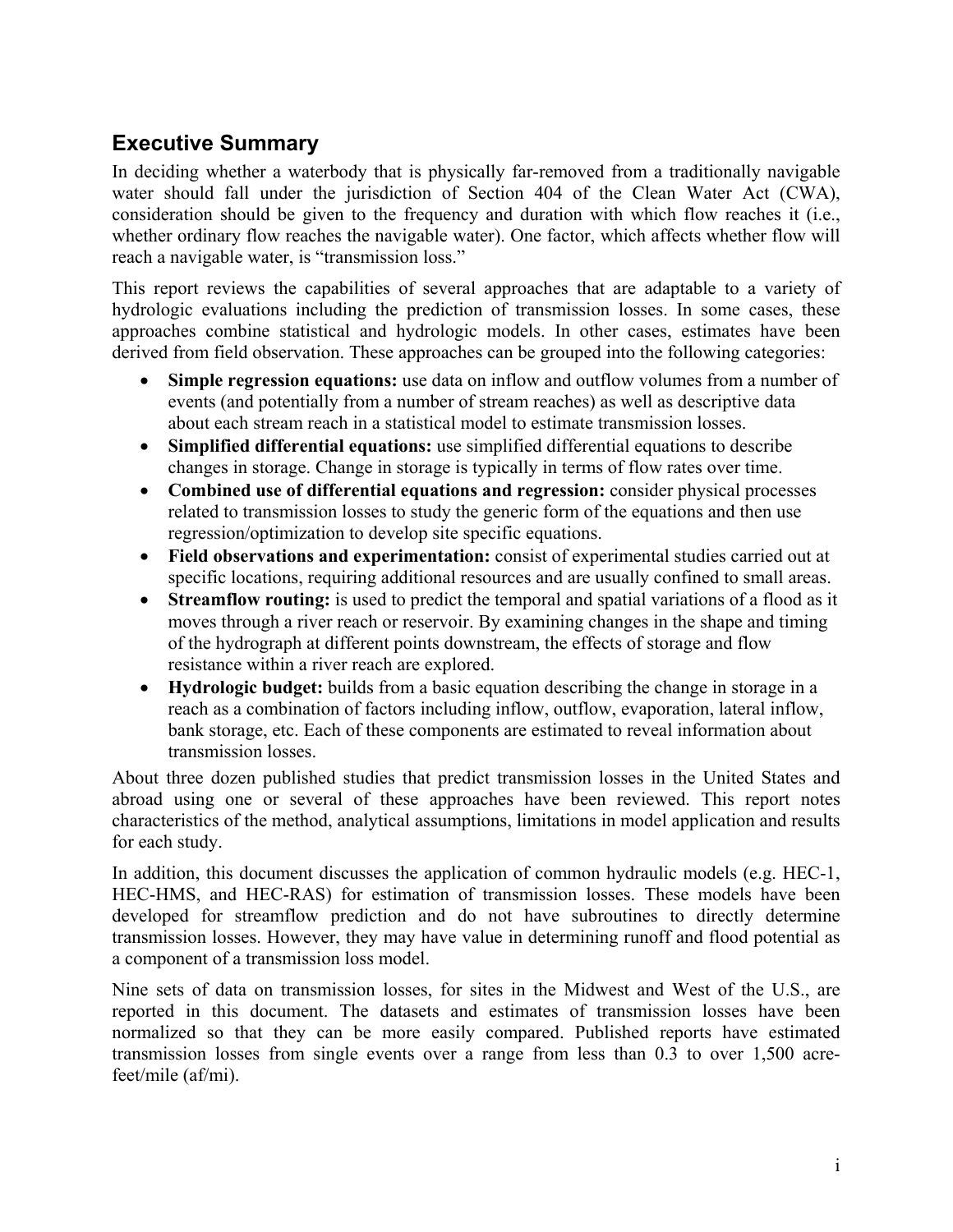This evaluation concludes that approaches that combines differential equations and regression analyses have the most promise in new applications for estimating transmission losses. This approach considers physical processes related to transmission losses and uses statistical methods to provide reliable parameter estimates in site-specific prediction equations. When a comprehensive set of site-specific data exists, such as details on flows at tandem gauges in the same stream with no tributary flows between gauges, the estimate of transmission loses have a reasonable potential for success. Where sites do not have such datasets, there appears to be a potential to estimate storm losses by coupling water resources models and transmission loss estimation methods. In such cases, estimates of watershed runoff and streamflow may be used as inputs to models of transmission losses.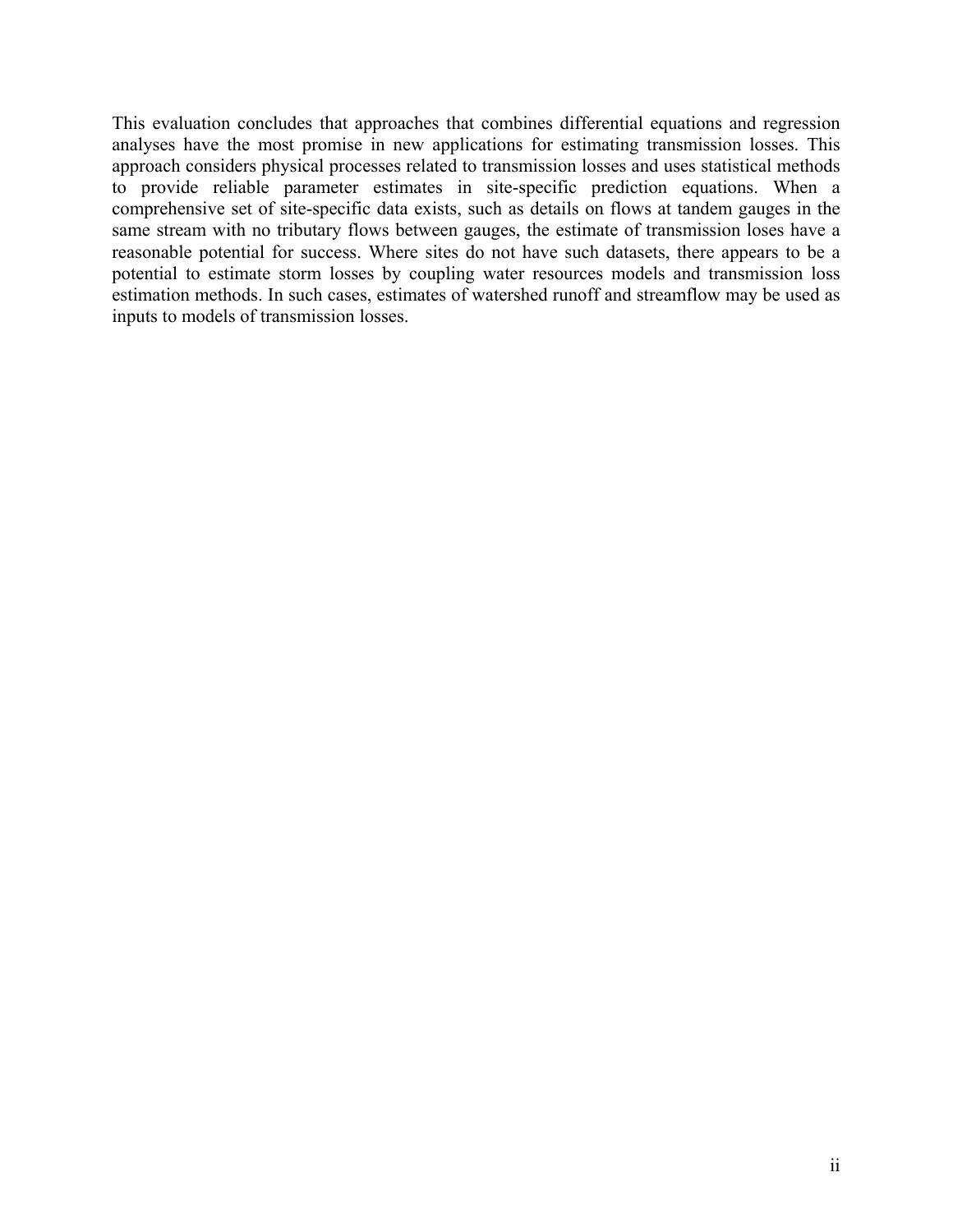# **Table of Contents**

| 1.              |    |  |
|-----------------|----|--|
| 2.              |    |  |
| 3.              |    |  |
|                 | A. |  |
|                 | Β. |  |
| $\mathcal{C}$ . |    |  |
|                 | D. |  |
|                 | Е. |  |
| F.              |    |  |
| $\mathbf{4}$    |    |  |
| 5.              |    |  |
| 6.              |    |  |
| 7.              |    |  |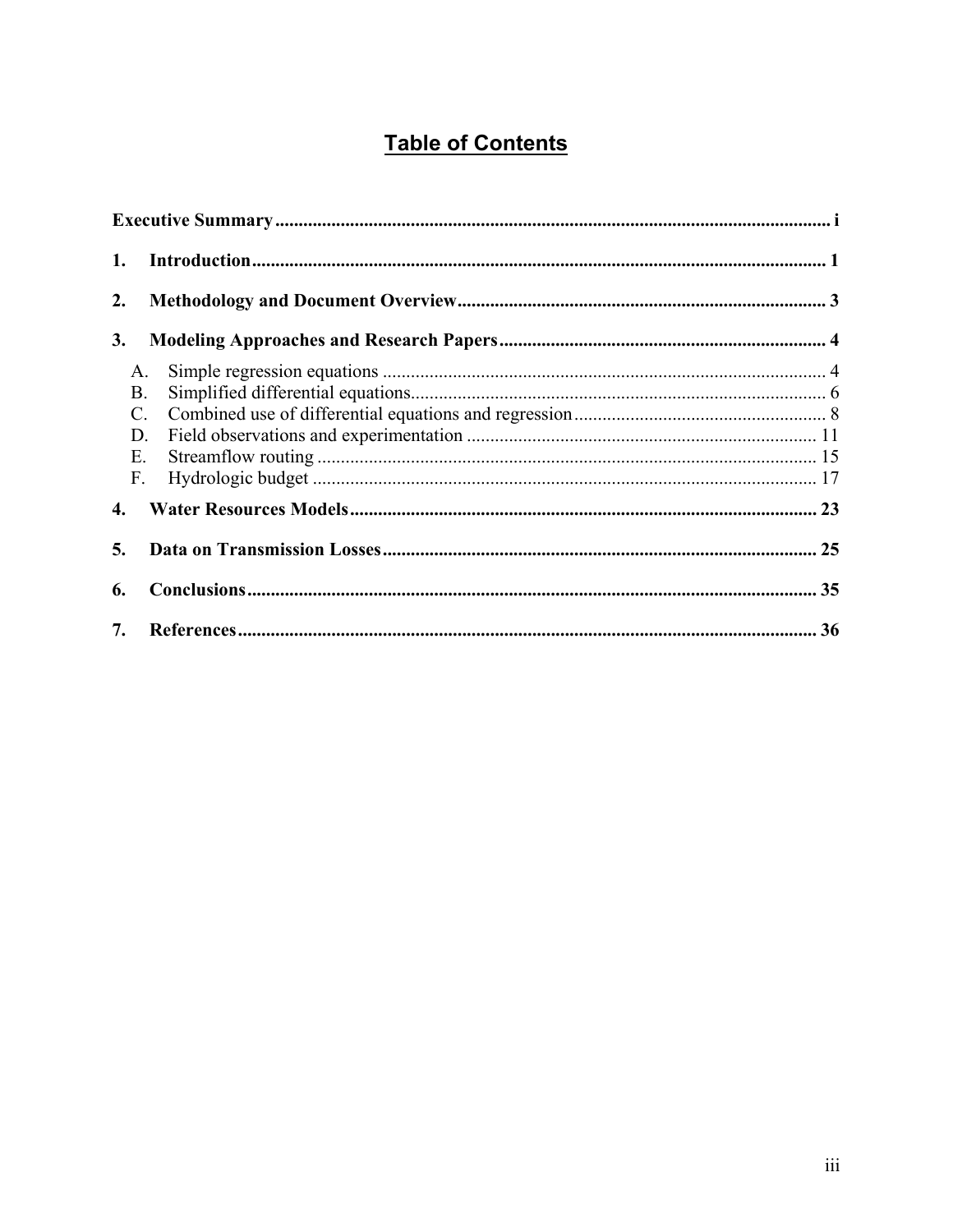### **1. Introduction**

 $\overline{a}$ 

The CWA defines "navigable waters" as "the waters of the United States." The Army Corps of Engineers (ACOE) routinely decides whether a non tidal, landscape feature is a water of the U.S. by the presence of an Ordinary High Water Mark (OHWM) with generally no consideration of whether ordinary or any other measurable flows actually reach navigable waters. The CWA defines most anthropogenic conveyances as "point sources." Increasingly, the ACOE and the U.S. Environmental Protection Agency (EPA), however, have been classifying conveyances, themselves as waters of the U.S., again without consideration of whether flows through them ever reach navigable waters. This literature review examines the state of the science for measuring and predicting the loss of water from morphologically-defined channels as it flows downslope towards navigable waters.

A stream or stream segment can be described as a "losing stream" or a "gaining stream" depending on whether it "loses" water into the ground or "gains" water from ground-water discharge as the flow passes downstream (Heath, 1989). This report focuses research and model development for measuring and predicting transmission losses in ephemeral streams.<sup>1</sup> Transmission losses are important not only with respect to their effect on stage flow reduction, but also as they pertain to groundwater recharge of underground alluvial aquifers.

In general, water is lost through three natural mechanisms as it travels down stream: (1) evapotranspiration (ETo) (in streams, most of which lack vegetation, evaporation plays a greater role than transpiration, with the opposite being true in wetlands); (2) surface storage in depressions in the channel and/or floodplain (and later lost as infiltration or ETo); and (3) ground storage of water that infiltrates into the channel, its banks and/or the floodplain. In most ephemeral streams, transmission losses tend to be a result of infiltration. Accordingly, flow reduction vis-à-vis infiltration is commonly termed transmission loss.

Infiltration is the movement of water into soil. The rate at which water can enter the soil at a given set of temperature and soil moisture conditions is known as infiltration capacity. When the infiltration capacity is greater than the rate at which rain falls, all of the rainfall will enter the soil. When the rate of rainfall or stream flow exceeds the infiltration capacity, runoff will occur or, in the case of a stream, the stream will flow. Although water may be flowing over the surface of the land or in a channel, it does not necessarily mean that infiltration has stopped.

Infiltration of water into a soil or the substrate of a stream is driven by gravity, and in the initial phases, by capillary attraction. After a soil or other material is saturated, water movement is driven solely by gravity. Water flow through porous material such as sand can be explained by Darcy's Law, which states that flow is proportional to the hydraulic conductivity of the fluid and the gradient or slope between the point where flow begins and the point where the water exits the porous material. Darcy's Law describes water movement in any environment - dryland or humid. Since precipitation is a major force in erosion processes, drylands soils generally tend to be less finely eroded than in more humid climates. This coarseness of texture often leads to very high rates of hydraulic conductivity and accordingly, high rates of transmission losses.

<sup>&</sup>lt;sup>1</sup> Approaches for predicting transmission losses in ephemeral streams may be adaptable for estimation in perennial and intermittent streams in most cases. However, this could depend on the significance of additional parameters, especially those related to groundwater effects.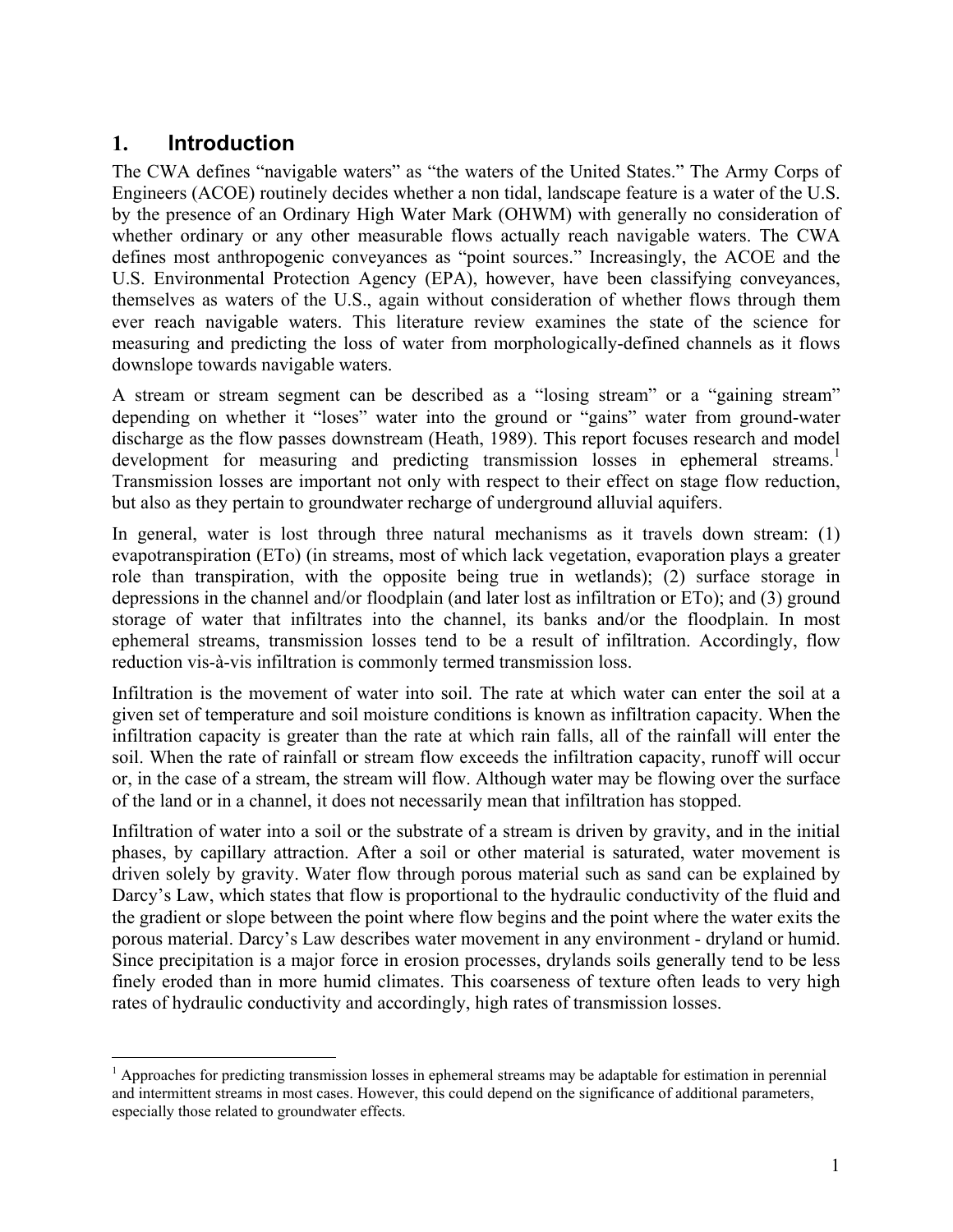The rate of transmission loss from a river reach is a function of the characteristics of the channel alluvium, channel geometry, wetted perimeter, flow characteristics, and depth to groundwater. In ephemeral streams, factors influencing transmission losses (and by extension, infiltration) include antecedent moisture of the channel alluvium, duration of flow, storage capacity of the channel bed and bank, and the content and nature of sediment in the streamflow. The total effect of each of these factors on the magnitude of the transmission loss depends on the nature of the stream, river, irrigation canal or even rill being studied (Vivarelli and Perera, 2002). Published reports have estimated transmission losses from single events over a range from less than 0.3 to over 1,500 acre-feet/mile (af/mi).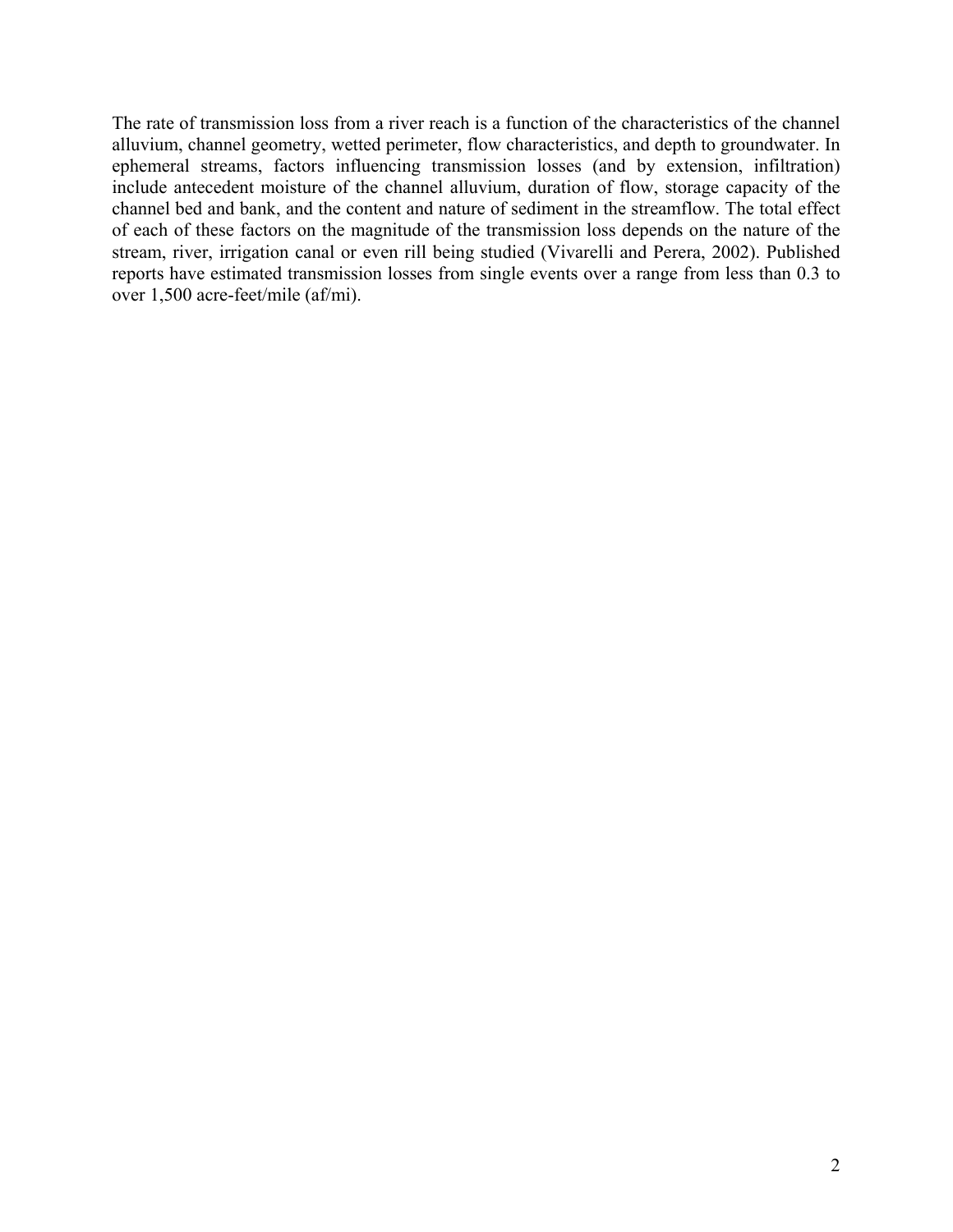# **2. Methodology and Document Overview**

This report attempted to identify and assess the state-of-the-art and historical development in approaches to predicting transmission losses. Studies that were included in this report are those that are applicable in conditions where site-specific data is available and where there is a manageable number of unknown parameters. Over three dozen papers were reviewed for this report. Some papers directly studied transmission losses resulting from single rain events. Other papers examined transmission losses indirectly as part of a study on groundwater recharge in arid areas. Additional papers were reviewed but are not reported here because they did not provide information directly pertinent to this topic.

Varying methods were employed in these research papers according to the data available and purpose for analysis. The modeling approaches fall generally into these six categories:

- A. Simple regression equations
- B. Simplified differential equations
- C. Combined use of differential equations and regression
- D. Field observations and experimentation
- E. Streamflow routing
- F. Hydrologic budget

An overview of each modeling approach is provided in Section 3 under its respective heading. Individual papers that utilize one of these approaches are reviewed separately under each subsection. For each paper, the review includes a brief description of the data and site, modeling approach and results, analytical assumptions, limitations in model application and estimated transmission losses. Section 4 discusses the applicability of water resources models such as HEC-1 and SWMM for site specific applications. An evaluation of specific applications of these was not undertaken because conditions vary from site to site.

Published data on transmission losses are available from many streams in the Midwest and Western U.S. These data are summarized in Section 5. The tables include transmission loss estimates for flow losses from single events, seasonal periods, and annual averages. These measures of transmission loss differed in part because of the data availability of the site studied. In addition, different methods were applied with the different types of data.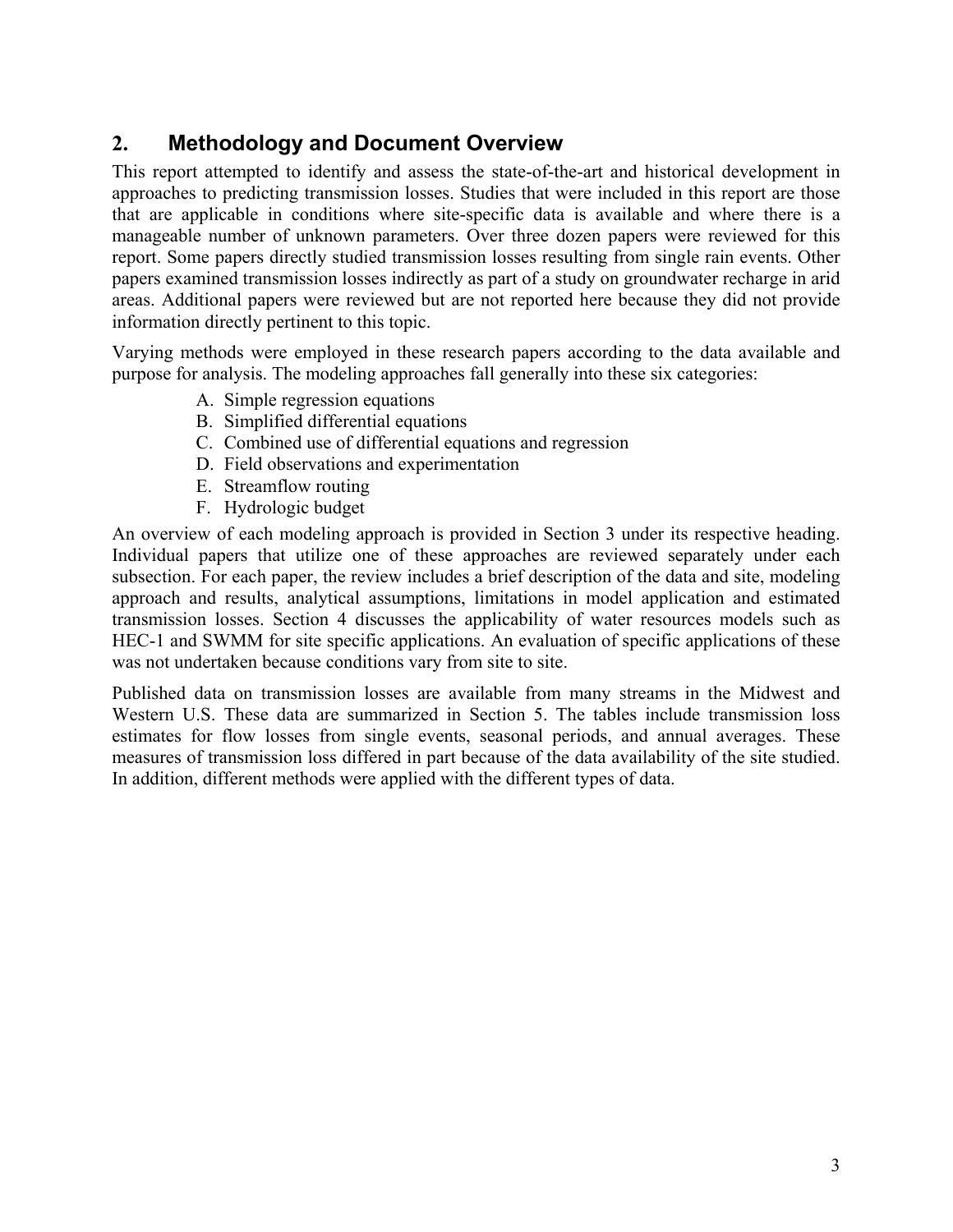# **3. Modeling Approaches and Research Papers**

#### **A. Simple regression equations**

Simple regression equations explore the influence of one or more covariates ("explanatory variables") on a dependent variable. Transmission losses are typically modeled as a dependent variable. Another dependent used in these papers is outflow volume. Covariates include upstream flow volume, channel antecedent condition, channel slope, channel bed material, duration of flow, and active channel width. In some cases, the dependent variable and covariates are log-transformed (that is, the log of the data is used in the analysis) to provide a better fit of the data. Significant relationships have been found between transmission losses and inflow volume (Lane *et al.,* 1971). Others found that log transformed data of upstream flow volume and channel width has a significant relationship (Walters, 1990, Sharma & Murthy, 1994a). In general, regression models are straightforward to implement. The models however lack a direct connection to the specific physical processes governing transmission losses. Predicting transmission losses with regression equations is limited because models are applied to only a series of events from the same location. Accordingly, variability in losses at sites not in the dataset cannot be determined.

# **Lane, et al. (1971) "Input-output relationships for an ephemeral stream channel system."**

*Site and Data Information* 

- Walnut Gulch (AZ)
- Research site was between flumes 11 and 8
- Data included volume of runoff, peak discharge, duration of runoff, time to peak, time to the centroid of the hydrograph

*Method Details* 

- Improved upon Renard & Keppel (1966) and Keppel & Renard (1962)
- Developed a method to predict the outflow hydrograph from the volume of inflow hydrograph using a 3-parameter gamma distribution.
- Inflow hydrographs for a stream reach were used to predict the outflow hydrograph.
- Stepwise linear regression was used to develop a relationship between outflow hydrograph parameters and the parameters of the inflow hydrograph and of the channel.
- This regression approach produced a model with a small set of significant variables.

• Transmission losses could then be predicted for this site based on new data on covariates *Modeling and Data Assumptions* 

• Rainstorms were selected to exclude cases of tributary inflow *Modeling Results* 

- Significant relationship was found between transmission losses and the inflow volume.
- Outflow hydrograph could be fairly well represented by a gamma distribution. *Limitations in Model Application*

• Method could not be used when hydrographs were double peaked *Estimated Transmission Losses* 

- Reported 14 rain events between 1963 and 1968.
- Estimates of transmission loss range from  $0.3 20.0$  acre feet/mile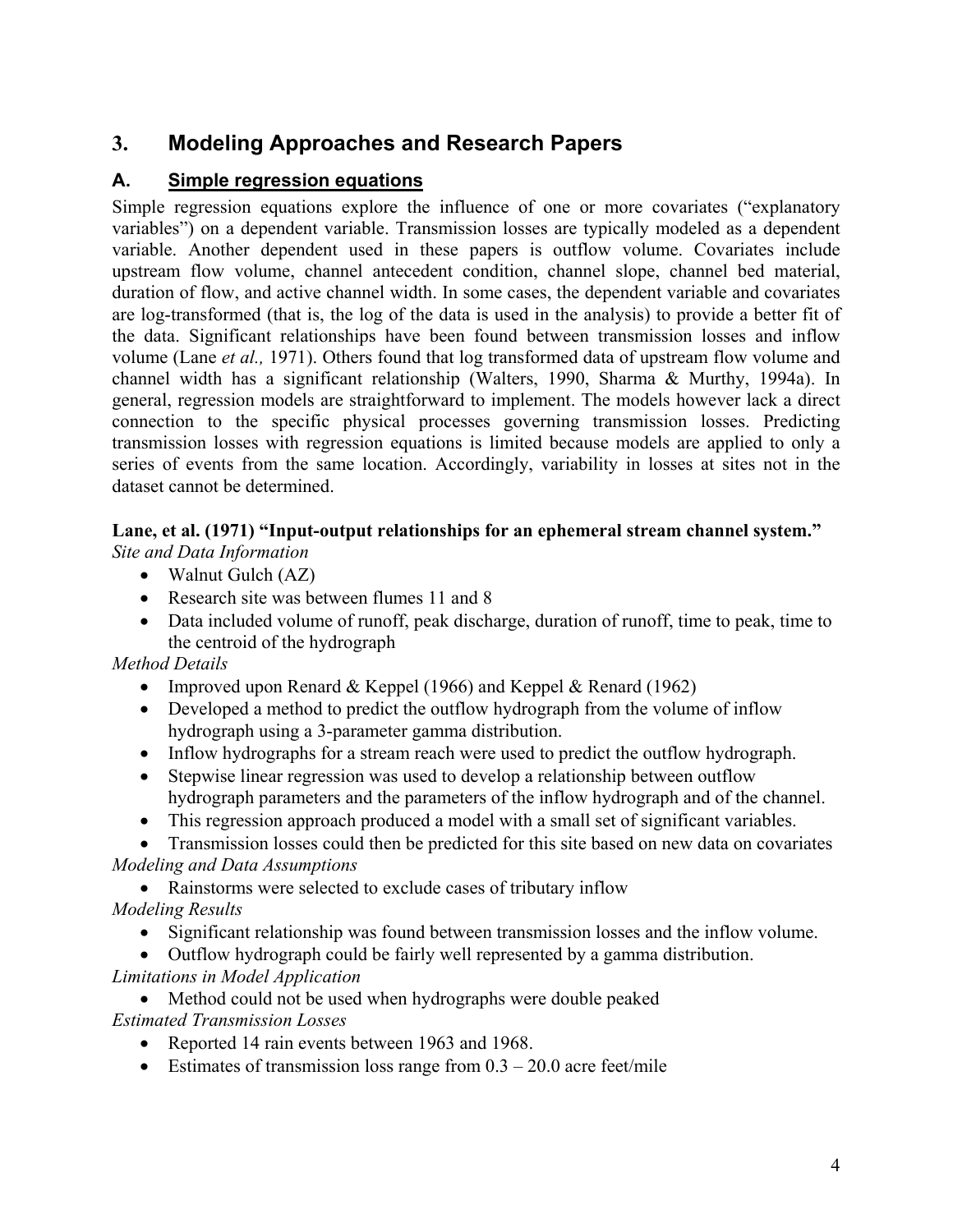#### **Sharma & Murthy (1994b) "Estimating transmission losses in an arid region – a realistic approach."**

*Site and Data Information* 

- Northwest India arid zones
- 78 hydrographs in 14 channel reaches

• Color-coded landsat data provided information on channel width and wetted area

*Method Details* 

- Developed regression model to assess log-transformed data from all reaches
- Antecedent moisture was calculated with standardized equation based on the days since the last flood

#### *Modeling and Data Assumptions*

- Assumed that the 14 different channel reaches were reasonably comparable and could be used in the regression model
- No tributary inflow occurred in channels
- Depth to water table indicated sufficient storage capacity to allow free infiltration of runoff waters into the channel beds

• Only events with flow at both the upstream and downstream gauges were selected for use *Modeling Results* 

- Results describing the relationship between upstream flow and transmission loss in the first kilometer were consistent with findings from Lane (1971) and Walters (1990)
- Authors suggested that correspondence in findings across sites in India, Saudi Arabia and the U.S. indicated that results could be applied in other sites as well.
- Provided several empirical equations that could be used to predict transmission losses based on the availability of data on characteristics of the channel, flow, etc.
- Provided simplified approach to model application with narrow set of data
- Demonstrated that landsat data can be used for channel characteristics such as length, average width and bed slope

*Limitations in Model Application* 

• Where assumptions were violated, empirical equations (with estimated parameters) could not be used

*Estimated Transmission Losses* 

- Transmission losses in the first kilometer were reported for each of the 14 sites in India
- Losses in the first mile ranged from around 80 to 17,300 acre feet

#### **Walters (1990) "Transmission losses in arid region."**

*Site and Data Information* 

- South-western Saudi Arabia
- Data included flow volume, channel antecedent condition, channel slope, channel bed material, duration of flow, and active channel width

*Method Details* 

- Two regression model forms were developed to assess transmission losses; one was normal, the other used log-transformed variables
- Dependent variable was transmission loss in first mile (following Jordan (1977) approach to compute these data)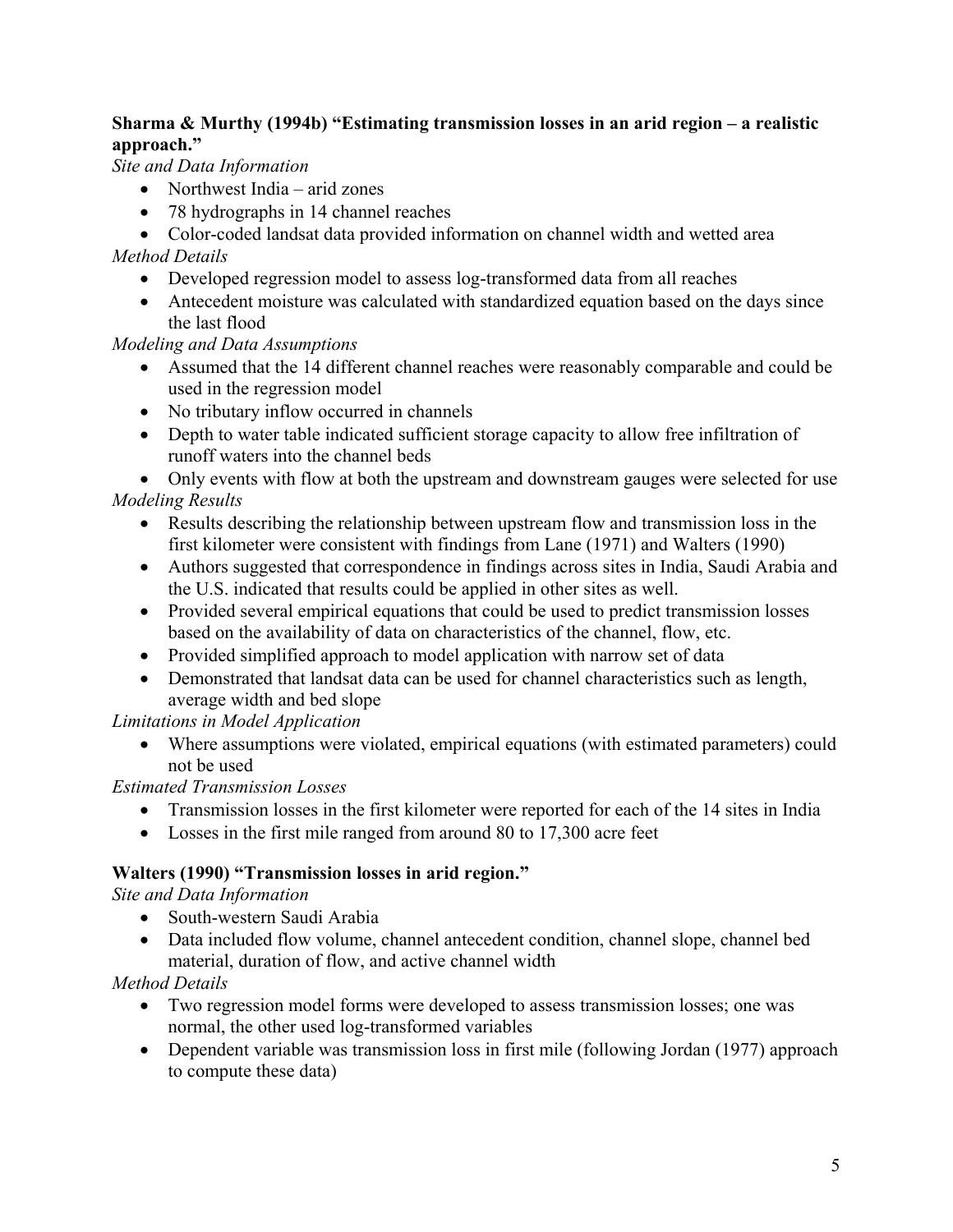• Antecedent moisture was computed as a unit-less index based on the days since it has rained to provide a common baseline (on a 0 to 1 scale)

*Modeling and Data Assumptions* 

• Analyses were only valid for range of flows considered *Modeling Results* 

- Three regression equations were developed to estimate transmission losses
- Best model used only upstream flow as a covariate; other covariates (such as channel width) did not add to explanatory power
- Results for models of both normal and log-transformed data were similar.

*Limitations in Model Application* 

• Only a small dataset was available for analysis – therefore parameter estimates may not be well defined and prediction is limited at different sites

*Estimated Transmission Losses* 

• Transmission losses for the first mile in Saudi Arabia ranged from 1.5 - 150 acre feet

#### **B. Simplified differential equations**

Simplified differential equations have been developed to represent transmission losses from single events. Jordan (1977) developed a first order differential equation to describe the losses between gauging stations and transmission losses in the first mile below the upper station were related to the flow at the upper station. Peebles *et al.* (1981) uses differential equations based on the continuity equation (change in storage over time equals the difference between inflow and outflow) and discharge-stage and storage-stage relationships to describe streamflow recession. Simplified differential equations can have limited applicability when used as the sole method for estimating transmission losses.

#### **Jordan (1977) "Streamflow transmission losses in Western Kansas."**

*Site and Data Information* 

• Several sites in western Kansas and Nebraska

*Method Details* 

- Developed a first order differential equation to describe the losses.
- Transmission losses in the first mile were computed as a function of flow at the upper and lower station and distance downstream
- Model enabled comparison of transmission losses of different rivers and streams.

*Modeling and Data Assumptions* 

- Ignores lateral and tributary inflows
- At a given point in the stream, the rate of loss between two gauging stations was proportional to the flow at that point
- Channel and valley characteristics were uniform and proportionality was the same between gauging stations.

*Modeling Results* 

- Developed a method to assess loss in the first mile
- Approach allowed for a non-linear decrease of flow and variations in distance between gauging stations
- Estimated transmission losses were lower bounds (because method disregarded lateral and/or tributary inflows)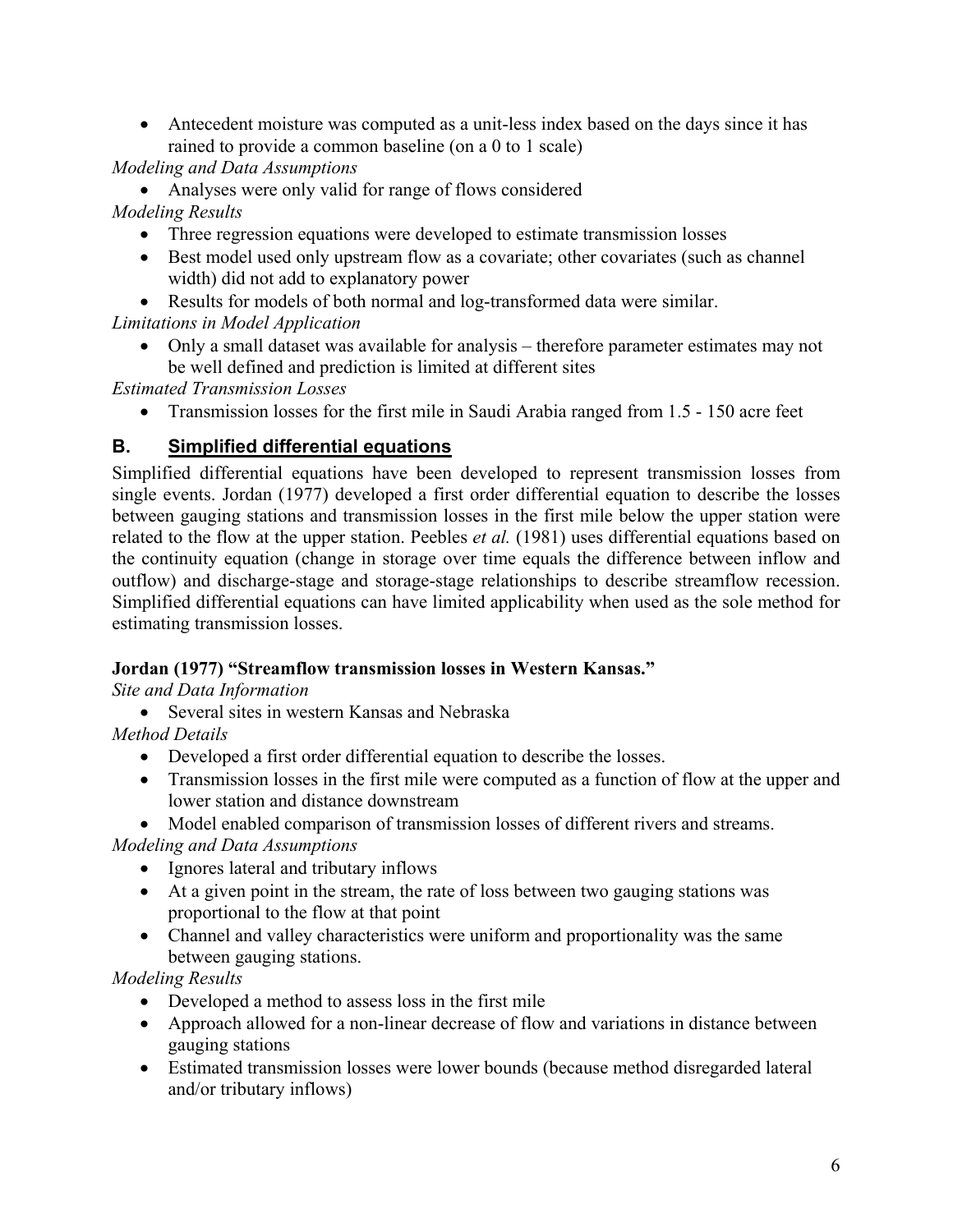• Scatter in results was due to factors such as antecedent moisture conditions and differences in alluvial material that were not considered

*Limitations in Model Application* 

- Used transmission losses data for high flow events only; low or medium flows would be affected by factors such as reservoir release after streambank storage volume was filled.
- Transmission losses are only approximate because flow is not linear between gauge stations and distance between stations vary

*Estimated Transmission Losses* 

- Average transmission losses ranged from  $4.5 1,550$  acre feet per mile
- Transmission losses in first mile was proportional to about 2% of upstream flow volume

#### **Peebles, et al. (1981) "A leaky reservoir model for ephemeral flow recession."**

*Site and Data Information* 

• Walnut Gulch (AZ)

*Method Details* 

- Leaky reservoir model was developed with continuity equation and dynamic equation to represent streamflow recession (note: "leaky reservoir" describes a modeling approach that assumes a water body looses water as it travels downstream)
- Continuity equation for leaky reservoir was found by integrating model of flow in open channel (with infiltration) over length of the stream
- Infiltration loss was modeled as a function of discharge and time
- Discharge from leaky reservoir was modeled as a differential equation based on continuity equation
- Discharge-stage relationships were combined with continuity equation.
- Peak flow was estimated (as initial storage) to obtain a unique solution using a peak-stage value from an observed recession curve or probability distribution function of peak stage
- Transformed (with log function) flow, storage and reach stage (height) data and applied these data in the continuity equation
- Used point infiltration function (following Smith, 1972)

*Modeling and Data Assumptions* 

- Dynamic equation of flow was simplified by assuming that flow in the reach was uniform during recession
- No lateral inflow occurred
- Shape of the river reach was uniform
- Constant transmission loss rate per unit area in the stream
- High transmission loss was assumed at the onset followed by a decrease to nearly constant rate of loss

*Modeling Results* 

- Calibrated model using two parameters: reservoir leakage rate and initial storage
- Reservoir was considered a reasonable physical representation of the mechanisms operating in the stream during flow recession
- Parameter with largest influence on results was reservoir shape
- Model recession curves did not change with changing loss rate
- Produced fairly simple model to apply with gauged streams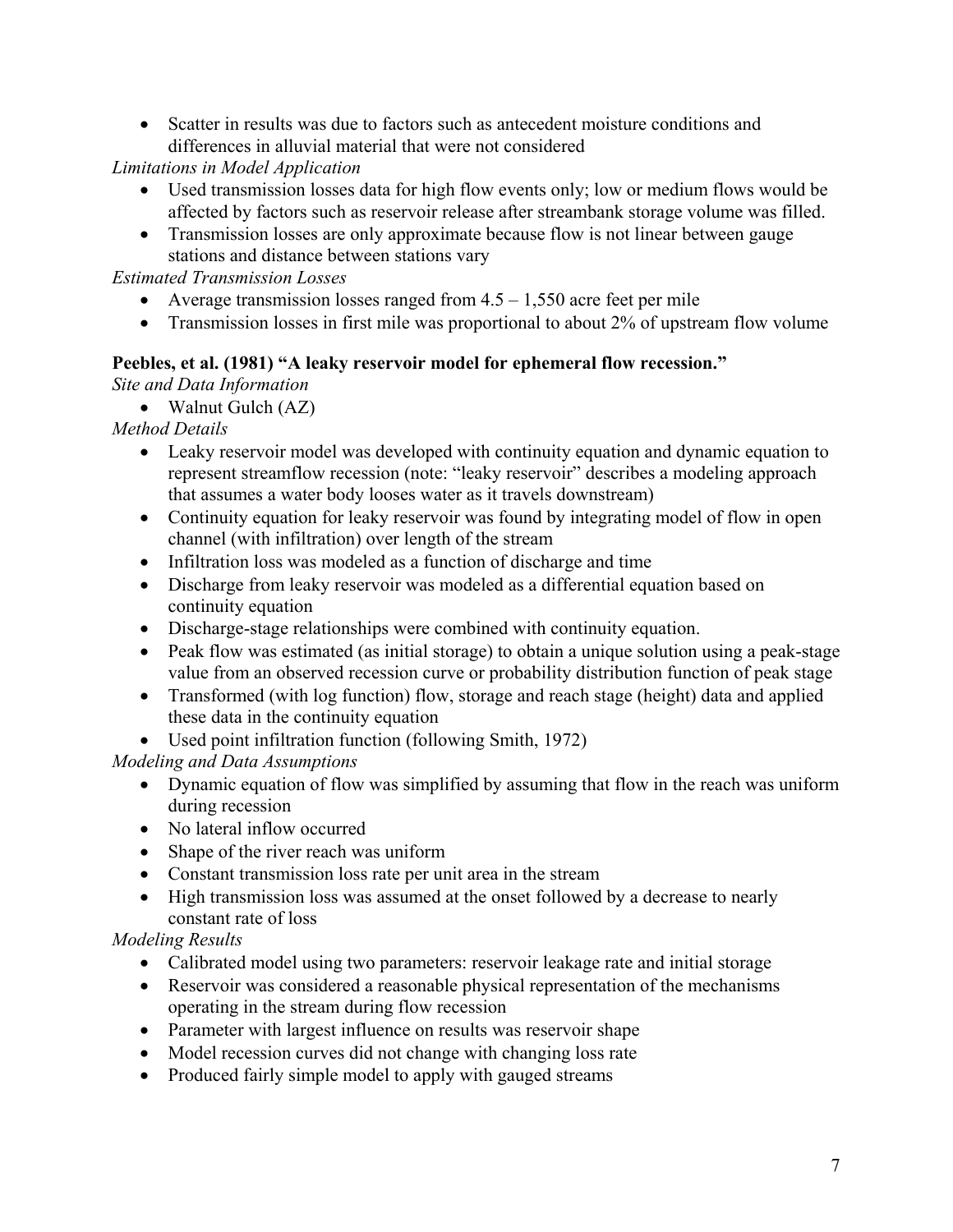#### *Limitations in Model Application*

- Model provided a good fit of the data as it conceptually approximates the physical mechanisms in the stream during recession where wetted area in bottom of channel decreases along length and width of stream
- Parameter for shape of stream bed could not account for large differences along reach length

*Estimated Transmission Losses* 

• At peak discharge ( $Q_{peak}$  = 790 cubic feet /second (cfs)) transmission loss was 42 cfs.<sup>2</sup>

#### **C. Combined use of differential equations and regression**

Methods that combine differential equations and regression analysis consider physical processes related to transmission losses and use regression or optimization methods to develop site-specific equations. This approach has advantages over simplified differential equations because regression provides estimates of parameters in the differential equations. Authors who applied these approaches have tended to build on the work of Lane et al. (1980) who developed a simplified procedure to estimate the volume of outflow (and from that, transmission losses) given a volume of inflow at a point upstream. The fundamental differential equations build from Jordan (1977) who related inflow volume and the transmission losses over a length of stream. The method produces an estimate for flow volume at any point downstream. Regression is used to estimate parameters from streamflow data in the differential equations. Rao and Maurer (1996) depart somewhat from this model by coupling an infiltration function with a stagedischarge relationship. They then integrate this relationship over the entire reach produced a oneparameter seepage loss model that can be more easily calibrated using stream gauge data. This approach lumps all types of losses into a single term but retains a non-linear relationship between infiltration and flow.

#### **Lane (1982) "Distributed model for small semiarid watersheds"; Lane (1983) "Chpt. 19: Transmission losses"; Lane (1985) "Estimating transmission losses"; Lane (1990) "Transmission losses, flood peaks, and groundwater recharge"; Lane, et al. (1980) "Estimating transmission losses in ephemeral stream channels"**

*Site and Data Information* 

• Walnut Gulch (AZ)

#### *Method Details*

 $\overline{a}$ 

- Extending Jordan (1977), Lane et al. (1980) developed estimated transmission losses in channels of arbitrary length and width
- Method provides estimate of transmission losses at any distance downstream from a point with known inflow volume
- Estimates parameters in the differential equations using linear regression and stream data
- Differential equations were further developed by Lane (1983) and were included in the channel component of a distributed model
- Lane (1982) added a basin scale simulation model
- Lane (1985) described the distributed model in an application of flood frequency analysis

 $2^{2}$  Note that in this case, cfs cannot be converted to acre-feet/mile because information is not provided on the duration of flow over a particular distance.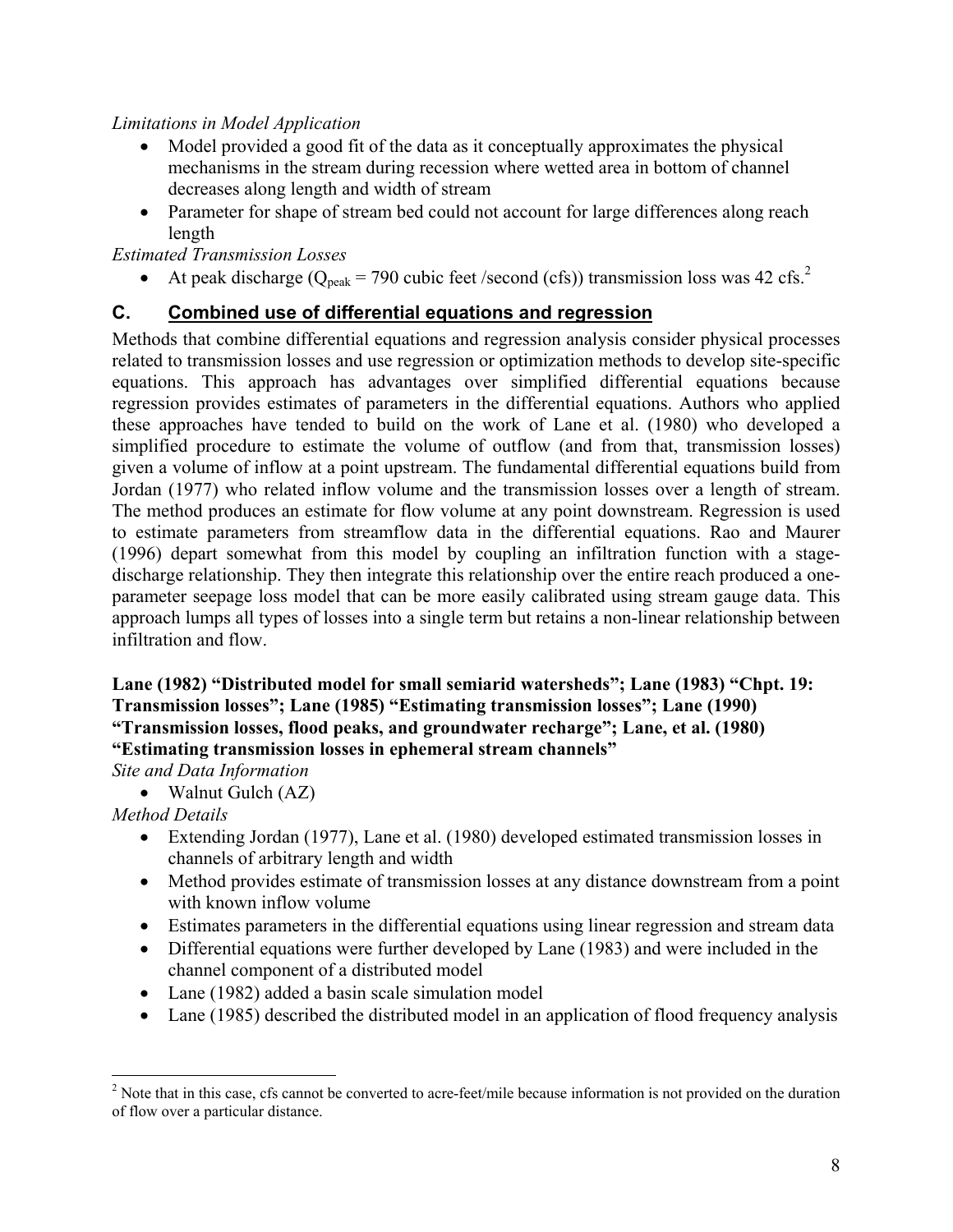#### *Modeling and Data Assumptions*

- Volume of outflow is proportional to the volume of inflow
- Rate of lateral inflow is constant per unit length of channel
- Volume of losses in the reach is proportional to the volume of upstream inflow with a constant or steady-state loss rate
- Transmission loss rates are proportional to the surface area of the riverbed and bank wetted by the flood wave

#### *Modeling Results*

- Model has been tested using hydrologic data from AZ, KS, NE, and TX representing over 260 individual rainfall-runoff events
- Results reproduced trends in runoff rates and amounts
- Model demonstrated a practical application using a minimum number of observed data for calibration
- Model could be used to predict flood frequency distributions by using data from a rainfall frequency atlas

*Limitations in Model Application* 

- Analysis was limited to streamflow in ephemeral stream channels with infiltrating losses.
- Method did not account for sediment concentration in streamflow, temperature effects, seasonal trends and differences between outflow and inflow duration

#### *Estimated Transmission Losses*

- Estimated transmission losses were reported in 1980, 1982, 1983 papers.
- Transmission losses were estimated for streams in AZ, TX, KA, NB (these data include those that were originally cited by other authors who are also cited in this report)
- Transmission losses for Walnut Gulch site (AZ) range from 1.9 to 5.9 acre-feet / mile

#### **Rao & Maurer (1996) "A simplified model for predicting daily transmission losses in a stream channel."**

*Site and Data Information* 

• Santa Ynez River (CA)

*Method Details* 

- Standard autocorrelation methods were used to assess travel time for the stream reach and to see whether high and low flows should be assessed separately
- Developed a seepage function for a stream reach based on calibration using only stream flow data
- Applied mass balance equation and log-transformation to data on flow and depth of flow
- Regression of stage data yielded a rating curve between flow and depth of flow
- A parameter (associated with hydraulic conductivity) was estimated by calibration
- Inflow and outflow were related by two terms simplifying calibration
- Individual losses (eg. deep percolation, use by phreatophytes, evaporation) were lumped into a single loss term
- Retained the simulation of the non-linear relationship of seepage to flow
- Method yielded a combined differential equation which, when integrated over the entire reach produced a one-parameter seepage loss model that was calibrated using flow data

*Modeling and Data Assumptions* 

• No tributary inflows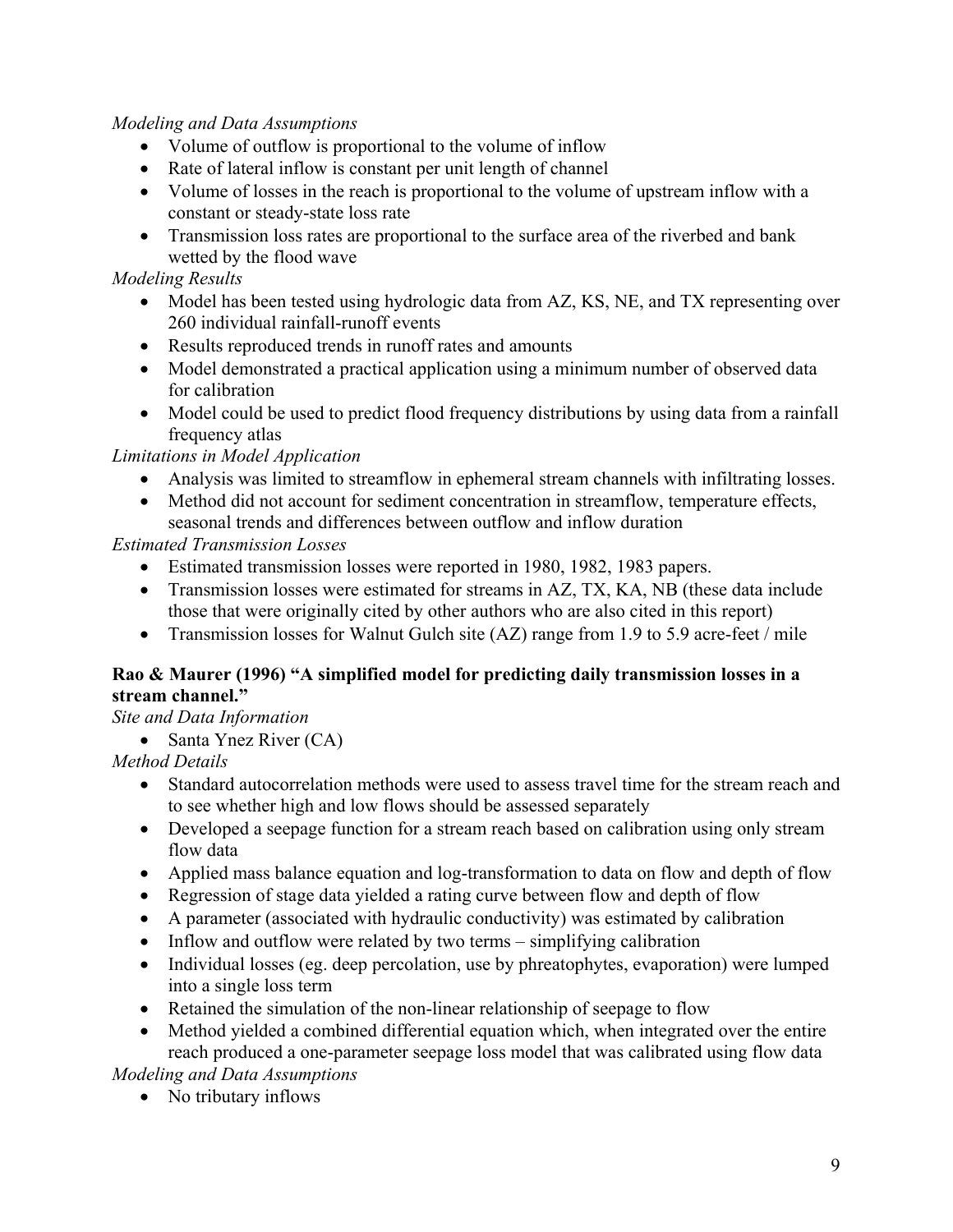• River state was controlled by upstream dam releases

#### *Modeling Results*

- Estimated different relationships between inflow and outflow for rising and falling parts of the hydrograph
- Outflow from falling flow was less than outflow from rising flow
- Difference between outflow estimates was larger for small flows
- Method of combining several parameters into a single one did not appear to effect predictability

#### *Limitations in Model Application*

- All lateral inflows, ungauged tributary inflows and water diversions must be accounted for in the inflow or the outflow term
- Model could only be applied to losing streams
- Model is best used where base flow is more dominant than sudden events
- Results depended on assumption of constant  $(K)$  over the reach; where  $K = \lceil$  geometry  $\cdot$ conductivity  $\cdot$  length]
- Applied to regulated rivers free of storage and flowing under gravity that convey large amounts of water

#### *Estimated Transmission Losses*

- Sample transmission losses (falling hydrograph) were approximately 3cfs at an upstream flow of 10cfs and 10 cfs for upstream flow of  $100cfs<sup>3</sup>$
- Sample transmission losses (rising hydrograph) were approximately 10cfs at an upstream flow of 20cfs and 20 cfs for upstream flow of 100cfs
- Transmission losses for storm flows  $> 1000$  cfs appear to be less than 4% of inflow

#### **Sharma & Murthy (1994a) "Estimating transmission losses in an arid region."**

*Site and Data Information* 

- Arid zones in Northwest India
- 78 hydrographs in 14 channel reaches
- Color-coded landsat data provided information on channel width and wetted area

*Method Details* 

- Developed a simplified regression model to estimate transmission loss from ungauged channels in arid areas
- Simplified model required a minimum of observed data

*Modeling and Data Assumptions* 

- No tributary inflow
- Depth to water table indicated sufficient storage capacity to allow free infiltration of runoff waters into the channel beds
- Only events with flow at both the upstream and downstream gauges were selected for use *Modeling Results* 
	- Transmission loss was proportional to the intercept parameter from the regression equation

<sup>&</sup>lt;sup>3</sup> Note that flows in cfs cannot be converted to acre-feet/mile because information is not provided on the duration of flow over a particular distance.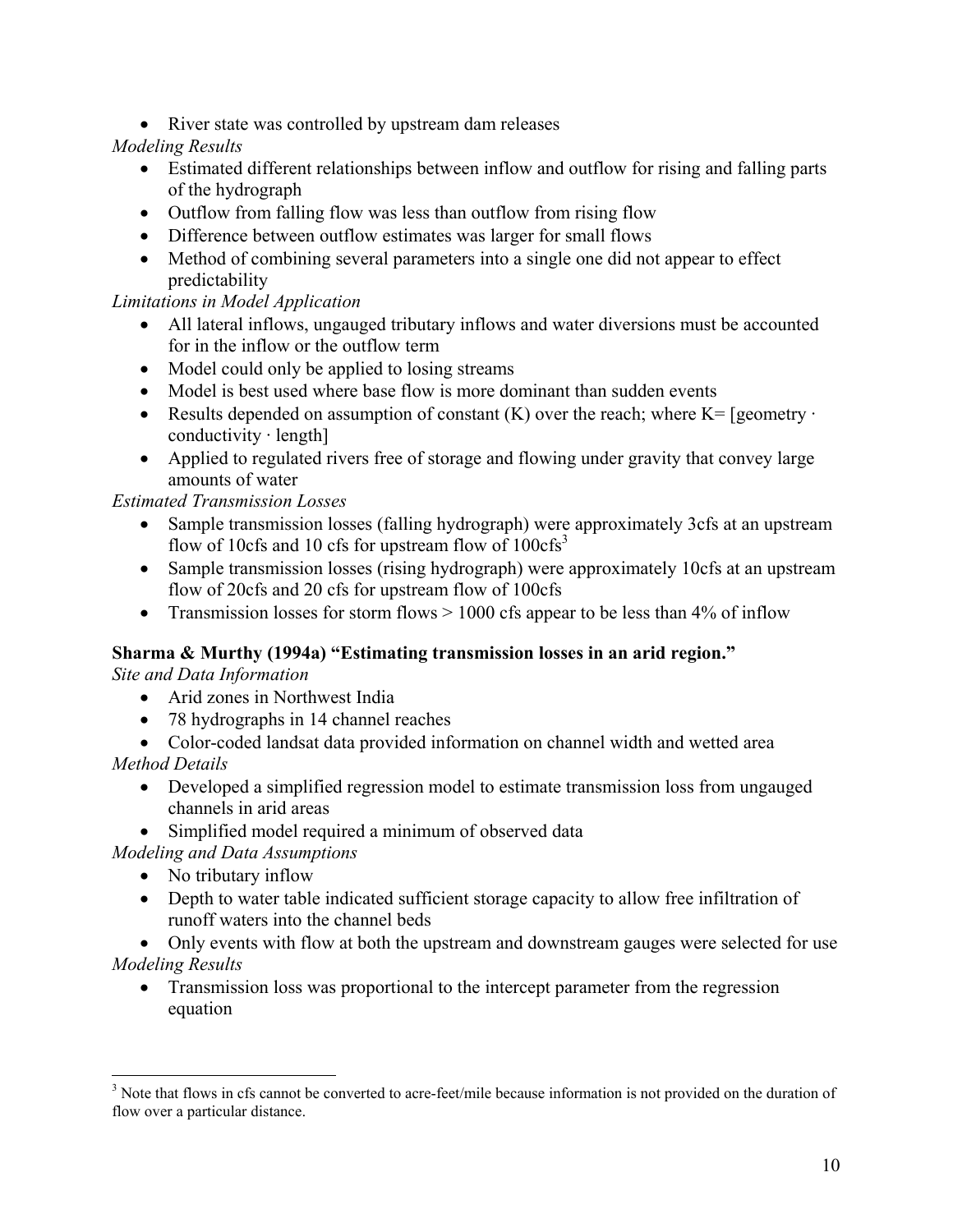#### *Limitations in Model Application*

• Similar to Lane (1980) and others

*Estimated Transmission Losses* 

• Mean inflow minus mean outflow reveals transmission loss estimates between 71 and 8,478 acre-feet / mile

#### **D. Field observations and experimentation**

Experimental studies are often carried out at specific locations, requiring special equipment and techniques, and are usually confined to small areas. They tend to have limited applicability to other areas. Their value is in identifying sources of loss that may need more careful modeling depending on the site. In the case of rills, Parsons, *et al.* (1999) found that they should be modeled separately from inter-rill areas. Other studies included in this group did not develop models, per se, but simply subtracted outflow volume from inflow volume to estimate losses.

#### **Babcock & Cushing (1941) "Recharge to groundwater from Floods in a Typical Desert Wash, Pinal County Arizona."**

*Site and Data Information* 

- Queen Creek (AZ), a large desert wash
- Two stream gauges about 20 miles apart provided data below Black Point

*Method Details* 

• Research was intended to determine the effect of reservoir controls on normal groundwater recharge

*Modeling and Data Assumptions* 

• Differences in the characteristics of alluvium were noted

*Modeling Results* 

- Reported readings from stream gauges
- Calculated transmission losses as inflow minus outflow volumes
- Assessed rates of infiltration and evapotranspiration

*Limitations in Model Application* 

• Simple calculation was conducted

*Estimated Transmission Losses* 

- Reported transmission losses from 19 rainfall events
- Transmission losses range from 0.7 to 314 acre-feet / mile.

#### **Buono and Lang (1980) "Aquifer Recharge from the 1969 and 1978 Floods in the Mojave River Basin, CA."**

*Site and Data Information* 

- Mojave River (CA)
- 5 nearby well gauge stations

*Method Details* 

- Appraised streamflow records and compared with water levels in wells
- Estimated recharge to groundwater basin and compared estimates of recharge resulting from the floods

#### *Modeling and Data Assumptions*

• Transmission losses from flow events were a primary source of recharge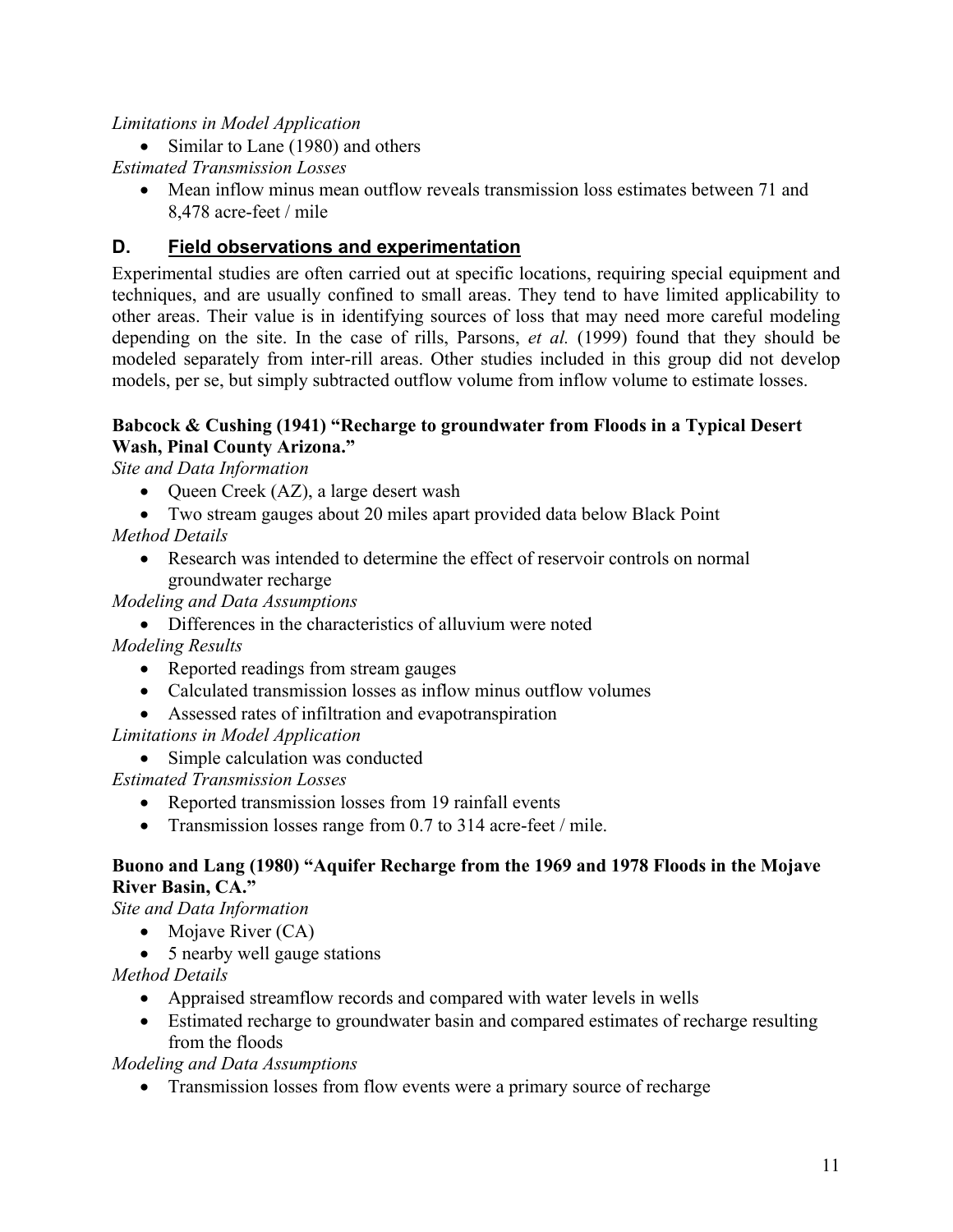#### *Modeling Results*

• Factors causing greater recharge included (1) more evenly distributed precipitation translated into more uniform surface runoff, (2) dams regulated flood flow peak and allowed more water to stay in the basin, (3) lower water in the aquifer translated into more space available to store recharge

*Limitations in Model Application* 

• Provided an indirect estimate of transmission losses

*Estimated Transmission Losses* 

• Reported transmission losses from a five month period range from 1,443 to 7,656 acrefeet / mile

#### **Dunkerley & Brown (1999) "Flow behavior, suspended sediment transport and transmission losses in a small (sub-bank-full) flow event in an Australian desert stream."**  *Site and Data Information*

• Western NSW, Australia

*Method Details* 

- Examined results from a single small (sub-bank-full) real flow event
- *Modeling and Data Assumptions* 
	- Flow volumes could be calculated by measuring (on the day after the flow) the lateral extent of debris and dampness from the thalweg

*Modeling Results* 

- Transmission losses from large events were governed by water infiltration into the wetted perimeter and settling of fine sediment in bed and bank
- Losses were smallest during bank-full-flow because a greater amount of water passes through flat terrain yet is not enough to overtop the bank and become lost in floodplain.
- Implication of relatively lower loss from bank-full flow is that this stage has a greater capacity to transform channel downstream

*Limitations in Model Application* 

• Application of results depends on site-specific data collection and difficulty in measuring variations in bankfull flow over large areas

*Estimated Transmission Losses* 

- Sub-bankfull flow (peak discharge  $=$  318 cfs) had an average transmission loss of about 21% per mile
- Transmission losses for bank-full and shallow overbank flow was estimated to be about half of this rate of loss

#### **Keppel & Renard (1962) "Transmission losses in Ephemeral Stream Beds.", Renard & Keppel (1966) "Hydrographs of Ephemeral Streams in the Southwest.", Renard (1970) "The hydrology of semiarid rangeland watersheds.", Keppel (1960) "Transmission losses on Walnut Gulch Watershed."**

*Site and Data Information* 

- Two reaches in Walnut Gulch (AZ),
- Almogordo (NM)

*Method Details* 

• Hydrograph at upstream and downstream gauging stations were compared and transmission loss were determined per length of channel and per time durations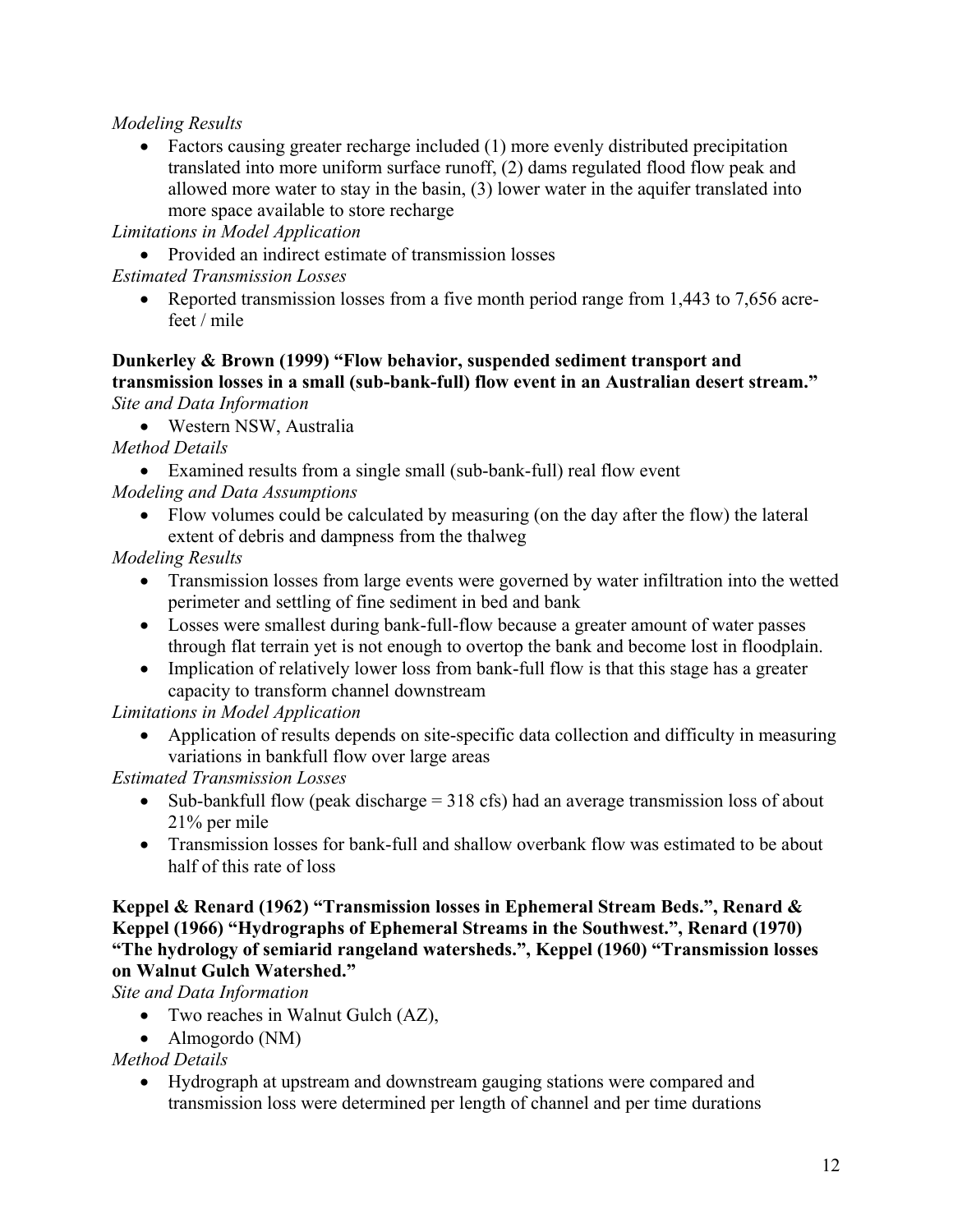#### *Modeling and Data Assumptions*

- Storms that occurred on upper end of watershed did not have tributary inflow or lateral inflow
- Although abrupt translatory waves<sup>4</sup> of considerable height were measured, the more common case was that of waves a few inches in height
- Most measuring stations in Walnut Gulch were dry more than 99% of the time, with only 5 to 15 runoff events each year

#### *Modeling Results*

- Runoff volume and  $Q_{peak}$  were proportional
- Hydrograph rise time was inversely proportional to watershed area, transmission loss (most of which probably occurs during the rising hydrograph)
- Magnitude of transmission loss was related to: (1) flow duration, (2) channel length and width, (3) antecedent conditions, (4)  $Q_{peak}$ , (5) flow sequences, (6) volume and characteristics of alluvium, (7) amount of clay in suspension in the runoff ephemeral streams
- Transmission losses were smaller in Alamogordo because the site has a greater amount of fine-textured channel alluvium
- Water yield in semi-arid areas was greatly affected by soil deposition in the channels
- Large volume of course textured, high porosity alluvium in the channel significantly reduced the volume of the runoff
- There is a tendency for the transmission losses to flatten out somewhat at discharges starting at 1000 / 1500 cfs and then level off

*Limitations in Model Application* 

- A simple direct method to measure transmission loss by gauging stations and hydrographs
- Limited to storms that occur at upstream gauge stations

#### *Estimated Transmission Losses*

- A maximum value of transmission loss was measured as 25 acre-feet/mile; estimated maximum transmission losses were 30 acre-feet/mile
- The loss rate appears constant at 4.3 acre-feet/mile per hour (these units can be obtained from hydrographs)

#### **Parsons,** *et al.* **(1999) "Transmission losses in rills on dryland hillslopes."**

*Site and Data Information* 

• Jornada Ecological Experiment Station (NM); Walnut Gulch (AZ)

*Method Details* 

1

• Site experiment with rain simulators and water sampling stations along prepared rills in the semi-arid areas

*Modeling and Data Assumptions* 

• Few assumptions were made because the study was primarily based on experimentation *Modeling Results* 

• Found variation in transmission loss from rills and inter-rill areas

<sup>&</sup>lt;sup>4</sup> Translatory waves are a series of shallow waves characterized by later waves overriding earlier ones as flow progresses downstream.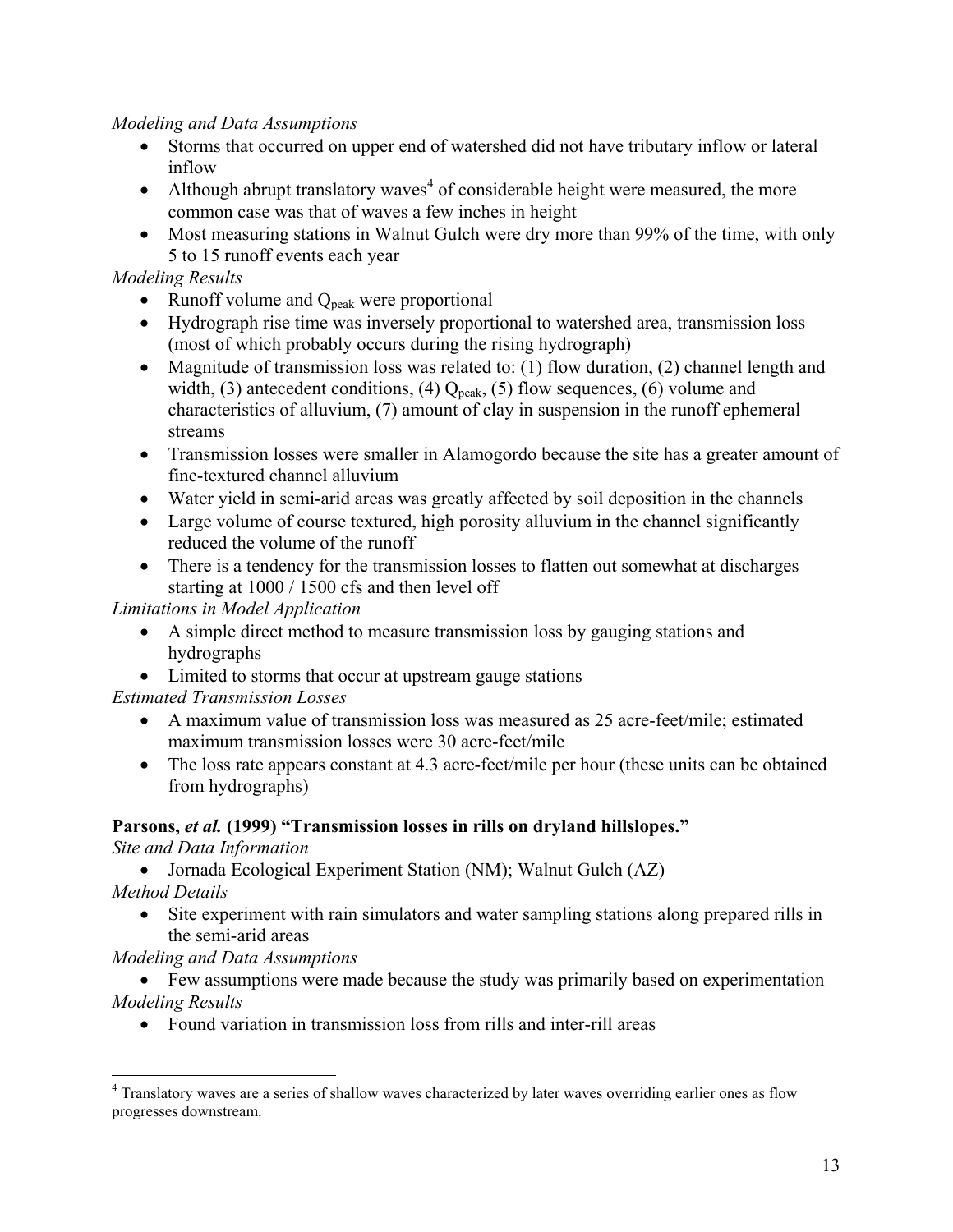• Found exponential relationship between loss and distance as well as in differences between soil type

*Limitations in Model Application* 

- Field experiments are generally limited to site specific context
- May be difficult to model rill areas separately without site data

*Estimated Transmission Losses* 

- Transmission losses were estimated on a very small scale over a distance of 6 meters and accordingly, the units of measurement are not converted to acre-feet / mile
- Gravel bed rills: transmission losses are 9.7- 32.0% in 6 meters; transmission losses do not increase with distance.
- Sand bed rills: transmission losses are  $22.5 50.7\%$  in 6 meters; transmission losses increase exponentially with distance

#### **Maurer (2002) "Ground-Water Flow and Numerical Simulation of Recharge from Streamflow Infiltration near Pine Nut Creek, Douglas County, Nevada."**

*Site and Data Information* 

• Pine Nut Creek (NV)

*Method Details* 

- Study aimed to estimate reasonable limits for the approximate volume of water that may be stored by recharge through infiltration basins and the rate at which recharged water would dissipate or move towards the valley floor
- Indirect measurements of flow were developed using the slope conveyance method (a standard method that relates physical stream properties and evidence of flow to actual flow).
- Water marks indicating flow stage levels included algae deposits on culverts and cobbles in the stream channel

#### *Modeling and Data Assumptions*

• Used water marks from flow in 1999

*Modeling Results* 

• Methods for estimating transmission loss were appropriate when data is unavailable *Limitations in Model Application* 

- Study was not intended to provide accurate transmission loss estimates *Estimated Transmission Losses* 
	- Transmission losses were not estimated in this study.
	- Indirect estimates of stream losses were casually reported as 1-2 cfs in the first 2.8 miles and 1 cfs in the next 2.2 miles.

#### **Sharp & Saxton (1962) "Transmission Losses in Natural Stream Valleys."**

*Site and Data Information* 

• Many sites in Midwestern States (U.S.)

*Method Details* 

- Computed transmission losses on a watershed scale for hydrographs at tandem–gauge stations which had runoff-producing storms above upper stream gauge with little to no runoff between gauges
- Method involved subtracting outflow from inflow
- Applied approach to a large number of watersheds in 6 different states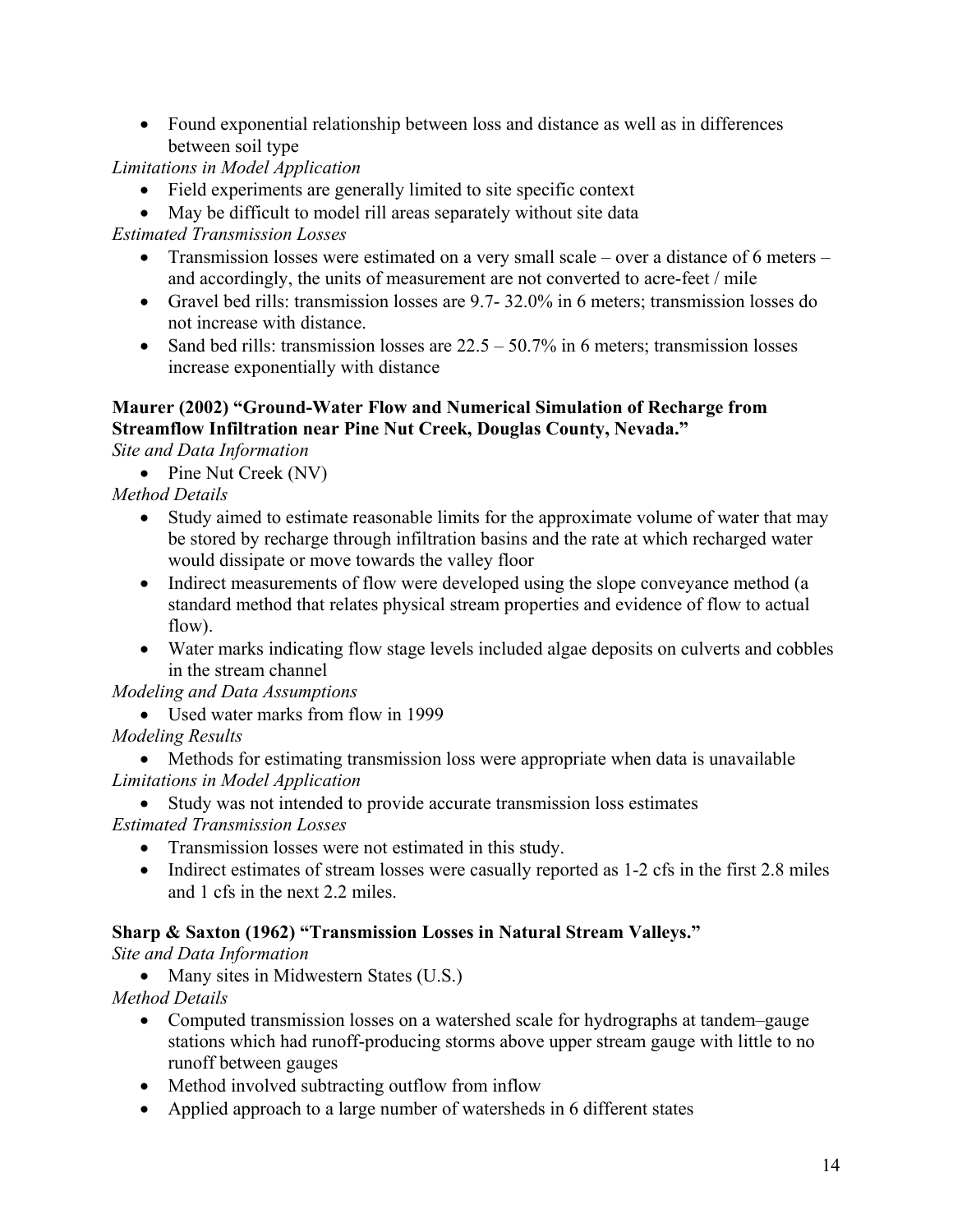*Modeling and Data Assumptions* 

• Storms occurred above the upstream gauge and little or no lateral flow occurred between tandem gauges

*Modeling Results* 

- Provided a description of factors affecting seepage, and therefore transmission losses, in natural streams.
- Averaged 40% in transmission loss of flood flows
- Approximately 75% of flood volume loss

*Limitations in Model Application* 

• Analytical results would be limited to the sites

*Estimated Transmission Losses* 

• Transmission losses were over 200 acre-feet / mile

#### **Wallace & Renard (1967) "Contribution to regional water table from transmission losses of ephemeral streambeds."**

*Site and Data Information* 

- Walnut Gulch (AZ) (Flume 2-1)
- Single storm  $(8/10/63)$

*Method Details* 

- Observation wells measured the effect of transmission losses on recharge to underlying aquifers
- Explored the effect of soil profile on recharge rates
- Demonstrated an approach to estimating transmission losses that contribute to groundwater table.

*Modeling and Data Assumptions* 

• Used known relationships between infiltration in the channel for various antecedent moisture conditions and peak discharge at the watershed outlet

*Modeling Results* 

• Transmission losses from flow events were a primary source of recharge

*Limitations in Model Application* 

• Limited analysis and modeling

*Estimated Transmission Losses* 

 $\bullet$  16.5 acre-feet / mile

#### **E. Streamflow routing**

Streamflow Routing is a process used to predict the temporal and spatial variations of a flood as it moves through a river reach or reservoir. By examining changes in the shape and timing of the hydrograph at different points downstream, the effects of storage and flow resistance within a river reach are explored. Routing techniques include hydrologic and hydraulic methods. Hydraulic routing techniques solve the partial differential equations describing unsteady open channel flow. In most cases, these equations used are referred to as the St. Venant equations which combine (a) the momentum equation (characterizing the forces acting on the stream) and (b) continuity equations (reflecting the change in storage as the difference between inflow and outflow). By contrast, hydrologic routing employs the continuity equation and an analytical or an empirical relationship between storage within the reach and discharge at the outlet.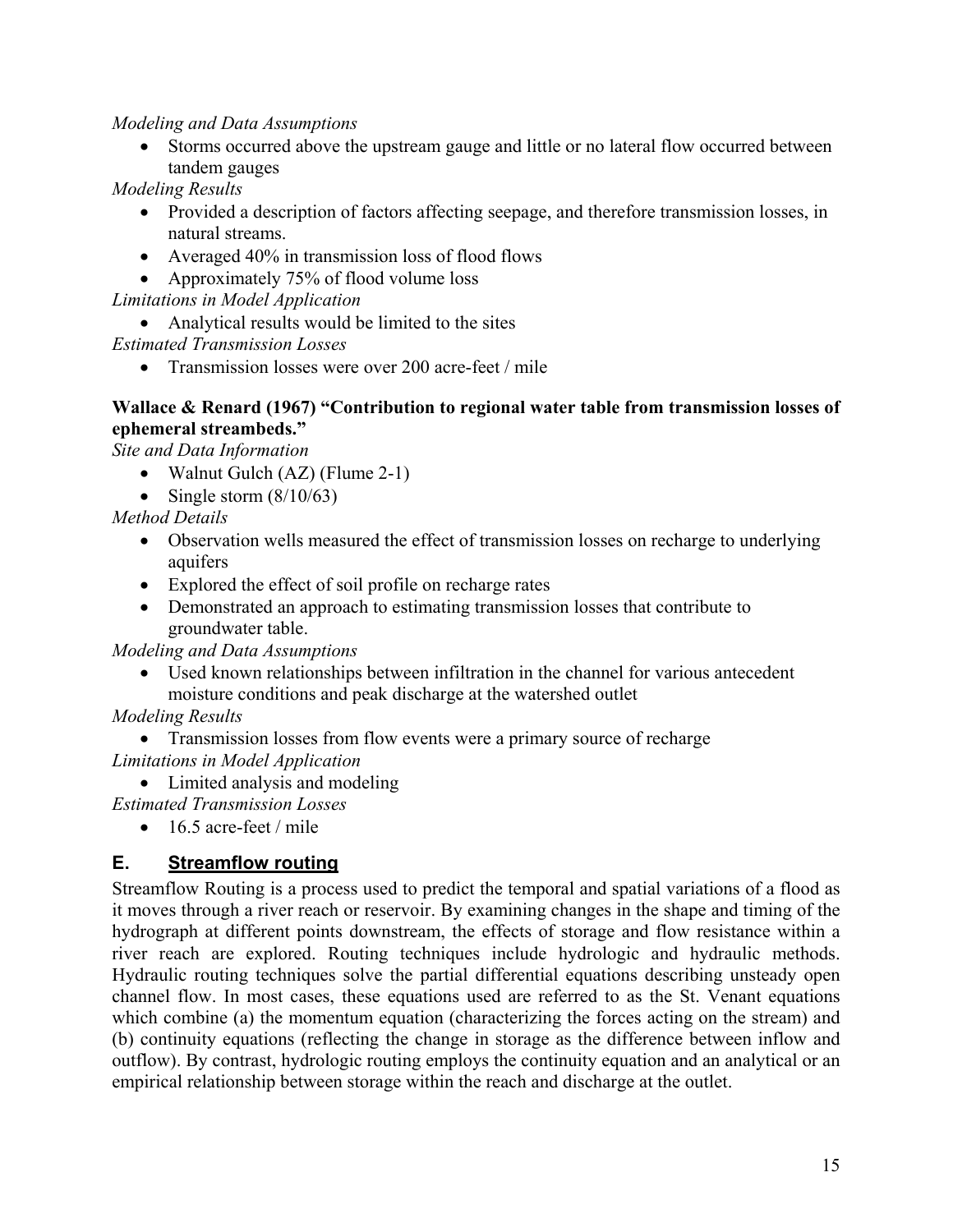Hydraulic routing techniques are based on the solution of the partial differential equations of unsteady open channel flow to reveal a wave-level assessment of hydrograph routing. Hydraulic routing models are useful when downstream controls (e.g. dams or weirs) effect the routing process through an upstream reach because they can incorporate backwater effects as well as internal boundary conditions. El-Hames and Richards (1998) develop a physically-based model that is calibrated in the field with measurements of soil hydrologic properties.

In typical applications of the hydrologic routing approach, the upstream hydrograph is routed through a river reach that predicts changes in the hydrograph shape and timing. Lateral flows are added at the downstream location to obtain the total flow hydrograph. This type of approach is adequate as long as there are no significant backwater effects that raise water levels behind an obstruction in the channel. Knighton & Nanson (1994) develop a three-parameter Muskingham Routing model to estimate outflow hydrographs on a stream with a complex network of channels.

#### **El-Hames & Richards (1998) "An integrated, physically based model for arid region flash flood prediction capable of simulating dynamic transmission loss."**

*Site and Data Information* 

• Arid regions in south-western Saudi Arabia

*Method Details* 

- Developed a method that can handle sudden kinematic shocks that describe the rapid time to peak of storms in arid areas
- St Venant equations for channel routing and coupled this with Richards' equation to account for infiltration losses into channel beds
- Model was calibrated using existing information on flood wave propagation and transmission losses
- Analysis does not estimate transmission losses, rather it fits a model to existing transmission losses and indicates how subsequent analyses can be conducted

#### *Modeling and Data Assumptions*

• No lateral inflow occurs

*Modeling Results* 

- Simulated the dynamic transmission loss as the hydrograph passed downstream.
- Produced reasonable transmission loss simulation with little calibration.

*Limitations in Model Application* 

• Model could be used for catchment-scale analyses

*Estimated Transmission Losses* 

• Did not estimate transmission losses

#### **Knighton & Nanson (1994) "Flow transmission along an arid zone anastomosing river, Cooper Creek, Australia."**

*Site and Data Information* 

- Copper Creek, Australia
- River was an anastomosing river (intersecting network of channels) that contained lesser channels, as well as a primary channel
- Length of reach was  $32 \text{km}$  (20 miles)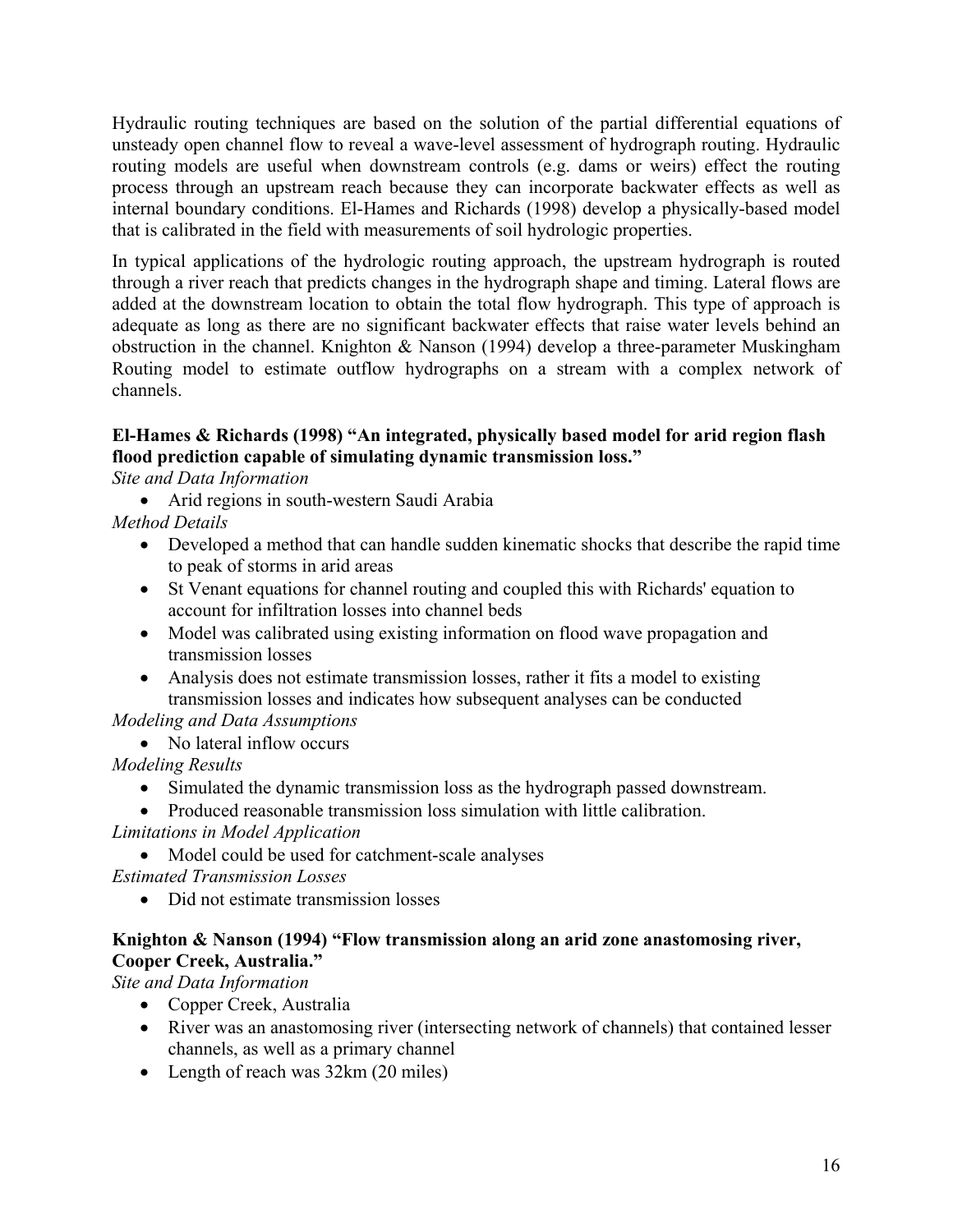#### *Method Details*

- Developed three parameter Muskingham procedure (a method that uses a simplified continuity equation with data from streams that have stage information at multiple downstream points) to estimate outflow hydrographs (and therefore transmission losses)
- Demonstrated statistical tools to assess variability in monthly values, flood magnitudes and how this increases downstream in an anastomosing river
- Estimated threshold flow values for the river lengths studied

*Modeling and Data Assumptions* 

• Method required that hydrographs be comparable and that inflow conditions are known *Modeling Results* 

- Found that estimated parameters behaved well, including the parameter for lateral inflow.
- When flow was within the primary channel, transmission losses were less
- Found that clay sealing prevented transmission loss over significant lengths of the river
- Evaporation and drainage diffusion (which the authors describe as flow that spreads out across the floodplain) were major reasons for transmission losses

*Limitations in Model Application* 

• Application would be limited to datasets that have sufficient inflow volume *Estimated Transmission Losses* 

• Losses varied non-linearly with stage and could be more than 75% of the initial flow rate

#### **F. Hydrologic budget**

Hydrologic budget approach builds from a basic equation describing the change in storage in a reach as a combination of factors including inflow, outflow, evaporation, lateral inflow, bank storage, etc. Each of these components are estimated. The time scale of the analyses may be event-based, monthly or annual averages. In their crudest form, these models assume that inflow and outflow are the only components that need to be estimated; other losses (or gains) are negligible (Burkham, 1970). Estimates of transmission losses made in this way often appear reasonable given that they have been found to fall within the range of values estimates by other methods (Goodrich et al., 2004). Variations on this model explore the influence of variables such as stage height and duration, maximum flood width and duration, and groundwater recharge (Abdulrazzak and Sorman, 1994). In many cases, the primary purpose of these studies is to estimate groundwater recharge; transmission losses are estimated in the process (Goodrich et al., 2004).

#### **Abdulrazzak (1994) "Losses of floodwater from alluvial channels"**

*Site and Data Information* 

• Southwestern Saudi Arabia

*Method Details* 

- Include both tributary flows and evaporation in their analysis by using simplified estimation techniques
- A runoff coefficient procedure was used to estimate the tributary runoff between upstream and downstream gauging stations
- Evaporation losses were estimated using pan evaporation data of a nearby meteorological station, the duration of storm and the average channel flow area
- Regression analysis was used to relate transmission losses to the controlling parameters such as upstream inflow, channel flow width and antecedent soil conditions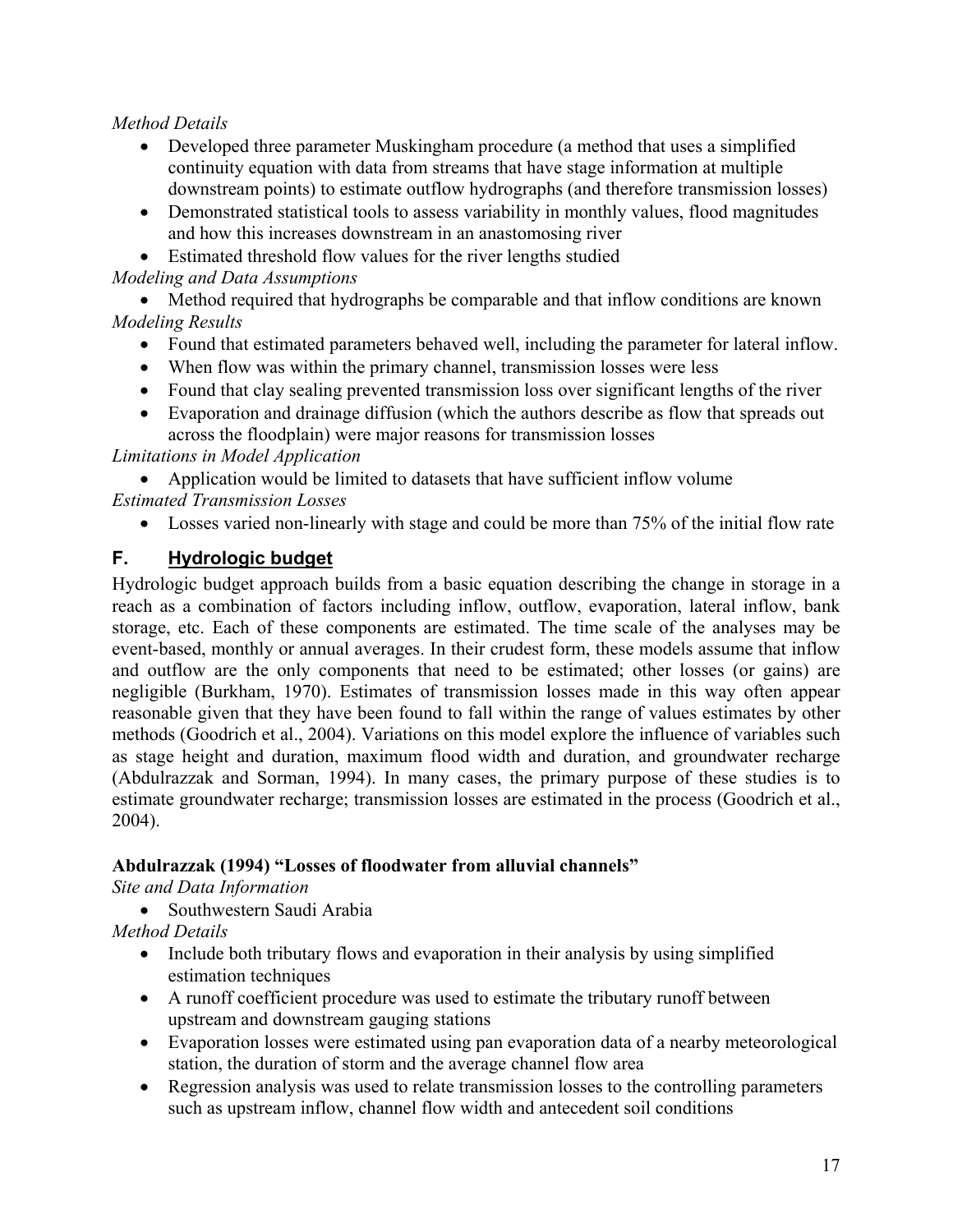#### *Modeling and Data Assumptions*

• Data from catchments with similar hydrological and morphological characteristics were combined in the analysis

*Modeling Results* 

- Regression equations indirectly estimated transmission losses *Limitations in Model Application*
- Verification of parameter estimates would require more data
- *Estimated Transmission Losses* 
	- Between 49 965 acre-feet per event

#### **Abdulrazzak and Sorman (1994) "Transmission losses from ephemeral stream in arid region."**

*Site and Data Information* 

• South-western Saudi Arabia

*Method Details* 

- Relationships between transmission losses and specific influencing parameters were investigated using linear and multi-linear regression techniques.
- Separate regressions were conducted to express transmission loss as a function of (a) (stage height  $\cdot$  duration), (b) (maximum flood width  $\cdot$  duration), and (c) groundwater recharge.
- Derived regression equations were based on estimates of transmission loss magnitude using the mass water balance approach – this accounts for tributary-runoff contributions and evaporation losses

#### *Modeling and Data Assumptions*

• Runoff contributions from tributary basins and evaporation loss were included

*Modeling Results* 

- Results underscored the importance of tributary inflow in these estimations and suggest that ignoring tributary inflow results in lower bound estimation of transmission losses.
- Statistical relationships were not strong
- Initial moisture conditions, the type of bed material, its thickness, and width may have had a bearing on the magnitude of transmission losses.

#### *Limitations in Model Application*

- Statistical relationships were not strong and so results were not suitable for prediction *Estimated Transmission Losses* 
	- Transmission losses from 27 rain events were estimated for period (1985 1987)
	- Transmission losses range from  $3.3 64.9$  acre-feet / mile

#### **Burkham (1970) "Depletion of Streamflow by Infiltration in the Main Channels of the Tucson Basin, SE Arizona."**

*Site and Data Information* 

- Santa Cruz River, Tanque Verde Creek, Agua Caliente Wash, Sabino and Runcon Creeks, Pantano Wash, Rillito Creek, Big Wash, and Canada del Oro in the Tucson Basin  $(AZ)$
- Available data for period 1936-63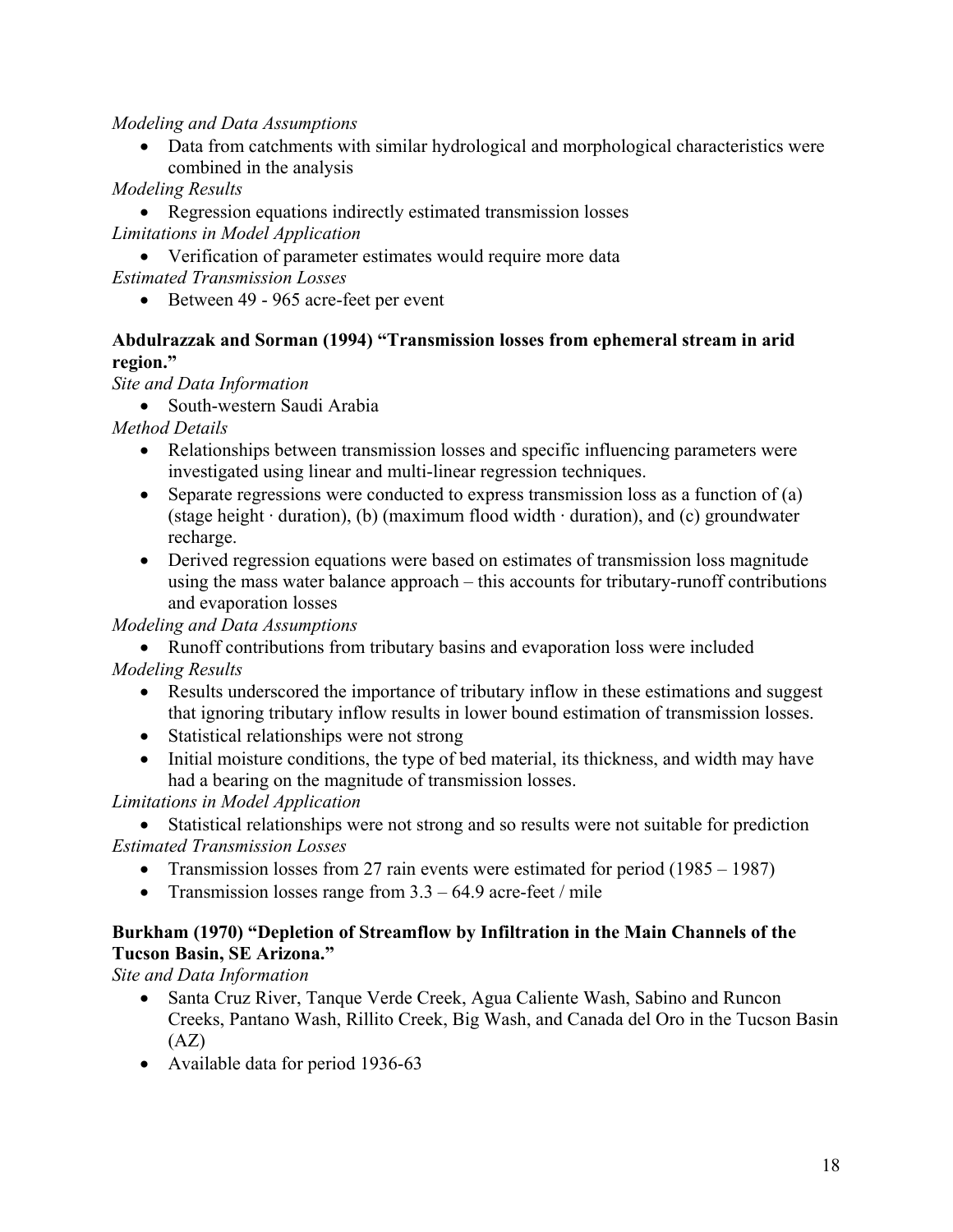#### *Method Details*

- Research focus was to compute approximate average annual volume of infiltration from unregulated surface flow in ephemeral channels
- Model of infiltration rates (and by extension, transmission losses) involved these steps: (a) Compute average relation between inflow rate and infiltration rate for each source of inflow on the basis of streamflow data; (b) Develop flow-duration curve for streamflow from each flow source; (c) Apply infiltration rates obtained from inflow- to infiltrationsrate relations to the appropriate flow-duration curve to derive infiltration-duration curves; (d) Determine average annual volume of infiltration from the infiltration-duration curve; and (e) Use a budget of water volumes to check analyses.

*Modeling and Data Assumptions* 

• Difference between the precipitation on and the evaporation from the flowing water is negligible, therefore flow is nearly equal to volume of depletion of stream

*Modeling Results* 

- Computed infiltration rates for several channels in cubic feet per second as the difference between surface inflow and outflow
- Empirical equation for average inflow and infiltration rates were obtained
- Annual variation of infiltration mainly resulted from variation in inflow

#### *Limitations in Model Application*

• Developed a simple relationship between infiltration and inflow

*Estimated Transmission Losses* 

- Transmission losses were 30-90% of inflow
- Annual inflow to all reaches  $\sim 66,000$  acre feet of which 47,000 (70%) is infiltrated

#### **Gu & Deutschman (2001) "Hydrologic assessment of water losses in river."**

*Site and Data Information* 

• Sheyenne River, North Dakota

*Method Details* 

- Adapted work from Rao and Maurer (1996)
- Related seepage from channel by a one parameter relationship
- Autocorrelation was used to estimate the flood wave travel times for the steam reach.
- Flow at the upstream station was compared to the lagged flow at the downstream station.
- Hydrologic budget method was used to estimate transmission losses
- Developed a 1 parameter model to account for lag time between gauging stream stations
- Model is appropriate where data limitations exist for daily rainfall maps and complex stream geometries and flows

*Modeling and Data Assumptions* 

• Evapotranspiration is assumed to be proportional to precipitation and captured by a single parameter

*Modeling Results* 

- Information on long term annual average, temporal and spatial distribution of annual losses, and long-term monthly mean was obtained
- Method appears to also be suitable for short-term events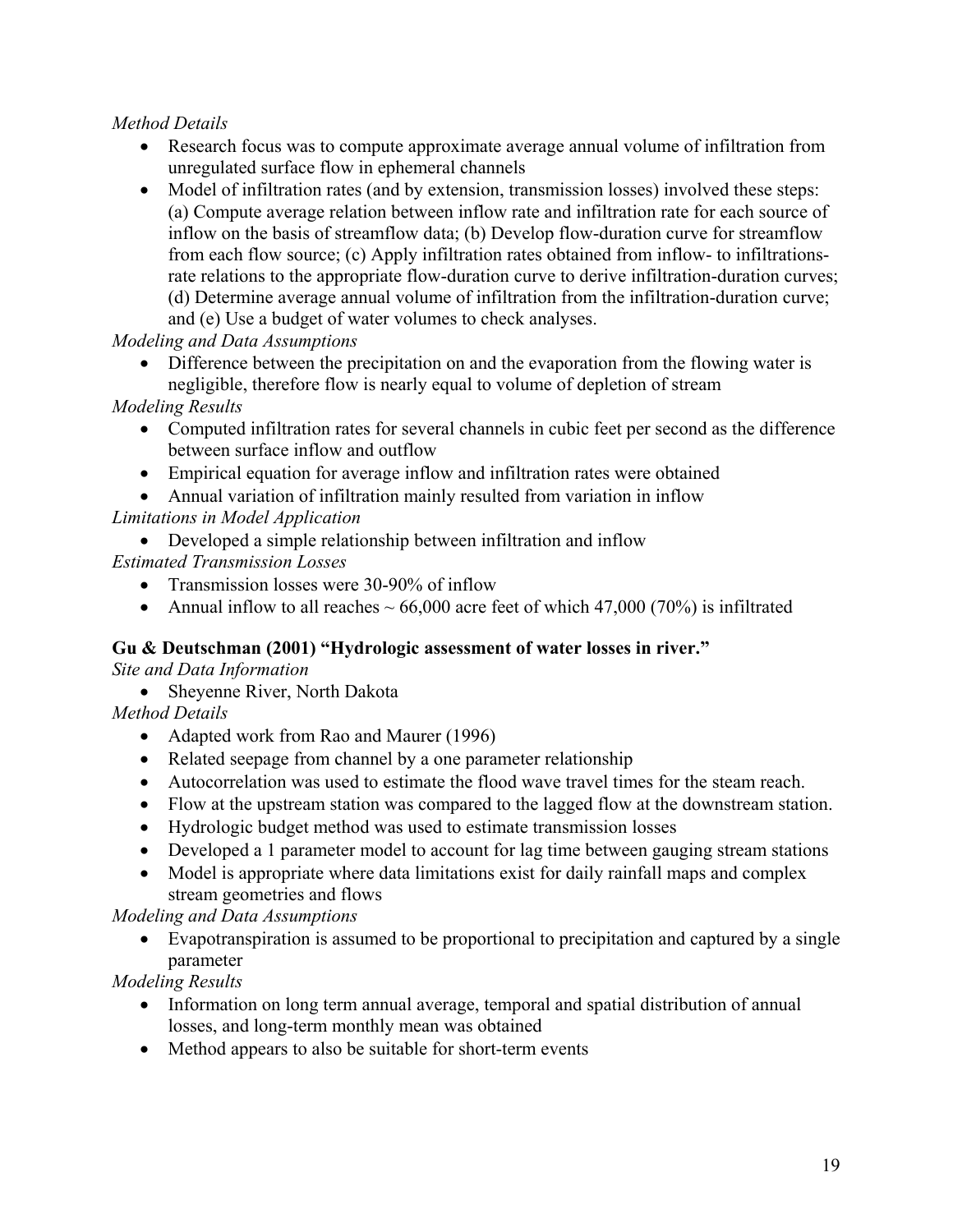#### *Limitations in Model Application*

• Method is limited to short events (days), losing stream channels, and short reaches without tributaries, water diversions and significant surface runoff

*Estimated Transmission Losses* 

- Maximum annual transmission loss is 248 cfs (1977 storm event)
- Range of losses is from  $64 277$  cfs

#### **Osterkamp, et al. (1994) "Recharge estimates using a geomorphic/distributed-parameter simulation approach, Amargosa river basin."**

*Site and Data Information* 

• Amargosa River Basin, (CA)

*Method Details* 

- Estimates were based on a water-balance approach combining field techniques for determining streamflow with distribution-parameter simulation model to calculate transmission loss and upland recharge resulting from high-magnitude, low-frequency precipitation events.
- Builds on work by Lane (1980) and subsequent analyses by introducing channel morphology techniques and data
- Channel network, including tributary inflows, were represented by a variable number of channel reaches (each with an upstream inflow volume) and lateral inflow.
- Inflow from network was computed individually and then summed (as in Lane, 1985)
- Used runoff-simulation model modified for transmission losses
- Water-balance approach yielded annual average data that were used to assess annual flows

#### *Modeling and Data Assumptions*

- Requires input of contributing areas of runoff for upland and lateral areas, channel dimensions, hydraulic conductivity of channel alluvium, mean annual precipitation, and magnitudes of storm events and runoff properties for each of the watershed elements
- Runoff and precipitation characteristics for watersheds are uniform over elements
- Streamflow by overland flow and all flow in channel results in transmission loss
- No outflow until threshold volume exceeds inflow volume;
- Channel property uniform with length
- Volume and storage capacity of unsaturated alluvium is large relative to the volume and infiltration rate of recharge water

*Modeling Results* 

- Average annual volume of runoff, evaporation, channel loss, upland (inter-channel) recharge, and total recharge were estimated for watersheds of 53 channels
- $\bullet \sim 90\%$  of estimated recharge occurs by transmission loss of streamflow
- Annually  $\sim 1.6\%$  of precipitation becomes recharge

*Limitations in Model Application* 

• Water-balance approach cannot account for transmission losses from high magnitude and low frequency precipitation events

*Estimated Transmission Losses* 

• 20.5 million  $m^3$  (16,619 acre-feet) annually recharges to the groundwater reservoir over a 4.9 million acre watershed (including 53 channels)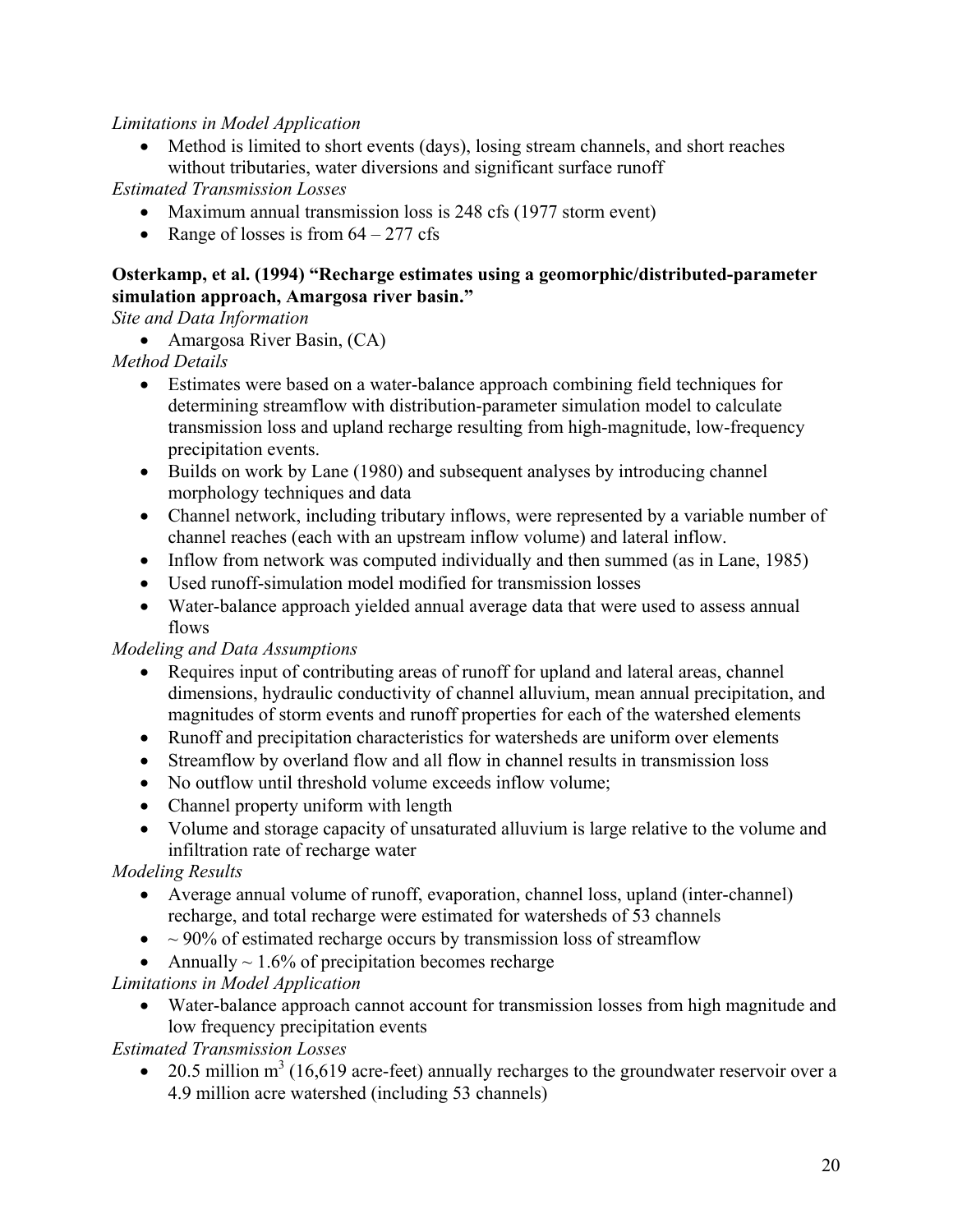#### **Osterkamp, et al. (1995) "Techniques of ground-water recharge estimates in arid/semi-arid areas, with examples from Abu Dhabi."**

*Site and Data Information* 

• Oman and Abu Dhabi, United Arab Emirates

*Method Details* 

- Extended work of Lane (1982) to water-balance analyses
- Developed power relations between width and discharge characteristics to estimate streamflow at ungauged streams (using Hedman and Osterkamp, 1982)
- Described an approach for examining flows on a basin scale
- Demonstrated a useful method when data was limited

#### *Modeling and Data Assumptions*

- Flow volume (on an index event) was used as a surrogate for mean discharge
- This was presumed to result in transmission losses and recharge equal to the sum of flow losses that typically occur in a year

*Modeling Results* 

- Estimated groundwater recharge for ungauged basins in arid/semi-arid areas
- Relationship between discharge and drainage-basin area are computed and fit by curves for several size storms

#### *Limitations in Model Application*

- Scale of analysis is potentially too large to yield reliable results for individual storms *Estimated Transmission Losses* 
	- 17 basins (from mountain slopes to piedmont) were analyzed
	- Annual transmission losses ranged from  $0.2 8.1$  million m<sup>3</sup> (162 6,566 acre-feet) in the piedmont area
	- Transmission losses for individual events were estimated

#### **Shentsis, et al. (1999) "Assessment of transmission losses and groundwater recharge from runoff events in a wadi under shortage of data on lateral inflow, Negev, Israel."**  *Site and Data Information*

• Negev, Israel; 1400 sqkm watershed with mean annual precip of 70 mm

*Method Details* 

- Lateral inflow is estimated by subdividing watershed by types of soil and infiltration capability
- Subdivided transmission losses into various components: channel moistening, which subsequently evaporates, and groundwater recharge.

*Modeling and Data Assumptions* 

- Hydrological and meteorological records were incomplete
- Runoff is related to surface lithology,
- Spatial distribution of runoff reflects that of rainfall
- Transmission losses are related to inflow

#### *Modeling Results*

- Evaporation is substantially smaller than the transmission losses (approximately 1-2% of the transmission losses)
- Develops a loss function that relates total inflow (estimated inflow and lateral flow) to transmission losses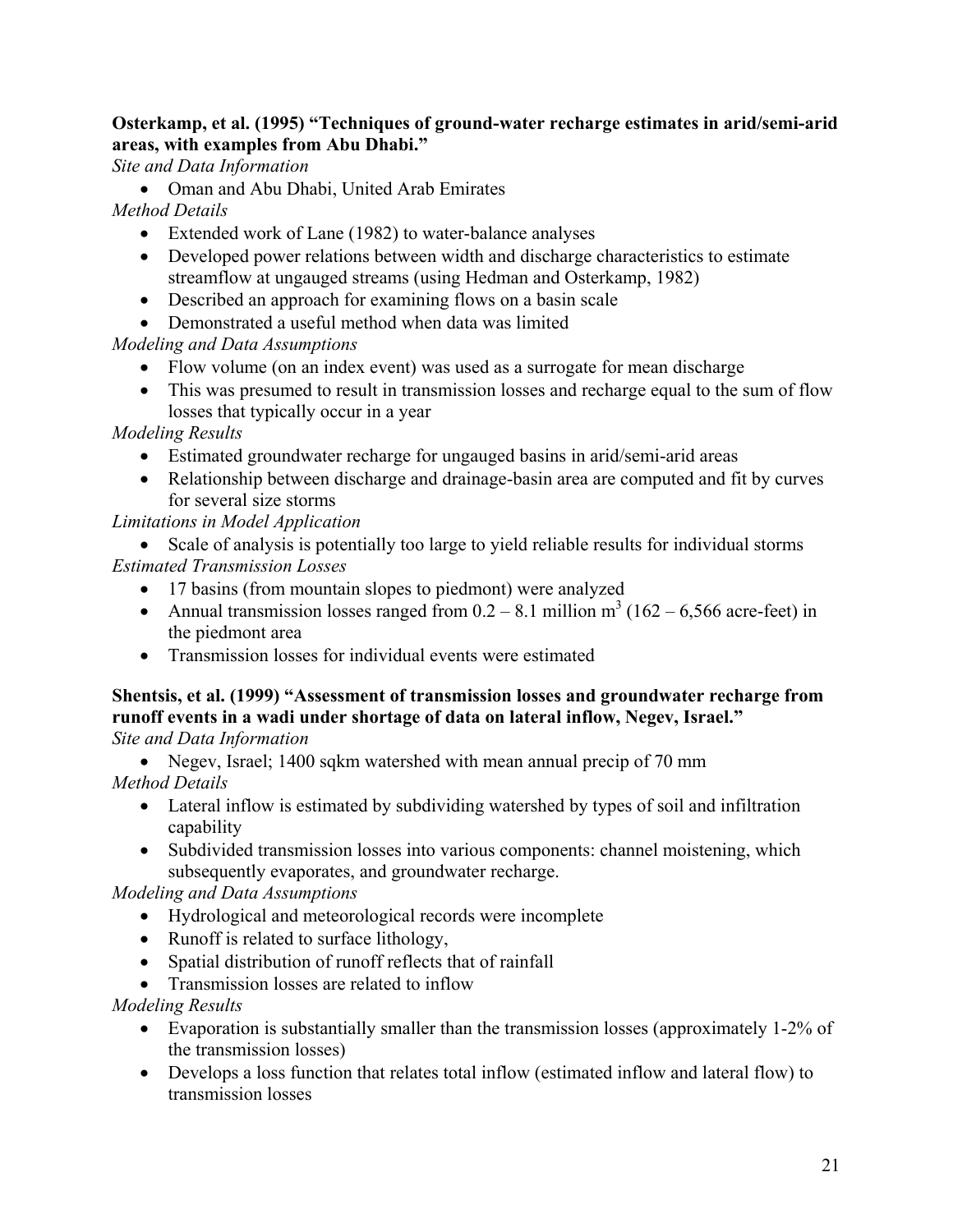#### *Limitations in Model Application*

• Model would require additional information about geology, soil and lithology *Estimated Transmission Losses* 

• Predicted relationship through loss functions

#### **Stonestrom, et al. (2002) "Estimates of Deep Percolation beneath Native Vegetation, Irrigated Fields, and the Amargosa-River Channel, Amargosa Desert, Nye County, Nevada."**

*Site and Data Information* 

- Amargosa River (CA)
- Flows extended from the headwaters past Amargosa Farms into Death Valley.
- Peak flows were measured between Beatty and Bid Dune (a 21.8 mile stretch of river) *Method Details* 
	- Study was intended to evaluate the amount of water that infiltrates deeply into the longterm storage aquifer

*Modeling and Data Assumptions* 

• Transmission losses were crudely estimated as basic inflow – outflow and assumed a uniform loss rate

#### *Modeling Results*

• Transmission losses are not modeled per se

*Limitations in Model Application* 

- Simple estimate was obtained
- Study was not intended to provide accurate transmission loss estimates

*Estimated Transmission Losses* 

• 70 cfs in 21.8 miles; 3.2 cfs per mile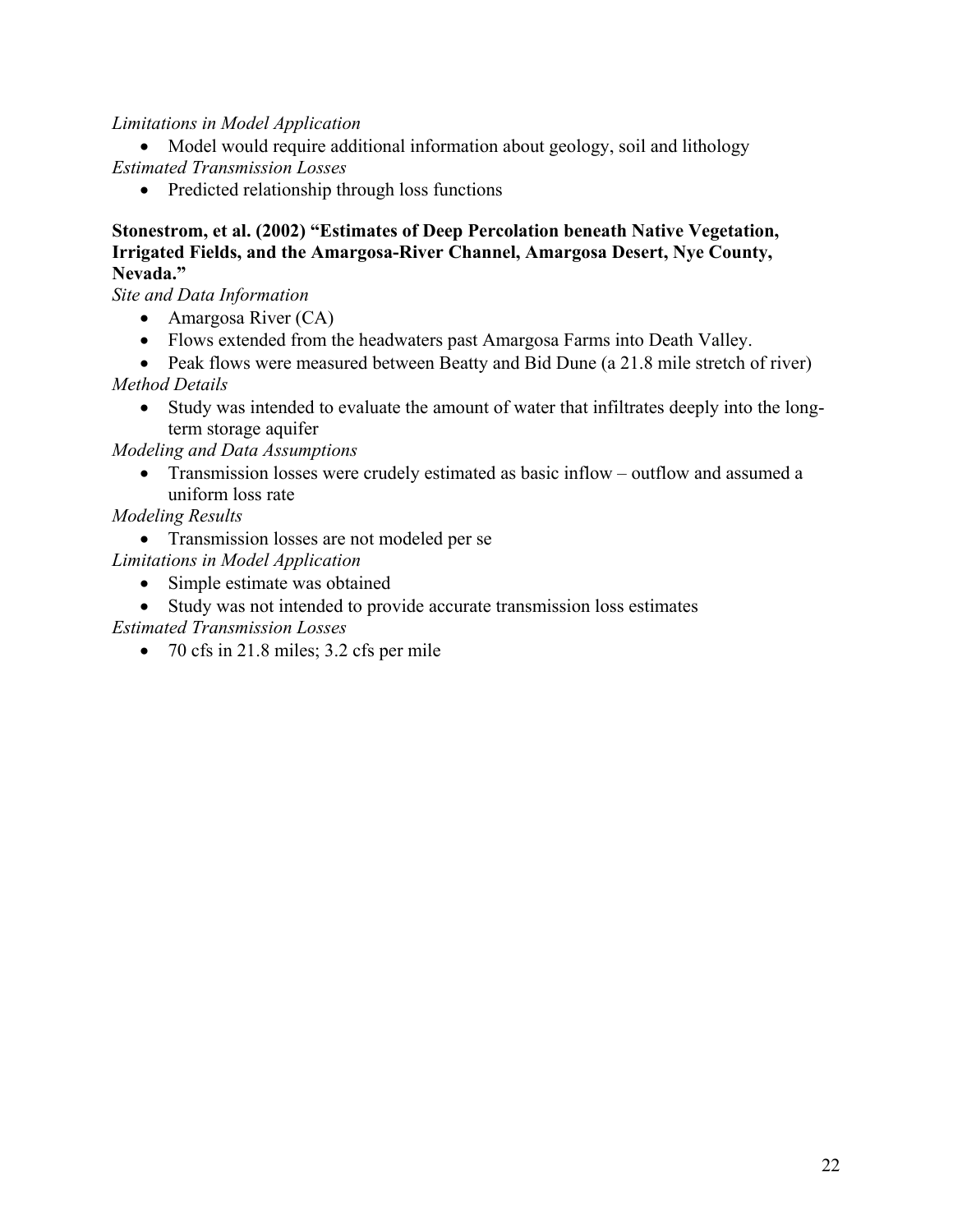# **4. Water Resources Models**

In the past two decades, governmental agencies have introduced a number of water resource computer programs. These programs have been widely used in engineering practice to determine drainage patterns, flood potential of natural and man-made streams, and a wide variety of watershed and water resource problems for rural and urban sites. The Hydrologic Engineering Center (HEC), Army Corps of Engineers, have developed several programs for simulating flood potential of streams.

Among the most popular programs are HEC-1, HEC-HMS, HEC-2, and HEC-RAS. HEC-1 (Flood Hydrograph Package) and HEC-HMS (Hydrologic Modeling System), which is basically the Windows version of HEC-1, offer many different hydrologic options for each of the main hydrologic processes: precipitation, infiltration/interception, precipitation-excess transformation to streamflow, river-routing, and reservoir routing.

HEC-RAS (River Analysis System) is intended for calculating water surface profiles for gradually varied flow in natural and man-made streams. This water surface engineering software package will replace the HEC-2 backwater program and the HEC-6 erosion and sediment program. The HEC-RAS computer model has a large number of options, such as mixed flow regime analysis, that allow the investigation of both sub- and super-critical flow regimes in a single computer run.

The value of HEC-1 and HEC-2 models is in their ability to compute streamflow characteristics as well as routing potential. For example, there is a subroutine in HEC-1 that allows the user to route flows through a stream with different soil characteristics. The modeler can divide streams into a number of transverse sections with different roughness coefficients. The HEC-2 model can also be used in a similar manner and will also give elevations and flows at pre-determined crosssections. Another possible value of HEC-1 is to model the flow as it moves out of the main or collector channel. This is important because it has the potential to determine the time a wave moves between upstream and downstream gauging stations as the flow extends its natural banks.

Both HEC-1 and HEC-2 can be used to determine the flooding potential of a stream. The runoff from a watershed may be computed using HEC-1. Flow characteristics in a stream can be determined by HEC-2 where water surface depths and velocities are calculated. Transmission losses in a stream however cannot be determined by these models because there is no way to differentiate between infiltration rates in the watershed and stream. Although these programs do not have subroutines to directly determine transmission losses, they may have value in determining runoff and flood potential as a component of an existing transmission loss model.

Other water resources programs, many of which have been developed by governmental agencies (e.g. Federal Emergency Management Agency (FEMA), U.S. Department of Commerce (DOC), EPA), have useful components for the determination of streamflow (U.S. ACOE, 2004). These models have functions that are similar to HEC-1 and HEC-2 such as stream routing, and determining the hydrograph and water elevations.

One other popular model is the Stormwater Management Model (SWMM), which was developed by EPA in 1972 and has since been improved. The latest version includes a new stormwater storage and treatment package, a sediment scour and deposit routine, and a revised infiltration simulation (U.S. EPA, 1981). Another model, KINEROS2, is a physically-based runoff and erosion model that describes the processes of interception, infiltration, runoff generation, erosion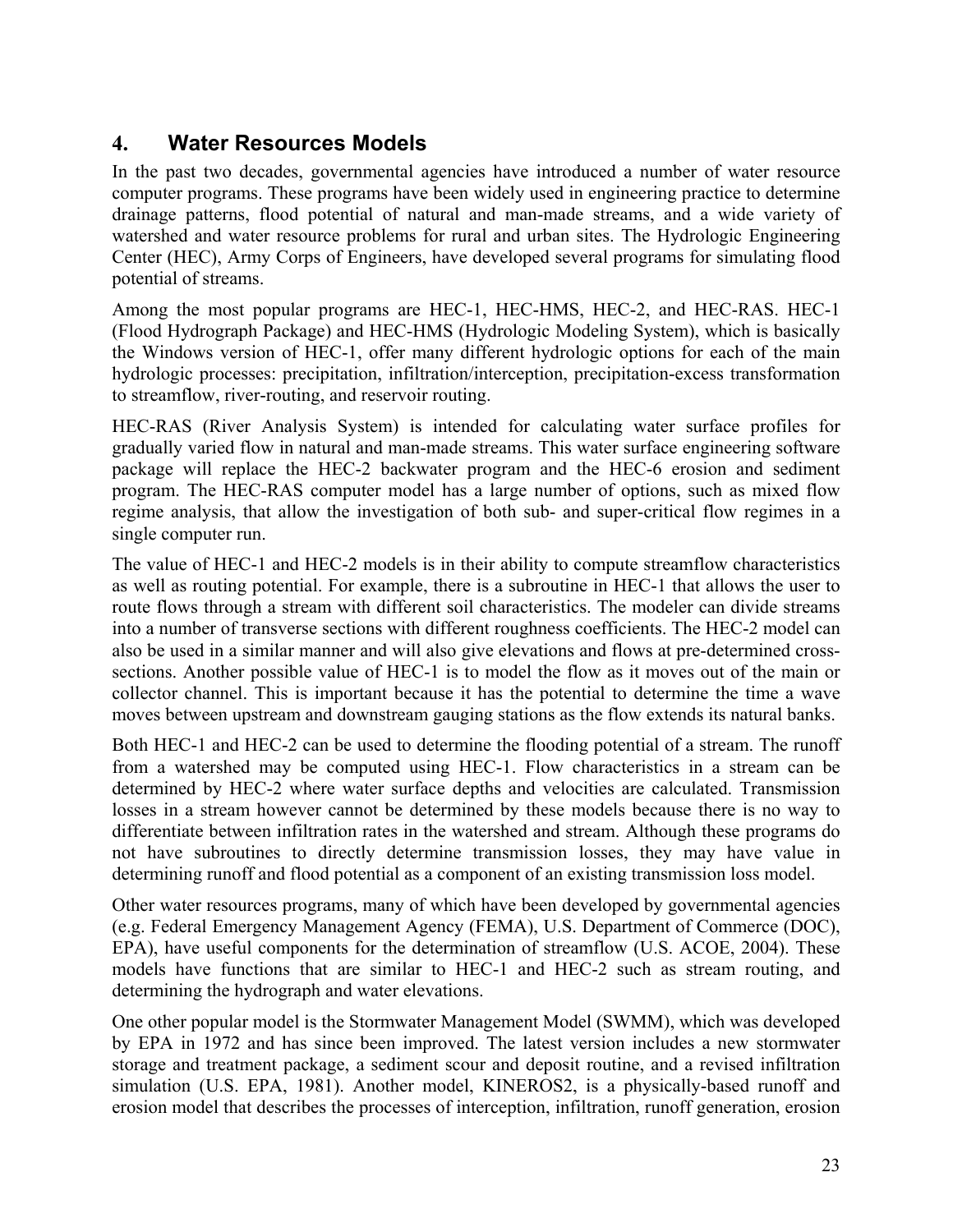and sediment transport for individual rainfall-runoff events (Smith et al., 1995). This model has been used in arid regions of the U.S. to account for lateral inflows in the estimation of transmission losses from a primary channel (Goodrich et al. 2004).

Application of these models requires a range of characteristics about the site (e.g. soil, watershed, and channel) as well as streamflow. In some cases, ordinary high water marks (OHWM) can be used to calibrate these water resource models to determine parameters such as Manning's roughness coefficient of the channel. Unfortunately, field data with these OHWM and gauge data are generally necessary. These combined sets of data rarely exist particularly for ephemeral streams where a clearly defined channel and overbank are difficult to find.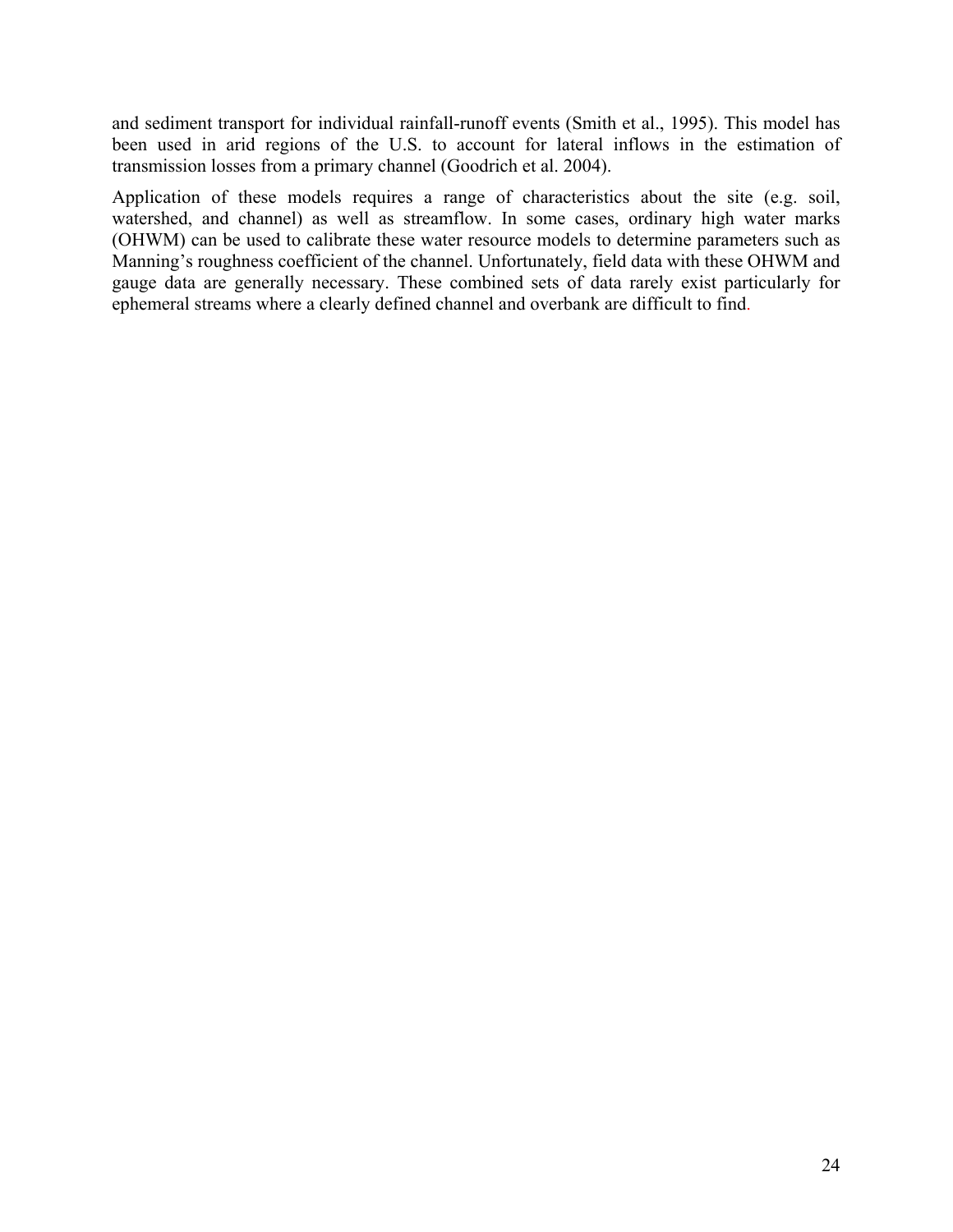# **5. Data on Transmission Losses**

Data on transmission losses are presented in several tables below. Data comes from sites located in the plains states and western USA (Arizona, California, Kansas, Nebraska, Texas, Oklahoma, North Dakota, and South Dakota). These sites represent a wide range of watershed areas and channel lengths from less than 10 to greater than  $25,000$  mi<sup>2</sup> and less than 1 to greater than 100 mi, respectively.

Transmission loss rates from single events cover a range from less than 0.3 to over 1,500 acrefeet/mile (af/mi). As previously discussed, methods for determining these losses varied among subtracting consecutive stream gauges, water-balance, inflow estimates and infiltration rating curves. In addition, data for these sets include single storm events, monthly records and annual records. A summary of data for several papers is provided in Table 1. More detailed information from published sources on specific storm events is reproduced in Table 2. Transmission losses that have been averaged over a longer period are shown in Table 3.

| Location /<br>Reference                  | Reference                      | Analytical<br><b>Method</b>                         | Watershed<br><b>Drainage</b><br>Area $(mi^2)$ | Reach<br>Length<br>(mi) | <b>Transmission</b><br><b>Loss Volume</b><br>(af) | <b>Transmission</b><br><b>Loss Rate</b><br>(af/mi) |
|------------------------------------------|--------------------------------|-----------------------------------------------------|-----------------------------------------------|-------------------------|---------------------------------------------------|----------------------------------------------------|
| Walnut<br>Gulch $(AZ)$                   | Lane<br>(1971)                 | Direct measure<br>from gauges                       | 3.18                                          | 4.1                     | $1.2 -$<br>81.9                                   | $0.3 -$<br>20.0                                    |
| Queen<br>Creek (AZ)                      | Babcock &<br>Cushing<br>(1941) | Direct measure<br>from gauges                       | na                                            | 20                      | $13.4 -$<br>6,280                                 | $0.7 -$<br>314                                     |
| Amargosa<br>River $(CA)$                 | Osterkamp<br>et al.<br>(1994)  | <b>Water Balance</b><br>(Annual Data)               | $8.5 -$<br>1,540                              | $1.44 -$<br>59.4        | $8.1 -$<br>4,165                                  | $3.24 -$<br>145                                    |
| Tucson<br>Basin (AZ)                     | <b>Burkham</b><br>(1970)       | Inflow $-$<br><b>Outflow Rates</b><br>(Annual Data) | $6.2 -$<br>1,662                              | $0.8 -$<br>28.5         | $10-$<br>5,360                                    | $12.5 -$<br>188                                    |
| Several<br>Streams in<br>Midwest<br>U.S. | Jordan<br>(1977)               | Direct measure<br>from gauges                       | $619-$<br>25,763                              | $14 -$<br>71            | $82 -$<br>82,000                                  | $4.5 -$<br>1,550                                   |
| Several<br>Streams in<br>Midwest<br>U.S. | Sharp $\&$<br>Saxton<br>(1962) | Direct measure<br>from gauges                       | $122 -$<br>13,334                             | $24 -$<br>157           | $176 -$<br>13,711                                 | $5.6 -$<br>203.4                                   |
| Mojave<br>River $(CA)$                   | Buono and<br>Lang<br>(1980)    | Inflow $-$<br>Outflow<br>(Monthly Data)             | $74.6 -$<br>2,120                             | $18.2 -$<br>88.2        | $45,411-$<br>282,329                              | $1,443-$<br>7,656                                  |

**Table 1: Data on Transmission Losses (Low and high data are represented in the tables)**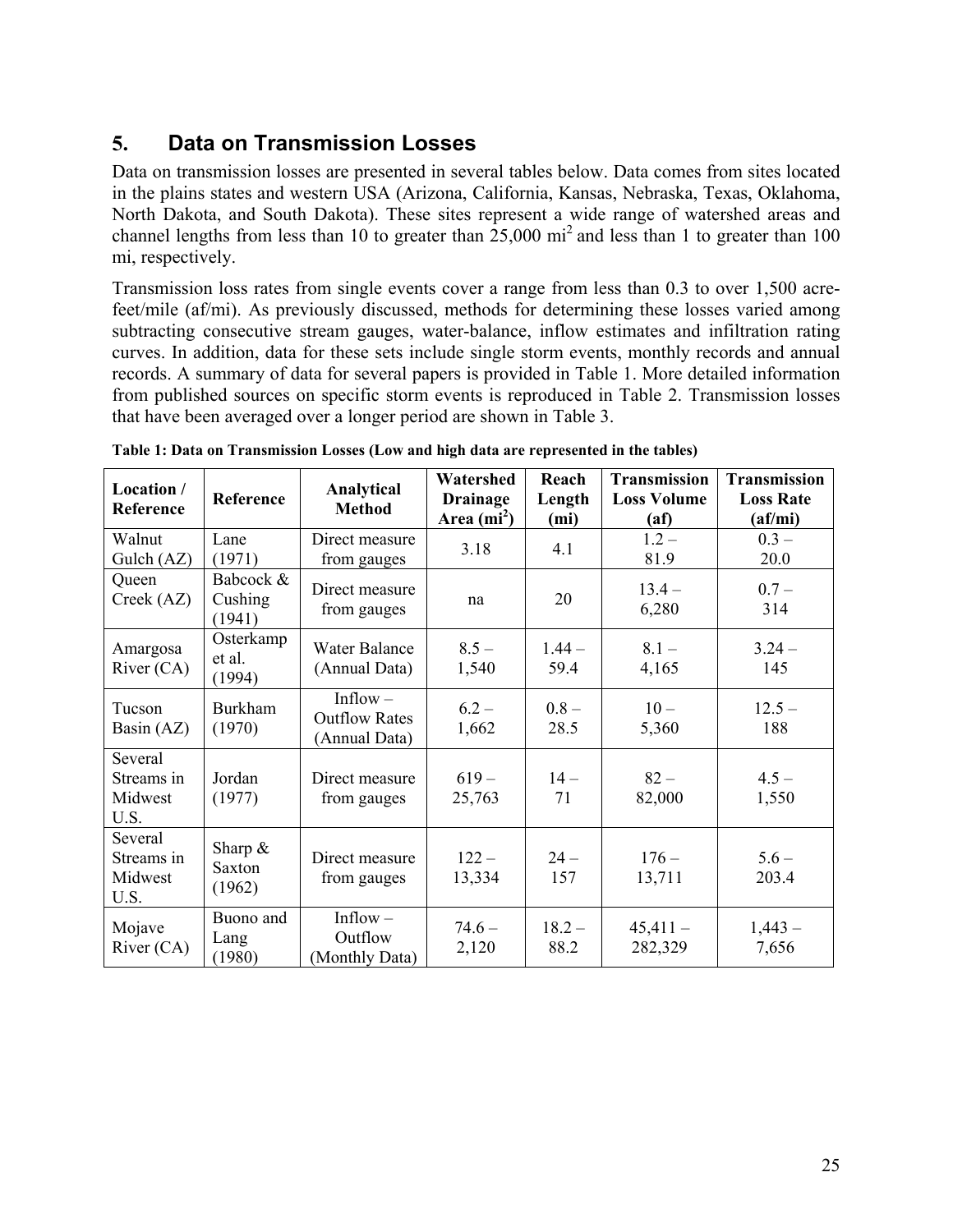Data contained in Table 2 comes from streams that can have very different characteristics of flows (e.g. frequency of flow, channel width, and volume of flow). Accordingly, transmission losses in these streams are not strictly comparable. However, to illustrate the range of transmission losses in the Midwest and Western U.S., Figure 1 displays data on the transmission losses from single events as a percentage of upstream flow (Column 10 in Table 2). This chart, a histogram, indicates the number of storm events that produced different levels of transmission losses as a percentage of upstream flow. For example, Figure 1 indicates that in 30 storm events, transmission loss that was between 21-30% of the upstream flow. The chart shows that these relative transmission losses are reasonably well-distributed around 41-50% loss. The computed average (and median) loss over all storm events is 44% (and 42%). Note that these statistics and the chart do not reflect the distribution of events from any one stream or region. In addition, the dataset includes a larger number of storms from some streams which biases the results.



Figure 1: **Transmission Losses as a Percentage of Upstream Flow in Midwest and Western U.S. Streams.**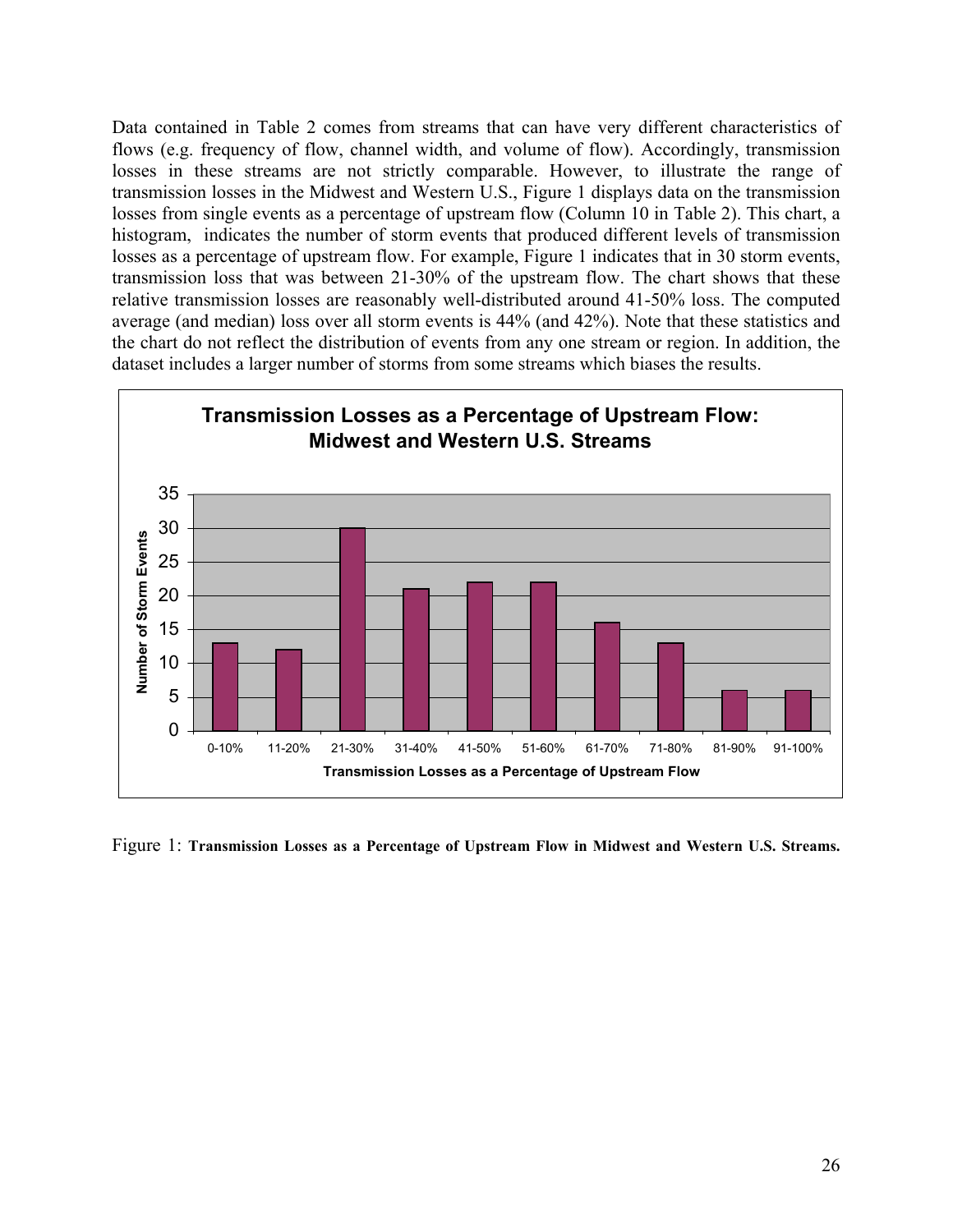|   | <b>Ref Code Reference</b>  | <b>Type of Data</b>      |
|---|----------------------------|--------------------------|
|   | Sharp and Saxton (1962)    | Single Event             |
| 2 | Babcock and Cushing (1941) | Single Event             |
| 3 | <b>Walters (1990)</b>      | Average of Single Events |
| 4 | Lane, et al. (1971)        | Single Event             |
| 5 | Lane (1983)                | Average of Single Events |
| 6 | Jordan (1977)              | Single Event             |

| <b>Ref</b> Site      | <b>State</b> | Reach<br>ID    | Reach<br>(mi) | Length   Upstream flow | Downstream<br>flow $(af)$<br>(a f) |       | Transmission<br>Transmission<br><b>Loss Rate</b><br>$\textbf{(af/mi)}$<br>Loss(af) |                       | <b>Transmission</b><br>Loss in first<br>mile $(af)$ |
|----------------------|--------------|----------------|---------------|------------------------|------------------------------------|-------|------------------------------------------------------------------------------------|-----------------------|-----------------------------------------------------|
| Cheyenne River       | <b>SD</b>    |                | 30            | 26,700                 | 26,287                             | 413   | 14                                                                                 | upstream flow<br>1.5% | 14                                                  |
| Cheyenne River       | <b>SD</b>    |                | 30            | 1,587                  | 1,164                              | 423   | 14                                                                                 | 26.7%                 | 16                                                  |
| Purgatoire River     | $\rm CO$     |                | 53            | 3,673                  | 1,495                              | 2,178 | 41                                                                                 | 59.3%                 | 62                                                  |
| Purgatoire River     | CO           |                | 53            | 725                    | 424                                | 301   | 6                                                                                  | 41.5%                 |                                                     |
| Purgatoire River     | CO           | $\overline{2}$ | 17            | 7,156                  | 5,176                              | 1,980 | 116                                                                                | 27.7%                 | 135                                                 |
| Purgatoire River     | $\rm CO$     | $\overline{2}$ | 17            | 424                    | 248                                | 176   | 10                                                                                 | 41.5%                 | 13                                                  |
| ittle Blue River     | NE           |                | 30            | 53,914                 | 50,974                             | 2,940 | 98                                                                                 | 5.5%                  | 101                                                 |
| ittle Blue River     | NE           |                | 30            | 22,402                 | 16,300                             | 6,102 | 203                                                                                | 27.2%                 | 236                                                 |
| ittle Missouri River | ND           |                | 75            | 9,430                  | 7,262                              | 2,168 | 29                                                                                 | 23.0%                 | 33                                                  |
| ittle Missouri River | ND.          |                | 75            | 14,313                 | 11,401                             | 2,912 | 39                                                                                 | 20.3%                 | 43                                                  |
| Moreau River         | ND           |                | 68            | 10,647                 | 9,072                              | 1,575 | 23                                                                                 | 14.8%                 | 25                                                  |
| Moreau River         | ND.          | $\overline{2}$ | 24            | 9,072                  | 6,849                              | 2,223 | 93                                                                                 | 24.5%                 | 106                                                 |
| Cimarron River       | OK           |                | 157           | 7,333                  | 2,624                              | 4,709 | 30                                                                                 | 64.2%                 | 48                                                  |
| Cimarron River       | OK           |                | 157           | 3,927                  | 2,747                              | 1,180 | 8                                                                                  | 30.0%                 | 9                                                   |
| Cimarron River       | OK           |                | 157           | 5,933                  | 2,967                              | 2,966 | 19                                                                                 | 50.0%                 | 26                                                  |
| Cimarron River       | OK           |                | 157           | 9,112                  | 2,630                              | 6,482 | 41                                                                                 | 71.1%                 | 72                                                  |
| Cimarron River       | OK           |                | 157           | 4,568                  | 2,465                              | 2,103 | 13                                                                                 | 46.0%                 | 18                                                  |
| Cimarron River       | OK           | $\overline{2}$ | 104           | 2,624                  | 904                                | 1,720 | 17                                                                                 | 65.5%                 | 27                                                  |
| Cimarron River       | OK           | $\overline{2}$ | 104           | 2,747                  | 2,071                              | 676   |                                                                                    | 24.6%                 |                                                     |
| Cimarron River       | OK           | 2              | 104           | 2,967                  | 778                                | 2,189 | 21                                                                                 | 73.8%                 | 38                                                  |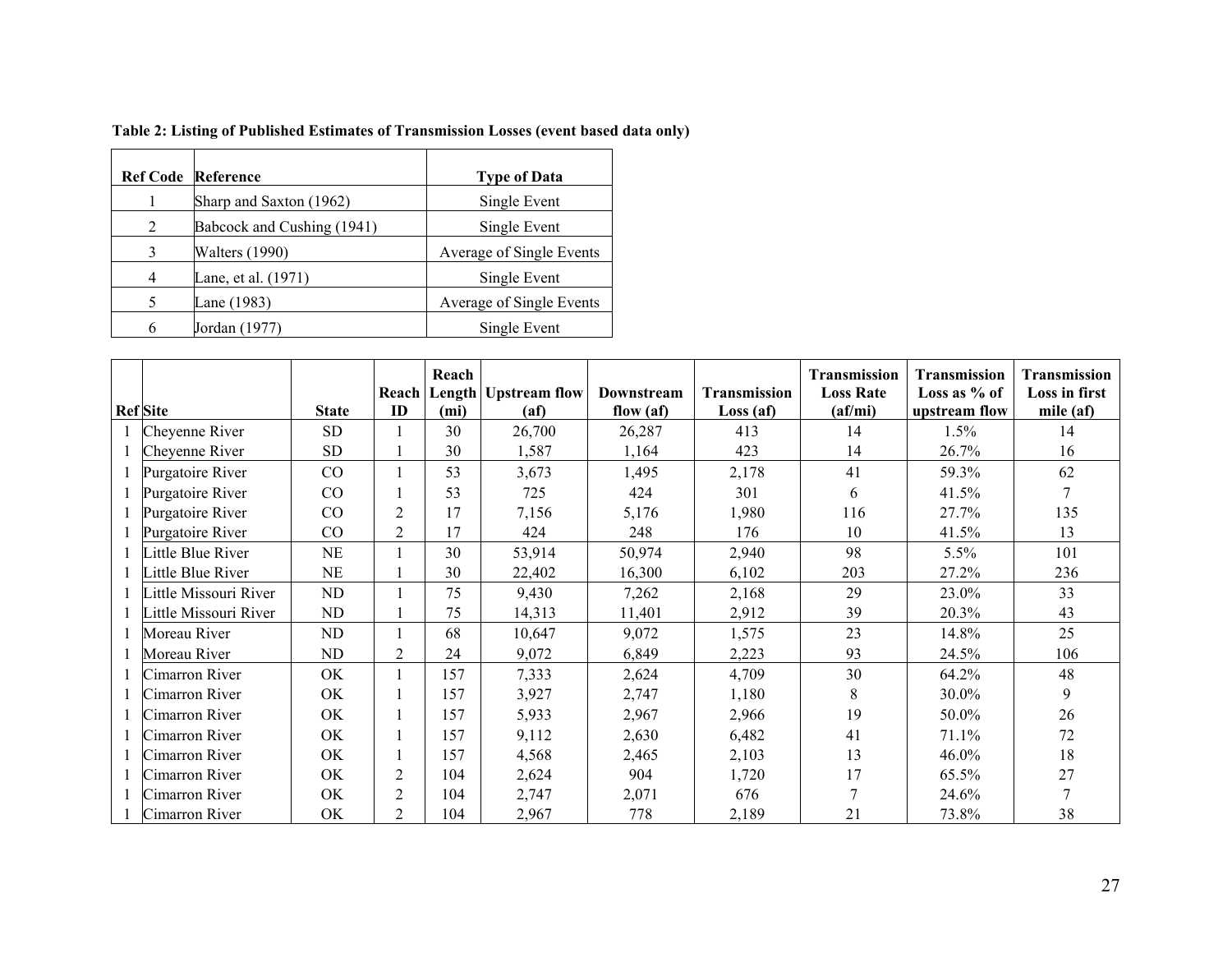| <b>Ref</b> Site |                     | <b>State</b>           | Reach<br>ID    | Reach<br>(m <sub>i</sub> ) | <b>Length Upstream flow</b><br>(a f) | Downstream<br>flow $(af)$ | Transmission<br>Loss(af) | Transmission<br><b>Loss Rate</b><br>(a f/mi) | Transmission<br>Loss as % of<br>upstream flow | Transmission<br>Loss in first<br>mile (af) |
|-----------------|---------------------|------------------------|----------------|----------------------------|--------------------------------------|---------------------------|--------------------------|----------------------------------------------|-----------------------------------------------|--------------------------------------------|
| $\mathbf{1}$    | Cimarron River      | OK                     | $\overline{3}$ | 102                        | 8,436                                | 7,041                     | 1,395                    | 14                                           | 16.5%                                         | 15                                         |
|                 | Cimarron River      | OK                     | $\mathfrak{Z}$ | 102                        | 904                                  | 337                       | 567                      | 6                                            | 62.7%                                         | 9                                          |
| $\mathbf{1}$    | Washita River       | OK                     | $\mathbf{1}$   | 55                         | 1,589                                | 1,083                     | 506                      | 9                                            | 31.8%                                         | 11                                         |
| 1               | Washita River       | OK                     | $\mathbf{1}$   | 55                         | 3,923                                | 3,116                     | 807                      | 15                                           | 20.6%                                         | 16                                         |
|                 | Washita River       | OK                     | $\mathbf{1}$   | 55                         | 6,960                                | 5,460                     | 1,500                    | 27                                           | 21.6%                                         | 31                                         |
|                 | Washita River       | OK                     | $\mathbf{1}$   | 55                         | 24,778                               | 17,407                    | 7,371                    | 134                                          | 29.7%                                         | 159                                        |
|                 | Washita River       | OK                     | $\mathbf{1}$   | 55                         | 25,480                               | 18,401                    | 7,079                    | 129                                          | 27.8%                                         | 150                                        |
| $\overline{2}$  | Queen Creek         | AZ                     | $\mathbf{1}$   | 20                         | 69                                   | 12                        | 57                       | $\overline{3}$                               | 83.3%                                         | 6                                          |
| $\mathfrak{2}$  | Queen Creek         | $\mathbf{A}\mathbf{Z}$ | 1              | 20                         | 26                                   | 5                         | 21                       |                                              | 80.9%                                         | $\overline{2}$                             |
| $\overline{2}$  | Queen Creek         | $\mathbf{A}\mathbf{Z}$ | 1              | 20                         | 58                                   | 45                        | 13                       |                                              | 22.9%                                         |                                            |
| $\overline{2}$  | Queen Creek         | $\mathbf{A}\mathbf{Z}$ | 1              | 20                         | 152                                  | 66                        | 86                       | 4                                            | 56.8%                                         | 6                                          |
| $\overline{2}$  | Queen Creek         | $\mathbf{A}\mathbf{Z}$ | 1              | 20                         | 244                                  | 149                       | 95                       | 5                                            | 38.9%                                         | 6                                          |
| $\overline{2}$  | Queen Creek         | AZ                     | 1              | 20                         | 1,880                                | 1,260                     | 620                      | 31                                           | 33.0%                                         | 37                                         |
| $\overline{2}$  | Queen Creek         | $\mathbf{A}\mathbf{Z}$ | 1              | 20                         | 309                                  | 144                       | 165                      | $\,8\,$                                      | 53.4%                                         | 12                                         |
| 2               | Queen Creek         | $\mathbf{A}\mathbf{Z}$ | 1              | 20                         | 1,340                                | 1,060                     | 280                      | 14                                           | 20.9%                                         | 16                                         |
| $\overline{2}$  | Queen Creek         | $\mathbf{A}\mathbf{Z}$ | $\mathbf{1}$   | 20                         | 2,680                                | 1,830                     | 850                      | 43                                           | 31.7%                                         | 51                                         |
| $\overline{2}$  | Queen Creek         | $\mathbf{A}\mathbf{Z}$ | $\mathbf{1}$   | 20                         | 12,000                               | 8,500                     | 3,500                    | 175                                          | 29.2%                                         | 205                                        |
| $\overline{2}$  | Queen Creek         | $\mathbf{A}\mathbf{Z}$ | $\mathbf{1}$   | 20                         | 2,700                                | 1,380                     | 1,320                    | 66                                           | 48.9%                                         | 89                                         |
| $\overline{2}$  | Queen Creek         | $\mathbf{A}\mathbf{Z}$ | $\mathbf{1}$   | 20                         | 569                                  | 146                       | 423                      | 21                                           | 74.3%                                         | 37                                         |
| $\overline{2}$  | Queen Creek         | $\mathbf{A}\mathbf{Z}$ | $\mathbf{1}$   | 20                         | 1,270                                | 321                       | 949                      | 47                                           | 74.7%                                         | 84                                         |
| $\overline{2}$  | Queen Creek         | $\mathbf{A}\mathbf{Z}$ | $\mathbf{1}$   | 20                         | 1,900                                | 628                       | 1,272                    | 64                                           | 66.9%                                         | 102                                        |
| $\overline{2}$  | Queen Creek         | $\mathbf{A}\mathbf{Z}$ | $\mathbf{1}$   | 20                         | 3,090                                | 2,360                     | 730                      | 37                                           | 23.6%                                         | 41                                         |
| $\overline{2}$  | Queen Creek         | AZ                     | 1              | 20                         | 1,480                                | 832                       | 648                      | 32                                           | 43.8%                                         | 42                                         |
| $\overline{2}$  | Queen Creek         | $\mathbf{A}\mathbf{Z}$ | $\mathbf{1}$   | 20                         | 15,600                               | 9,320                     | 6,280                    | 314                                          | 40.3%                                         | 397                                        |
| 3               | Queen Creek         | AZ                     | 1              | 20                         | 4,283                                | 2,658                     | 1,625                    | 81                                           | 37.9%                                         | 101                                        |
| $\overline{4}$  | Walnut Gulch        | AZ                     | $11 - 8$       | 4.1                        | 5                                    | $\mathbf{1}$              | $\overline{4}$           | 1                                            | 74.1%                                         | $\overline{2}$                             |
| 4               | Walnut Gulch        | AZ                     | $11 - 8$       | 4.1                        | 3                                    | $\boldsymbol{0}$          | 3                        |                                              | 97.4%                                         | $\overline{\mathbf{3}}$                    |
| 4               | Walnut Gulch        | AZ                     | $11 - 8$       | 4.1                        | 40                                   | 22                        | 18                       |                                              | 44.0%                                         | 5                                          |
| 4               | <b>Walnut Gulch</b> | AZ                     | $11 - 8$       | 4.1                        | 9                                    | $\overline{3}$            | 6                        |                                              | 62.7%                                         | $\overline{2}$                             |
| 4               | <b>Walnut Gulch</b> | AZ                     | $11 - 8$       | 4.1                        | 128                                  | 46                        | 82                       | 20                                           | 63.8%                                         | 28                                         |
| 4               | <b>Walnut Gulch</b> | AZ                     | $11 - 8$       | 4.1                        | $\overline{2}$                       | $\theta$                  | $\overline{c}$           | $\boldsymbol{0}$                             | 92.4%                                         | $\sqrt{2}$                                 |
| 4               | Walnut Gulch        | $\mathbf{A}\mathbf{Z}$ | $11 - 8$       | 4.1                        | 6                                    | 4                         | $\overline{2}$           |                                              | 36.2%                                         |                                            |
| 4               | Walnut Gulch        | AZ                     | $11 - 8$       | 4.1                        | 44                                   | 28                        | 16                       | 4                                            | 36.8%                                         | 5                                          |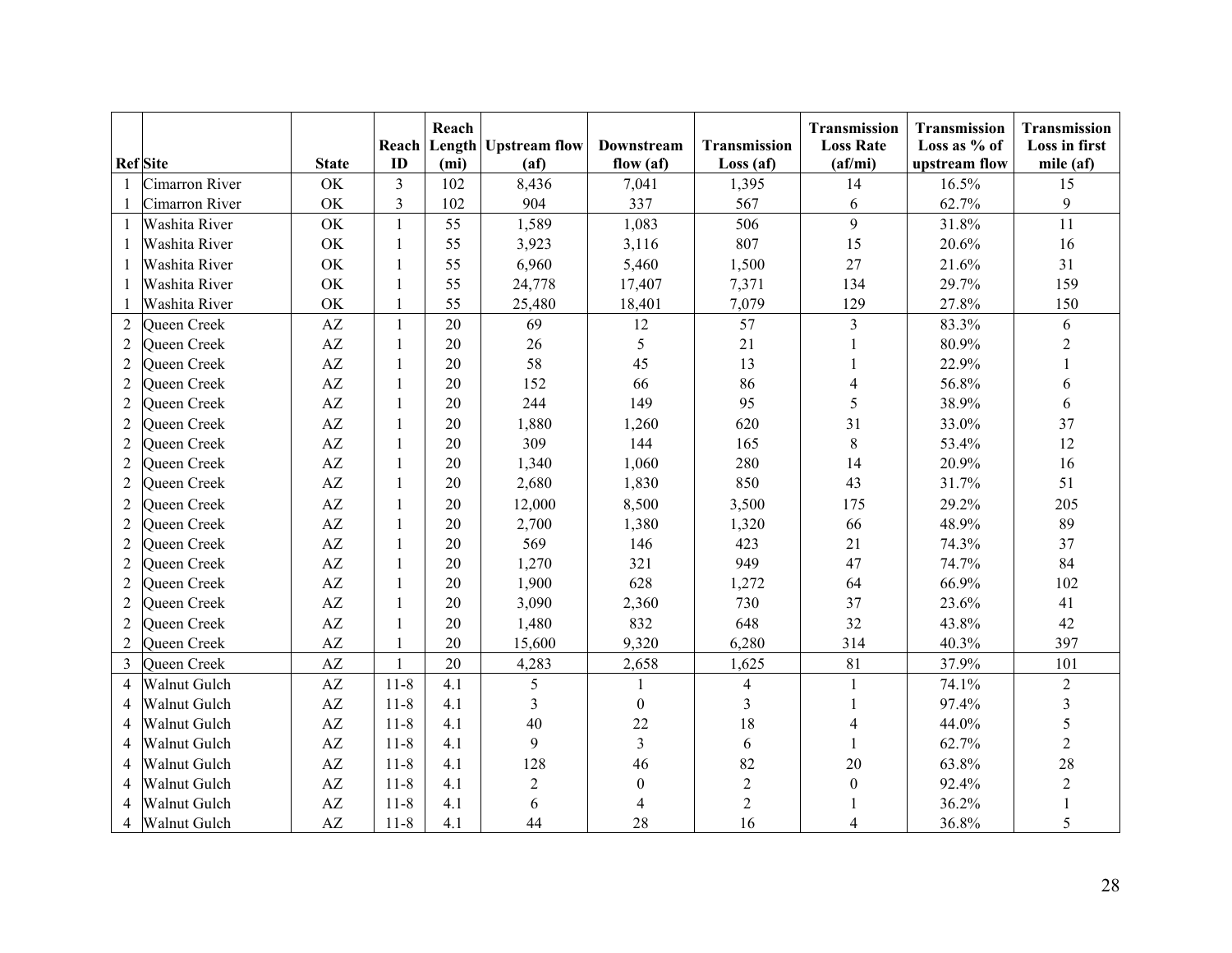|   |                     |                        | Reach          | Reach             | Length Upstream flow | Downstream     | Transmission   | Transmission<br><b>Loss Rate</b> | Transmission<br>Loss as % of | Transmission<br>Loss in first |
|---|---------------------|------------------------|----------------|-------------------|----------------------|----------------|----------------|----------------------------------|------------------------------|-------------------------------|
|   | <b>Ref</b> Site     | <b>State</b>           | ID             | (m <sub>i</sub> ) | (a <sub>f</sub> )    | flow (af)      | Loss(af)       | (af/mi)                          | upstream flow                | mile (af)                     |
| 4 | Walnut Gulch        | AZ                     | $11 - 8$       | 4.1               | 11                   | 3              | 7              | $\overline{2}$                   | 70.9%                        | 3                             |
| 4 | Walnut Gulch        | AZ                     | $11-8$         | 4.1               | $\overline{2}$       |                |                | $\boldsymbol{0}$                 | 67.2%                        | $\theta$                      |
| 4 | Walnut Gulch        | AZ                     | $11 - 8$       | 4.1               | $\,8\,$              | $\overline{2}$ | 6              |                                  | 74.8%                        | $\overline{2}$                |
| 4 | Walnut Gulch        | AZ                     | $11 - 8$       | 4.1               | 27                   | 13             | 15             | $\overline{4}$                   | 53.1%                        | $\overline{\mathbf{4}}$       |
| 5 | Walnut Gulch        | AZ                     | $11 - 8$       | 4.1               | 17                   | 9              | 8              | $\overline{2}$                   | 47.3%                        | $\overline{2}$                |
| 5 | Walnut Gulch        | $\mathbf{A}\mathbf{Z}$ | $8 - 6$        | 0.9               | 14                   | 11             | $\overline{c}$ | 3                                | 16.8%                        | $\overline{3}$                |
| 5 | Walnut Gulch        | AZ                     | $8 - 1$        | 7.8               | 16                   | $\overline{2}$ | 15             | $\overline{2}$                   | 90.2%                        | 4                             |
| 5 | Walnut Gulch        | AZ                     | $6 - 2$        | 2.7               | 75                   | 60             | 15             | 6                                | 20.2%                        | 6                             |
| 5 | Walnut Gulch        | AZ                     | $6 - 1$        | 6.9               | 48                   | 17             | 31             | 5                                | 64.6%                        | $\overline{7}$                |
| 5 | Walnut Gulch        | AZ                     | $2 - 1$        | 4.2               | 49                   | 24             | 25             | 6                                | 50.5%                        | 8                             |
| 5 | Elm Fork            | <b>TX</b>              | 1              | 9.6               | 454                  | 441            | 13             |                                  | 2.9%                         | $\mathbf{1}$                  |
| 5 | Elm Fork            | <b>TX</b>              | $\overline{2}$ | 21.3              | 441                  | 424            | 17             |                                  | 3.9%                         |                               |
| 5 | Elm Fork            | <b>TX</b>              | $\overline{3}$ | 30.9              | 454                  | 424            | 30             |                                  | 6.6%                         |                               |
| 6 | Arkansas River      | <b>KS</b>              | $\mathbf{1}$   | 53                | 108,800              | 77,100         | 31,700         | 598                              | 29.1%                        | 653                           |
| 6 | Arkansas River      | <b>KS</b>              | 1              | 53                | 26,738               | 15,278         | 11,460         | 216                              | 42.9%                        | 294                           |
| 6 | Arkansas River      | <b>KS</b>              | 1              | 53                | 41,800               | 17,400         | 24,400         | 460                              | 58.4%                        | 669                           |
| 6 | Arkansas River      | <b>KS</b>              | $\mathbf{1}$   | 53                | 446,000              | 364,000        | 82,000         | 1,547                            | 18.4%                        | 1784                          |
| 6 | <b>Beaver Creek</b> | <b>NE</b>              | $\mathbf{1}$   | 39                | 1,083                | 575            | 508            | 13                               | 46.9%                        | 17                            |
| 6 | <b>Beaver Creek</b> | <b>NE</b>              | $\mathbf{1}$   | 39                | 1,810                | 725            | 1,085          | 28                               | 59.9%                        | 42                            |
| 6 | <b>Beaver Creek</b> | <b>NE</b>              | $\mathbf{1}$   | 39                | 772                  | 301            | 471            | 12                               | 61.0%                        | 19                            |
| 6 | <b>Beaver Creek</b> | <b>NE</b>              | $\mathbf{1}$   | 39                | 19,787               | 7,482          | 12,305         | 316                              | 62.2%                        | 495                           |
| 6 | <b>Beaver Creek</b> | <b>NE</b>              | 1              | 39                | 6,083                | 3,693          | 2,390          | 61                               | 39.3%                        | 79                            |
| 6 | <b>Beaver Creek</b> | <b>NE</b>              | 1              | 39                | 4,451                | 2,920          | 1,531          | 39                               | 34.4%                        | 49                            |
| 6 | <b>Beaver Creek</b> | <b>NE</b>              | 1              | 39                | 470                  | 272            | 198            | 5                                | 42.1%                        | $\overline{7}$                |
| 6 | <b>Beaver Creek</b> | <b>NE</b>              | 1              | 39                | 741                  | 366            | 375            | 10                               | 50.6%                        | 13                            |
| 6 | Prairie Dog Creek   | <b>KS</b>              | $\mathbf{1}$   | 26                | 3,079                | 1,998          | 1,081          | 42                               | 35.1%                        | 49                            |
| 6 | Prairie Dog Creek   | <b>KS</b>              | 1              | 26                | 3,457                | 3,091          | 366            | 14                               | 10.6%                        | 14                            |
| 6 | Prairie Dog Creek   | <b>KS</b>              | 1              | 26                | 756                  | 270            | 486            | 19                               | 64.3%                        | 29                            |
| 6 | Prairie Dog Creek   | <b>KS</b>              | 1              | 26                | 555                  | 226            | 329            | 13                               | 59.3%                        | 19                            |
| 6 | Prairie Dog Creek   | <b>KS</b>              | 1              | 26                | 1,602                | 1,117          | 485            | 19                               | 30.3%                        | 22                            |
| 6 | <b>Saline River</b> | <b>KS</b>              | $\mathbf{1}$   | 71                | 1,461                | 885            | 576            | 8                                | 39.4%                        | 10                            |
| 6 | <b>Saline River</b> | <b>KS</b>              | 1              | 71                | 400                  | 16             | 384            | 5                                | 96.0%                        | 18                            |
| 6 | Saline River        | <b>KS</b>              | $\overline{2}$ | 24                | 12,820               | 10,660         | 2,160          | 90                               | 16.8%                        | 103                           |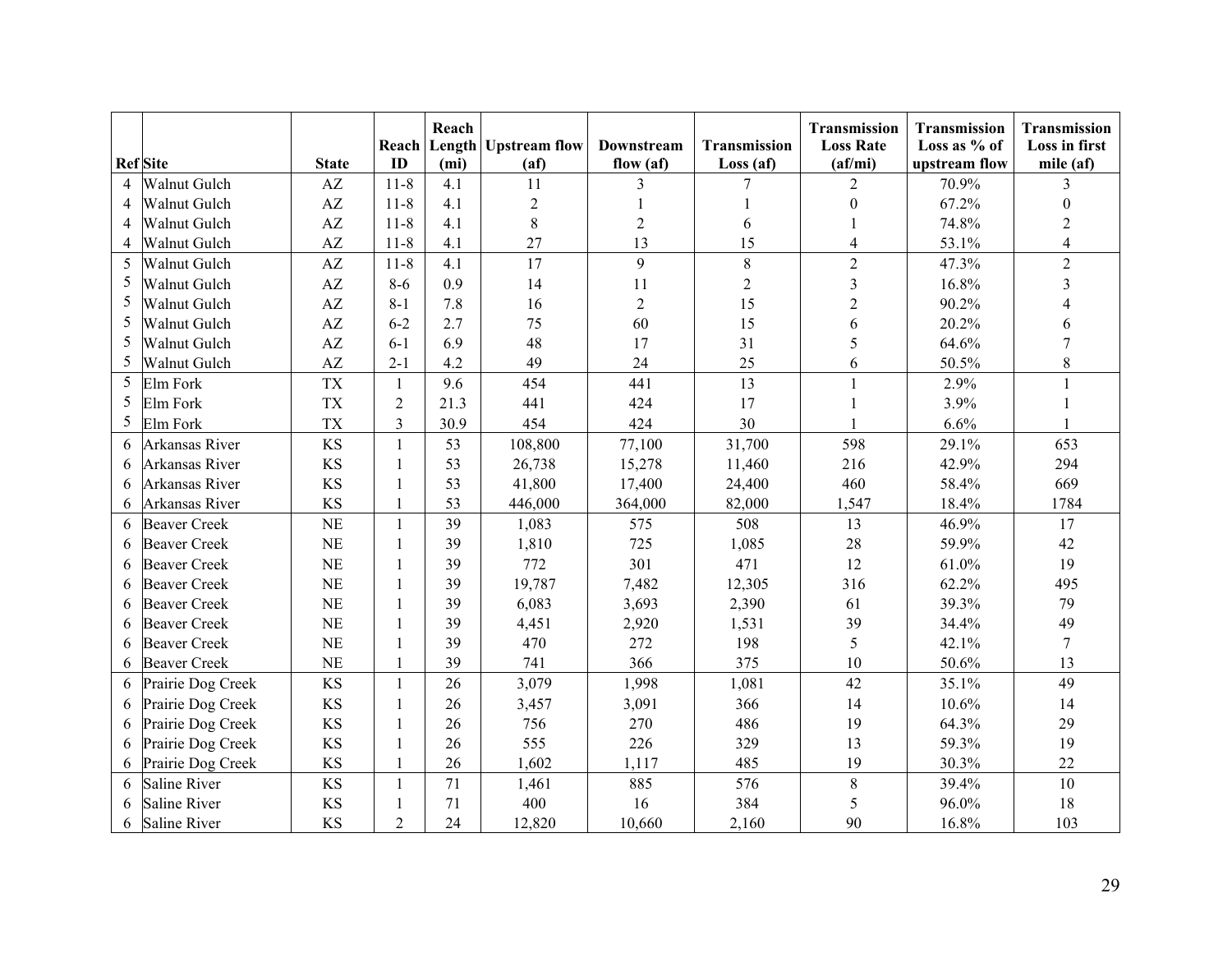|   | <b>Ref</b> Site        | <b>State</b> | <b>ID</b> | Reach<br>(mi) | <b>Reach Length Upstream flow</b><br>(a f) | Downstream<br>flow $(af)$ | <b>Transmission</b><br>Loss (af) | <b>Transmission</b><br><b>Loss Rate</b><br>$\textbf{(af/mi)}$ | Transmission<br>Loss as $%$ of<br>upstream flow | Transmission<br>Loss in first<br>mile (af) |
|---|------------------------|--------------|-----------|---------------|--------------------------------------------|---------------------------|----------------------------------|---------------------------------------------------------------|-------------------------------------------------|--------------------------------------------|
| 6 | Sappa Creek            | NE           |           | 35            | 24,099                                     | 18,416                    | 5,683                            | 162                                                           | 23.6%                                           | 193                                        |
| 6 | Sappa Creek            | NΕ           |           | 35            | 1,785                                      | 825                       | 960                              | 27                                                            | 53.8%                                           | 39                                         |
|   | 6 Sappa Creek          | NΕ           |           | 35            | 978                                        | 486                       | 492                              | 14                                                            | 50.3%                                           | 20                                         |
|   | 6 Sappa Creek          | NΕ           |           | 35            | 2,743                                      | 698                       | 2,045                            | 58                                                            | 74.6%                                           | 104                                        |
|   | 6 Sappa Creek          | NE           |           | 35            | 5,316                                      | 1,457                     | 3,859                            | 110                                                           | 72.6%                                           | 191                                        |
|   | 6 Sappa Creek          | NE           |           | 35            | 2,212                                      | 1,226                     | 986                              | 28                                                            | 44.6%                                           | 37                                         |
|   | 6 Smokey Hill River    | <b>KS</b>    |           | 47            | 1,647                                      | 1,087                     | 560                              | 12                                                            | 34.0%                                           | 14                                         |
| 6 | Smokey Hill River      | KS           |           | 47            | 1,917                                      | 923                       | 994                              | 21                                                            | 51.9%                                           | 29                                         |
| 6 | Smokey Hill River      | <b>KS</b>    |           | 47            | 594                                        | 82                        | 512                              | 11                                                            | 86.2%                                           | 24                                         |
| 6 | Smokey Hill River      | <b>KS</b>    |           | 47            | 711                                        | 499                       | 212                              | 5.                                                            | 29.8%                                           | 6                                          |
|   | 6 S.Fork Solomon River | <b>KS</b>    |           | 14            | 9,379                                      | 6,081                     | 3,298                            | 236                                                           | 35.2%                                           | 281                                        |
| 6 | Walnut Creek           | <b>KS</b>    |           | 17            | 4,821                                      | 4,279                     | 542                              | 32                                                            | 11.2%                                           | 34                                         |
| 6 | Solomon River          | <b>KS</b>    |           | 47            | 9,724                                      | 8,558                     | 1,166                            | 25                                                            | 12.0%                                           | 29                                         |
| 6 | Solomon River          | <b>KS</b>    |           | 47            | 31,240                                     | 22,568                    | 8,672                            | 185                                                           | 27.8%                                           | 219                                        |
|   | 6 Solomon River        | <b>KS</b>    |           | 47            | 10,516                                     | 3,575                     | 6,941                            | 148                                                           | 66.0%                                           | 242                                        |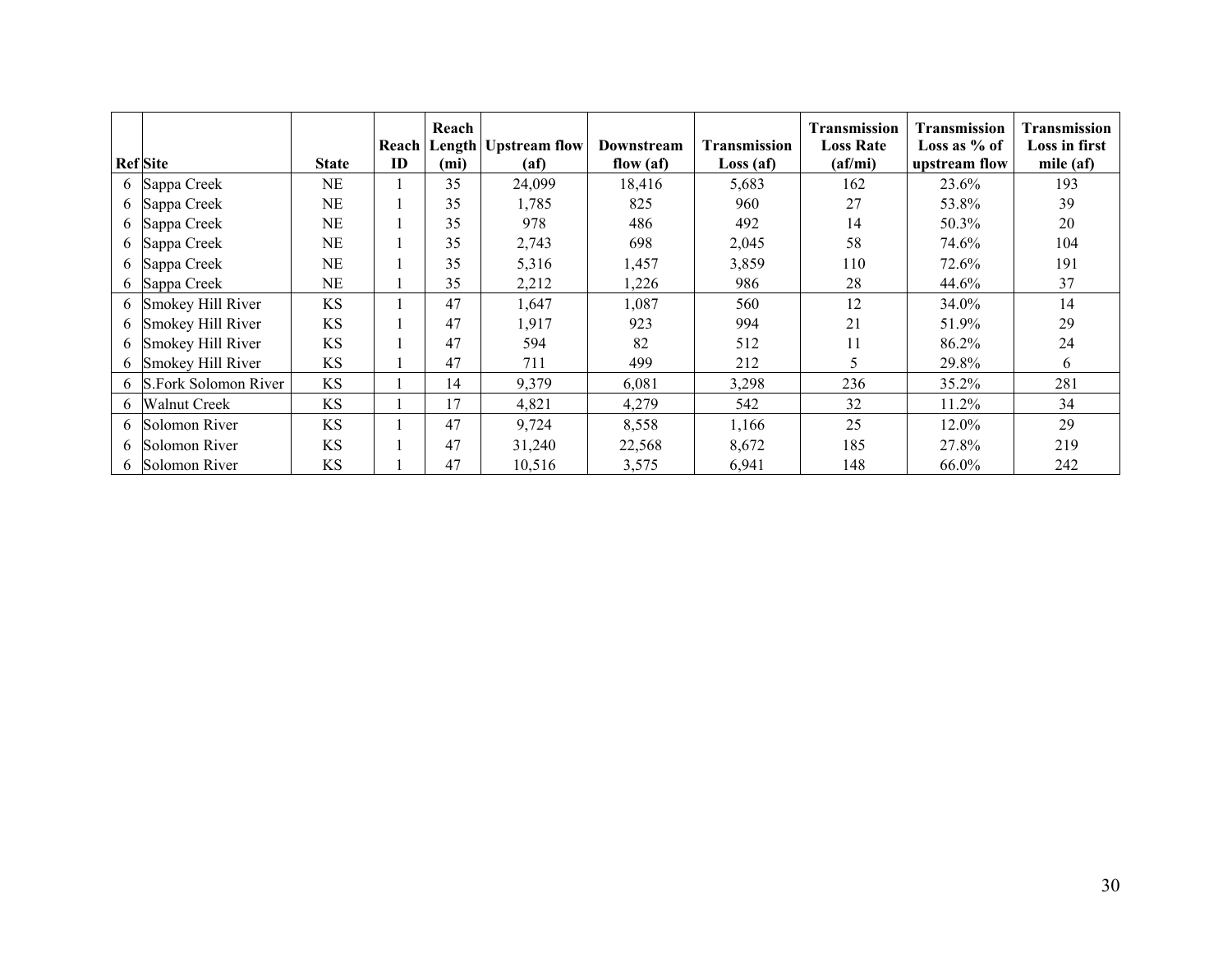#### **Table 3: Listing of Published Estimates of Transmission Losses (Average, Monthly and Annual Data)**

|   | <b>Ref Code Reference</b> | <b>Type of Data</b> |
|---|---------------------------|---------------------|
|   | Buono and Lang (1980)     | 5 months            |
| 8 | Burkham (1970)            | Annual              |
| Q | Osterkamp et al (1994)    | Annual              |

|                 |                                               |              |                |        |                 |             |                                |                  | <b>Transmission</b>                           |               |
|-----------------|-----------------------------------------------|--------------|----------------|--------|-----------------|-------------|--------------------------------|------------------|-----------------------------------------------|---------------|
|                 |                                               |              |                | Reach  |                 |             |                                |                  | <b>Transmission</b> Loss as % of Transmission |               |
|                 |                                               |              | Reach          | Length | <b>Upstream</b> |             | <b>Downstream Transmission</b> | <b>Loss Rate</b> | upstream                                      | Loss in first |
| <b>Ref</b> Site |                                               | <b>State</b> | ID             | (mi)   | flow $(af)$     | flow $(af)$ | Loss(af)                       | (a f / mi)       | flow                                          | mile (af)     |
|                 | Mojave River Basin                            | CA           |                | 18.2   |                 |             | 45,411                         | 2,495            | 14.3%                                         |               |
|                 | Mojave River Basin                            | CA           | 1              | 18.2   |                 |             | 139,330                        | 7,655            | 43.5%                                         |               |
| 7               | Mojave River Basin                            | CA           | $\overline{2}$ | 33.0   |                 |             | 126,160                        | 3,823            | 46.3%                                         |               |
|                 | Mojave River Basin                            | CA           | $\overline{2}$ | 33.0   |                 |             | 89,612                         | 2,716            | 49.5%                                         |               |
|                 | Mojave River Basin                            | CA           | 3              | 37.0   |                 |             | 73,575                         | 1,989            | 50.4%                                         |               |
|                 | Mojave River Basin                            | CA           | 3              | 37.0   |                 |             | 53,387                         | 1,443            | 58.4%                                         |               |
| 8               | Santa Cruz River at continental, tributary 1  | AZ           |                | 28.5   | 11,420          |             | 5,360                          | 188              | 46.9%                                         |               |
| 8               | Santa Cruz River at continental, tributary 2  | AZ           |                | 23.2   | 1,670           |             | 930                            | 40               | 55.7%                                         |               |
| 8               | Santa Cruz River at continental, tributary 3  | AZ           |                | 23.0   | 1,190           |             | 680                            | 30               | 57.1%                                         |               |
| 8               | Santa Cruz River at continental, tributary 4  | AZ           |                | 17.0   | 1,780           |             | 730                            | 43               | 41.0%                                         |               |
| 8               | Santa Cruz River at continental, tributary 5  | AZ           |                | 14.2   | 1,260           |             | 510                            | 36               | 40.5%                                         |               |
| 8               | Santa Cruz River at continental, tributary 6  | AZ           |                | 10.2   | 1,780           |             | 430                            | 42               | 24.2%                                         |               |
| 8               | Santa Cruz River at continental, tributary 7  | AZ           |                | 8.2    | 900             |             | 220                            | 27               | 24.4%                                         |               |
| 8               | Santa Cruz River at continental, tributary 8  | AZ           |                | 3.5    | 830             |             | 100                            | 29               | 12.0%                                         |               |
| 8               | Santa Cruz River at continental, tributary 9  | AZ           |                | 3.2    | 600             |             | 60                             | 19               | $10.0\%$                                      |               |
| 8               | Santa Cruz River at continental, tributary 10 | AZ           |                | 0.8    | 1,020           |             | 10                             | 13               | 1.0%                                          |               |
| 8               | Tanque Verde creek near Tucson                | AZ           | $\overline{2}$ | 10.5   | 4,360           |             | 3,390                          | 323              | 77.8%                                         |               |
| 8               | Tributary to tanque Verde creek, tributary 1  | AZ           | 2              | 6.6    | 430             |             | 250                            | 38               | 58.1%                                         |               |
| 8               | Tributary to tanque Verde creek, tributary 2  | AZ           | $\overline{c}$ | 6.6    | 800             |             | 470                            | 71               | 58.8%                                         |               |
| 8               | Tributary to tanque Verde creek, tributary 3  | AZ           | $\overline{2}$ | 3.6    | 250             |             | 90                             | 25               | 36.0%                                         |               |
| 8               | Aqua caliente wash at foothills               | AZ           | $\overline{c}$ | 7.8    | 820             |             | 510                            | 65               | 62.2%                                         |               |
| 8               | Tributary to agua caliente wash               | AZ           | $\overline{2}$ | 6.6    | 260             |             | 90                             | 14               | 34.6%                                         |               |
| 8               | Sabino creek and bear creek                   | AZ           | 2              | 4.0    | 9,150           |             | 2,620                          | 655              | 28.6%                                         |               |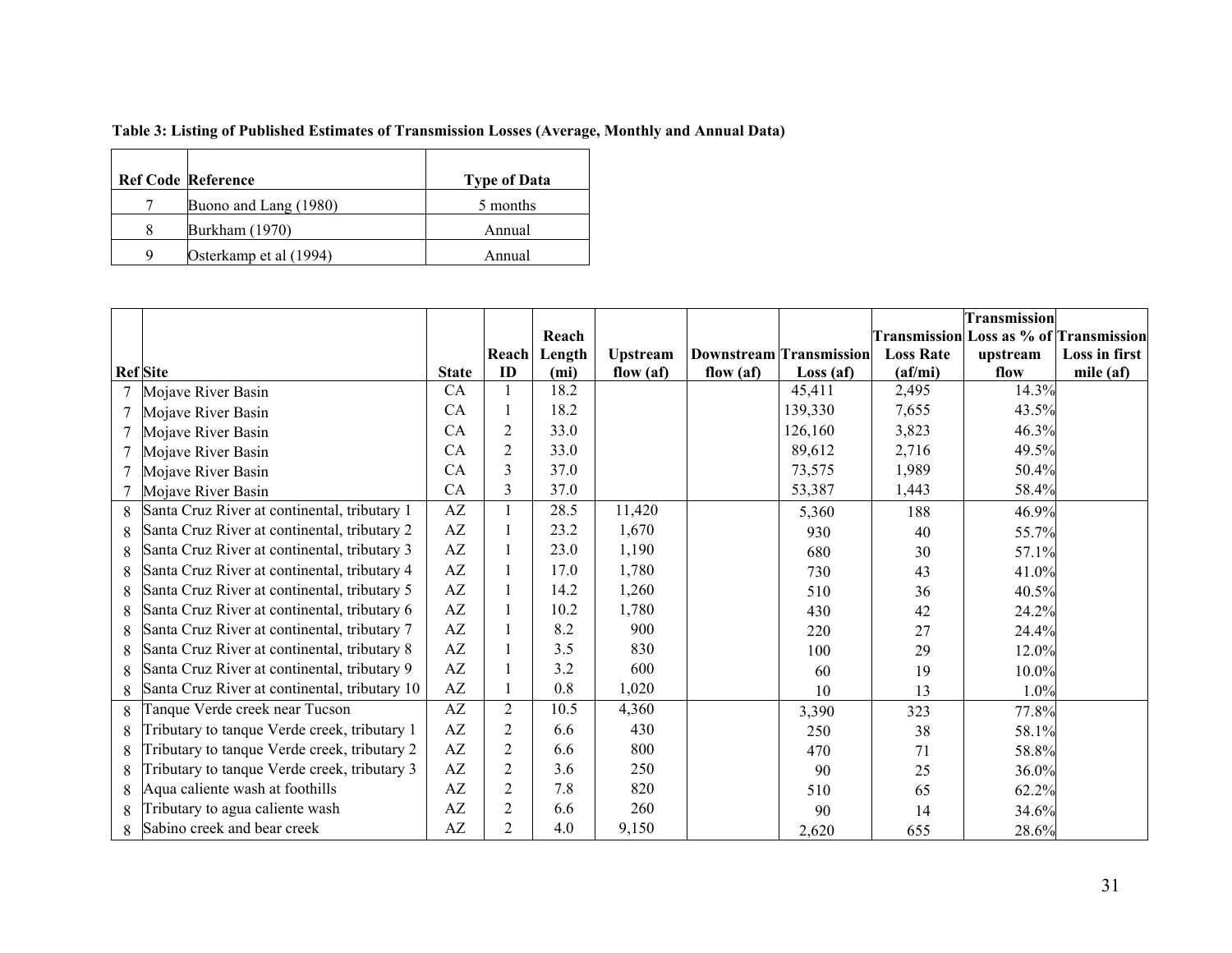|   |                                            |                        |                  |                   |                 |           |                                |                  | Transmission |                                               |
|---|--------------------------------------------|------------------------|------------------|-------------------|-----------------|-----------|--------------------------------|------------------|--------------|-----------------------------------------------|
|   |                                            |                        |                  | Reach             |                 |           |                                |                  |              | <b>Transmission Loss as % of Transmission</b> |
|   |                                            |                        | Reach            | Length            | <b>Upstream</b> |           | <b>Downstream Transmission</b> | <b>Loss Rate</b> | upstream     | Loss in first                                 |
|   | <b>Ref</b> Site                            | <b>State</b>           | ID               | (m <sub>i</sub> ) | flow $(af)$     | flow (af) | Loss(af)                       | (a f/mi)         | flow         | mile $(af)$                                   |
| 8 | Tributary to sabino creek                  | AZ                     | $\overline{2}$   | 2.8               | 280             |           | 120                            | 43               | 42.9%        |                                               |
| 8 | Rincon creek near Tucson                   | AZ                     | $\overline{3}$   | 7.8               | 2,610           |           | 2,600                          | 333              | 99.6%        |                                               |
| 8 | Tributary to Rincon creek, tributary 1     | $\mathbf{A}\mathbf{Z}$ | $\overline{3}$   | 4.2               | 590             |           | 450                            | 107              | 76.3%        |                                               |
| 8 | Tributary to Rincon creek, tributary 2     | $\mathbf{A}\mathbf{Z}$ | 3                | 4.2               | 590             |           | 450                            | 107              | 76.3%        |                                               |
| 8 | Pantano wash near vail                     | $\mathbf{A}\mathbf{Z}$ | $\overline{4}$   | 21.5              | 5,050           |           | 4,180                          | 194              | 82.8%        |                                               |
| 8 | Rincon creek at mouth,                     | $\mathbf{A}\mathbf{Z}$ | $\overline{4}$   | 12.0              | 290             |           | 270                            | 23               | 93.1%        |                                               |
| 8 | Tributary to patano wash, tributary 1      | $\mathbf{A}\mathbf{Z}$ | $\overline{4}$   | 9.8               | 840             |           | 480                            | 49               | 57.1%        |                                               |
| 8 | Tributary to patano wash, tributary 2      | AZ                     | $\overline{4}$   | 5.4               | 740             |           | 230                            | 43               | 31.1%        |                                               |
| 8 | Tanque Verde creek at sabino canyon road   | $\overline{AZ}$        | $\overline{5}$   | $\overline{9.5}$  | 9,150           |           | 5,500                          | 579              | 60.1%        |                                               |
| 8 | Ventana canyon at mouth                    | $\mathbf{A}\mathbf{Z}$ | 5                | 9.0               | 480             |           | 420                            | 47               | 87.5%        |                                               |
| 8 | Pantano wash at mouth                      | AZ                     | 5                | 7.5               | 1,990           |           | 1,140                          | 152              | 57.3%        |                                               |
| 8 | Tributary to rillito creek, tributary 1    | AZ                     | 5                | 6.4               | 460             |           | 290                            | 45               | 63.0%        |                                               |
| 8 | Tributary to rillito creek, tributary 2    | $\mathbf{A}\mathbf{Z}$ | 5                | 4.8               | 620             |           | 290                            | 60               | 46.8%        |                                               |
| 8 | Tributary to rillito creek, tributary 3    | AZ                     | 5                | 2.6               | 520             |           | 140                            | 54               | 26.9%        |                                               |
| 8 | Canada del oro at base                     | $\mathbf{A}\mathbf{Z}$ | 6                | 24.1              | 5,020           |           | 4,400                          | 183              | 87.6%        |                                               |
| 8 | Sutherland wash,                           | $\mathbf{A}\mathbf{Z}$ | 6                | 11.2              | 840             |           | 240                            | 21               | 28.6%        |                                               |
| 8 | Tributary to Canada del oro                | $\mathbf{A}\mathbf{Z}$ | 6                | 9.9               | 750             |           | 190                            | 19               | 25.3%        |                                               |
| 8 | Tributary to big wash, tributary 1         | $\mathbf{A}\mathbf{Z}$ | 6                | 21.9              | 820             |           | 490                            | 22               | 59.8%        |                                               |
| 8 | Tributary to big wash, tributary 2         | AZ                     | 6                | 16.8              | 890             |           | 410                            | 24               | 46.1%        |                                               |
| 8 | Tributary to big wash, tributary 3         | AZ                     | 6                | 9.9               | 820             |           | 210                            | 21               | 25.6%        |                                               |
| 8 | Santa Cruz River at Tucson, tributary 1    | $\overline{AZ}$        | $\overline{7}$   | 12.3              | 13,310          |           | 4,680                          | 382              | 35.2%        |                                               |
| 8 | Tributary to Santa Cruz River 1            | $\mathbf{A}\mathbf{Z}$ | $\overline{7}$   | 11.2              | 170             |           | 120                            | 11               | 70.6%        |                                               |
| 8 | <b>Tributary to Santa Cruz River 2</b>     | AZ                     | $\overline{7}$   | 11.2              | 440             |           | 300                            | 27               | 68.2%        |                                               |
| 8 | Tributary to Santa Cruz River 3            | AZ                     | $\overline{7}$   | 9.0               | 350             |           | 200                            | 22               | 57.1%        |                                               |
| 8 | Tributary to Santa Cruz River 4            | AZ                     | 7                | 6.5               | 480             |           | 150                            | 23               | 31.3%        |                                               |
| 8 | Tributary to Santa Cruz River 5            | $\mathbf{A}\mathbf{Z}$ | $\overline{7}$   | 5.7               | 360             |           | 100                            | 18               | 27.8%        |                                               |
| 8 | Tributary to Santa Cruz River 6            | $\mathbf{A}\mathbf{Z}$ | $\overline{7}$   | 4.8               | 350             |           | 90                             | 19               | 25.7%        |                                               |
| 8 | Rillito creek near Tucson                  | AZ                     | 7                | 8.5               | 6,080           |           | 1,730                          | 204              | 28.5%        |                                               |
| 8 | Tributary to Santa Cruz River, tributary 1 | $\mathbf{A}\mathbf{Z}$ | $\overline{7}$   | 5.7               | 490             |           | 160                            | 28               | 32.7%        |                                               |
| 8 | Tributary to Santa Cruz River, tributary 2 | $\mathbf{A}\mathbf{Z}$ | $\boldsymbol{7}$ | 3.2               | 220             |           | 40                             | 13               | 18.2%        |                                               |
| 8 | Canada del oro at mouth                    | AZ                     | $\overline{7}$   | 2.6               | 4,000           |           | 420                            | 162              | 10.5%        |                                               |
| 8 | Tributary to Santa Cruz River 2            | AZ                     | $\overline{7}$   | 1.4               | 200             |           | 10                             | $\overline{7}$   | 5.0%         |                                               |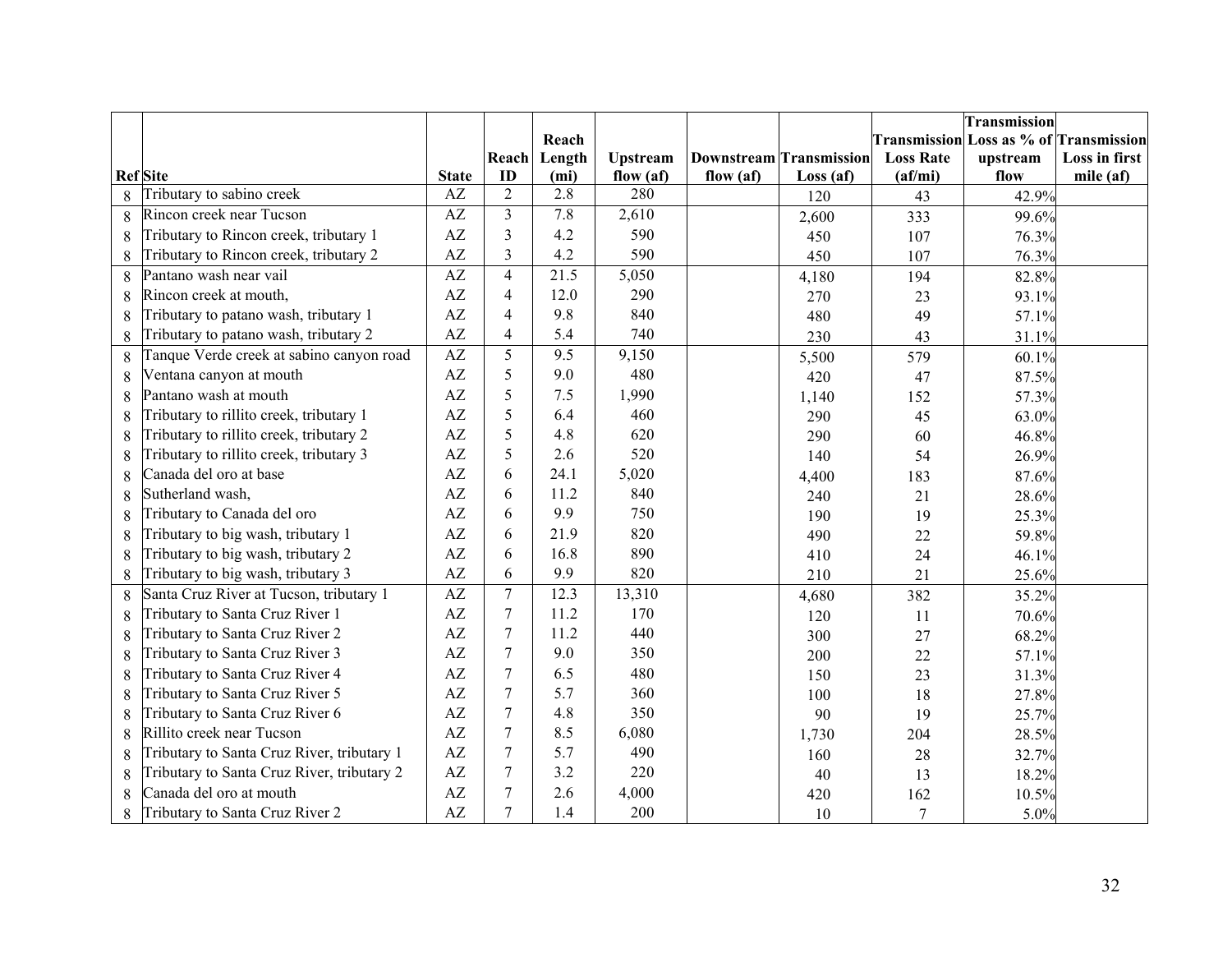|              |                                 |                 |                      |                          |                                 |           |                                |                                               | Transmission |               |
|--------------|---------------------------------|-----------------|----------------------|--------------------------|---------------------------------|-----------|--------------------------------|-----------------------------------------------|--------------|---------------|
|              |                                 |                 |                      | Reach                    |                                 |           |                                | <b>Transmission Loss as % of Transmission</b> |              |               |
|              |                                 |                 | Reach                | Length                   | <b>Upstream</b>                 |           | <b>Downstream</b> Transmission | <b>Loss Rate</b>                              | upstream     | Loss in first |
|              | <b>Ref</b> Site                 | <b>State</b>    | ID<br>$\overline{7}$ | (m <sub>i</sub> )<br>1.4 | flow $(af)$<br>$\overline{400}$ | flow (af) | Loss(af)                       | (a f/mi)                                      | flow         | mile $(af)$   |
| 8            | Tributary to Santa Cruz River 3 | AZ              |                      |                          |                                 |           | 30                             | 21                                            | 7.5%         |               |
| 9            | Amargosa river, Beatty wash     | CA              | $\mathbf{1}$         | 28.3                     |                                 |           | 2,252                          | 80                                            |              |               |
| 9            | Beatty Wash, mouth              | CA              | $\overline{2}$       | 28.7                     |                                 |           | 186                            | 6                                             |              |               |
| 9            | Amargosa river, Beatty wash 2   | CA              | $\overline{3}$       | 28.9                     |                                 |           | 4,164                          | 144                                           |              |               |
| 9            | Amargosa river, Amargosa NS     | CA              | $\overline{4}$       | 33.8                     |                                 |           | 2,990                          | 88                                            |              |               |
| 9            | Amargosa river, Beatty          | CA              | 5                    | 1.5                      |                                 |           | 24                             | 17                                            |              |               |
| 9            | Amargosa river, Gold Center     | CA              | 6                    | 5.6                      |                                 |           | 49                             | 9                                             |              |               |
| 9            | Amargosa river, Carrara         | CA              | $\tau$               | 9.0                      |                                 |           | 154                            | 17                                            |              |               |
| 9            | Amargosa river, Ashton          | CA              | 8                    | 14.5                     |                                 |           | 162                            | 11                                            |              |               |
| 9            | Amargosa river, Ashton 2        | CA              | 9                    | 17.1                     |                                 |           | 178                            | 10                                            |              |               |
| $\mathbf Q$  | Amargosa river, Big Dune        | CA              | 10                   | 21.4                     |                                 |           | 227                            | 11                                            |              |               |
| 9            | Amargosa river, Big Dune 2      | CA              | 11                   | 24.4                     |                                 |           | 251                            | 10                                            |              |               |
| 9            | Fortymile Wash, LB Trib         | CA              | $\overline{12}$      | 32.9                     |                                 |           | 2,398                          | 73                                            |              |               |
| 9            | Fortymile Wash, LB trib2        | CA              | 13                   | 33.0                     |                                 |           | 2,398                          | 73                                            |              |               |
| 9            | Fortymile Wash, Narrows         | CA              | 14                   | 34.2                     |                                 |           | 2,439                          | 71                                            |              |               |
| 9            | Fortymile Wash, Yucca Wash      | CA              | 15                   | 35.7                     |                                 |           | 2,568                          | 72                                            |              |               |
| 9            | Yucca Wash, Black Glass Cyn     | CA              | 16                   | $\overline{5.6}$         |                                 |           | 105                            | 19                                            |              |               |
| 9            | Yucca Wash, mouth               | CA              | 17                   | 8.6                      |                                 |           | 211                            | 24                                            |              |               |
| 9            | Yucca Wash, mouth 2             | CA              | 18                   | 8.9                      |                                 |           | 219                            | 25                                            |              |               |
| $\mathbf{Q}$ | Fortymile Wash, Yucca Wash 2    | $\overline{CA}$ | $\overline{19}$      | 36.2                     |                                 |           | 2,828                          | 78                                            |              |               |
| 9            | Fortymile Wash, Drillhole W     | CA              | 20                   | 39.5                     |                                 |           | 2,844                          | 72                                            |              |               |
| 9            | Drillhole Wash, Fran Ridge      | CA              | $\overline{21}$      | 7.0                      |                                 |           | 41                             | 6                                             |              |               |
| 9            | Drillhole Wash, Mouth           | CA              | 22                   | 7.4                      |                                 |           | 41                             | $\sqrt{5}$                                    |              |               |
| 9            | Drillhole Wash, Mouth 2         | CA              | 23                   | 7.6                      |                                 |           | 49                             | 6                                             |              |               |
| 9            | Fortymile Wash, J-13            | CA              | $\overline{24}$      | 40.5                     |                                 |           | 2,852                          | 70                                            |              |               |
| 9            | Fortymile Wash, J-12            | CA              | 25                   | 46.3                     |                                 |           | 2,860                          | 62                                            |              |               |
| 9            | Fortymile Wash, road            | CA              | 26                   | 49.0                     |                                 |           | 2,860                          | 58                                            |              |               |
| 9            | Fortymile Wash, Lathrop         | CA              | 27                   | 51.0                     |                                 |           | 2,860                          | 56                                            |              |               |
| 9            | Fortymile Wash, 1.6 bl 27       | CA              | 28                   | 52.0                     |                                 |           | 2,868                          | 55                                            |              |               |
| 9            | Fortymile Wash, 3.2 bl 27       | CA              | 29                   | 53.0                     |                                 |           | 2,868                          | 54                                            |              |               |
| $\mathbf Q$  | Fortymile Wash, 4.8 bl 27       | CA              | 30                   | 54.0                     |                                 |           | 2,868                          | 53                                            |              |               |
| 9            | Fortymile Wash, 6.4 bl 27       | CA              | 31                   | 55.0                     |                                 |           | 2,868                          | 52                                            |              |               |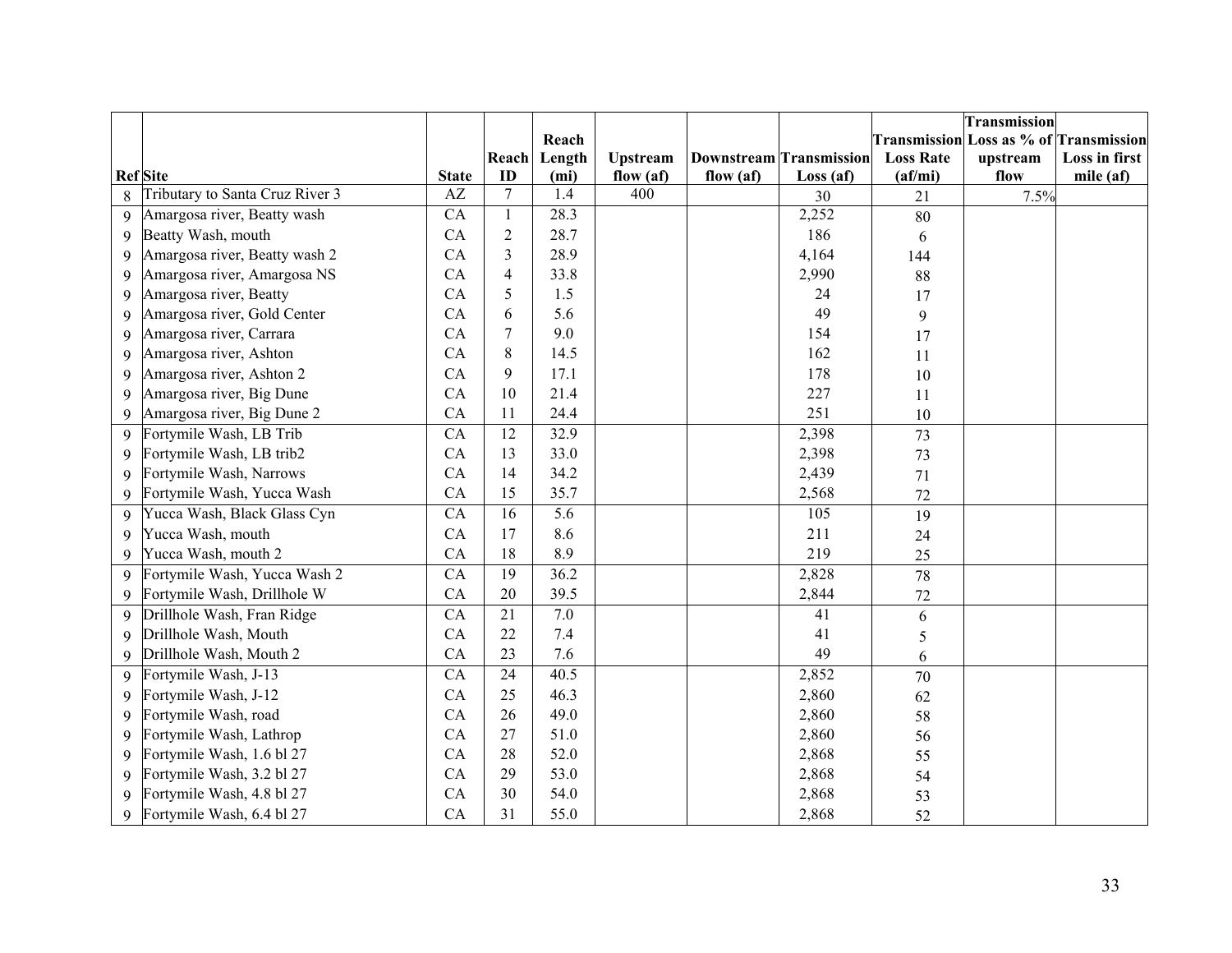|             |                              |              |       |                   |                 |                                |          |                               | <b>Transmission</b>                           |               |
|-------------|------------------------------|--------------|-------|-------------------|-----------------|--------------------------------|----------|-------------------------------|-----------------------------------------------|---------------|
|             |                              |              |       | Reach             |                 |                                |          |                               | <b>Transmission Loss as % of Transmission</b> |               |
|             |                              |              | Reach | Length            | <b>Upstream</b> | <b>Downstream Transmission</b> |          | <b>Loss Rate</b>              | upstream                                      | Loss in first |
|             | <b>Ref</b> Site              | <b>State</b> | ID    | (m <sub>i</sub> ) | flow $(af)$     | flow $(af)$                    | Loss(af) | $\left( \text{af/mi} \right)$ | flow                                          | mile (af)     |
| 9           | Fortymile Wash, 8.0 bl 27    | CA           | 32    | 56.0              |                 |                                | 2,876    | 51                            |                                               |               |
| 9           | Fortymile Wash, 9.7 bl 27    | CA           | 33    | 57.1              |                 |                                | 2,876    | 50                            |                                               |               |
| 9           | Fortymile Wash, 11.3 bl 27   | CA           | 34    | 580.6             |                 |                                | 2,876    | 5                             |                                               |               |
| 9           | Fortymile Wash, 12.9 bl 27   | CA           | 35    | 59.1              |                 |                                | 2,876    | 49                            |                                               |               |
| 9           | Fortymile Wash, 13.9 bl 27   | CA           | 36    | 59.7              |                 |                                | 2,876    | 48                            |                                               |               |
| $\mathbf Q$ | Topopah Wash, shoshone mt    | CA           | 37    | 5.9               |                 |                                | 130      | 22                            |                                               |               |
| 9           | Topopah Wash, calico hills   | CA           | 38    | 8.1               |                 |                                | 130      | 16                            |                                               |               |
| 9           | Topopah Wash, test cell c    | CA           | 39    | 9.3               |                 |                                | 130      | 14                            |                                               |               |
| 9           | Topopah Wash, test cell c 2  | CA           | 40    | 11.2              |                 |                                | 138      | 12                            |                                               |               |
| 9           | Topopah Wash, e-mad          | CA           | 41    | 13.4              |                 |                                | 138      | 10                            |                                               |               |
| 9           | Topopah Wash, skull Mt       | CA           | 42    | 15.5              |                 |                                | 138      | 9                             |                                               |               |
| $\mathbf Q$ | Topopah Wash, Stripped hills | CA           | 43    | 23.1              |                 |                                | 178      | 8                             |                                               |               |
| $\mathbf Q$ | Topopah Wash, US 95          | CA           | 44    | 25.8              |                 |                                | 178      |                               |                                               |               |
| 9           | Topopah Wash, Lathrop Wells  | CA           | 45    | 26.9              |                 |                                | 178      | 7                             |                                               |               |
| 9           | Rock Valley, US 95           | CA           | 46    | 2.5               |                 |                                | 8        | $\overline{3}$                |                                               |               |
| 9           | Amargosa trib, Mercury       | CA           | 47    | 3.5               |                 |                                | 16       | 5                             |                                               |               |
| $\mathbf Q$ | Amargosa trib, US 95         | CA           | 48    | 3.8               |                 |                                | 24       | 6                             |                                               |               |
| 9           | Amargosa river, CA 127       | CA           | 49    | 16.6              |                 |                                | 300      | 18                            |                                               |               |
| $\mathbf Q$ | Amargosa river, Eagle MT     | CA           | 50    | 29.6              |                 |                                | 567      | 19                            |                                               |               |
| 9           | Amargosa river, Eagle Mt 2   | CA           | 51    | 32.7              |                 |                                | 648      | 20                            |                                               |               |
| 9           | Amargosa river, Baxter Mine  | CA           | 52    | 41.6              |                 |                                | 834      | 20                            |                                               |               |
| 9           | Amargosa river, Red Wg Mine  | CA           | 53    | 45.0              |                 |                                | 1,215    | 27                            |                                               |               |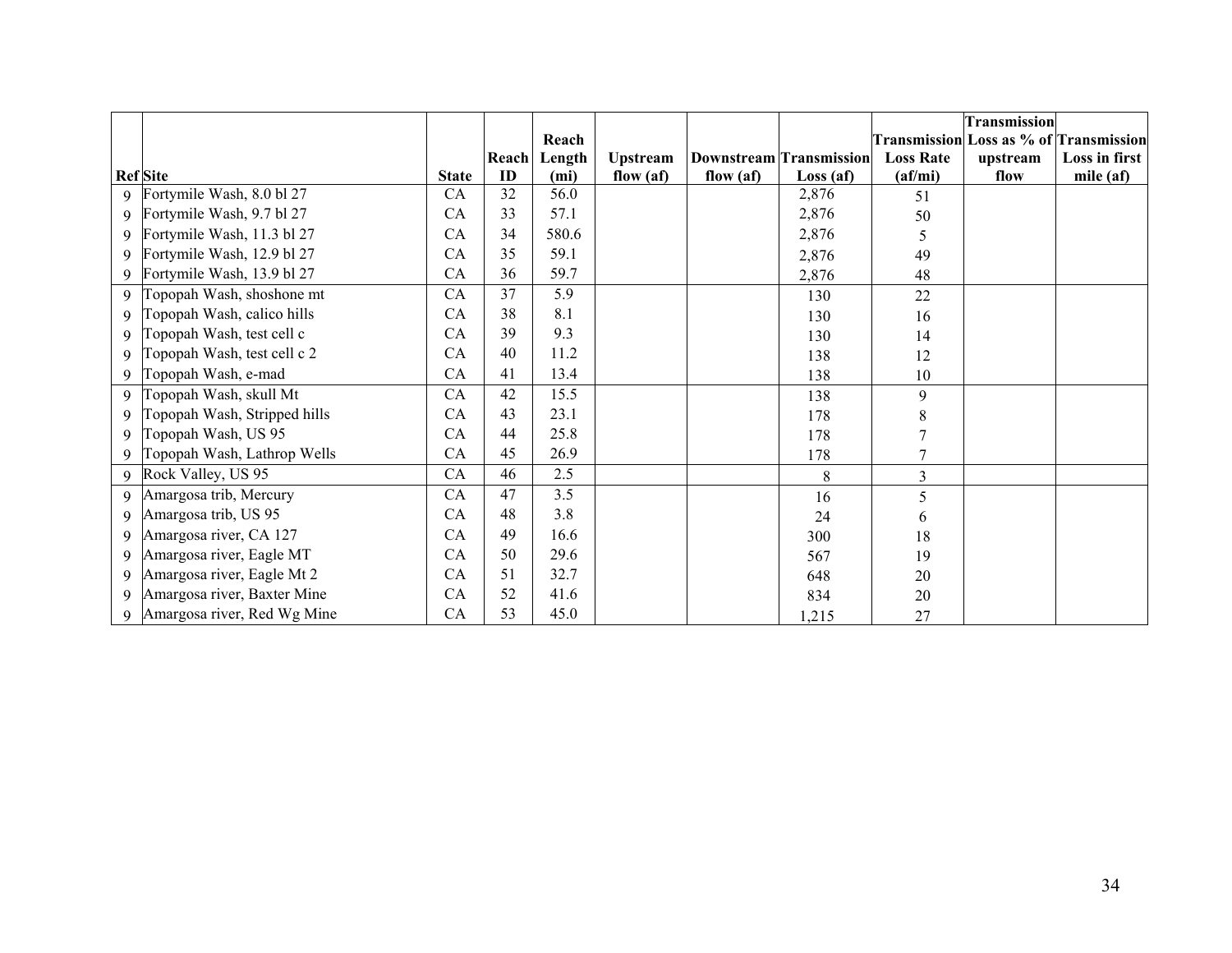# **6. Conclusions**

In this report, a number of approaches and models for predicting transmission losses have been critiqued. These models fall into six categories:

- 1. Simple regression equations
- 2. Simplified differential equations
- 3. Combined use of differential equations and regression
- 4. Field observations and experimentation
- 5. Streamflow routing
- 6. Hydrologic budget

The most appropriate approach to use often depends on the site-specific conditions and data availability. The models summarized here do not include possible site-specific parameters such as channel morphology and evapotranspiration. It may be necessary to consider these and other parameters when modeling transmission losses at a specific site.

Among the models that have a potentially greater applicability for site-specific transmission loss predictions include: Jordan (1977), Lane(1982, 1983, 1985), Rao and Maurer (1996), and Sharp and Saxton (1962). Jordan (1977) is easy to use and has been tested for a large set of data. The papers by Lane extended Jordan to include streams of arbitrary length and width. Rao and Maruer (1996) develops models further by using standard autocorrelation methods to assess travel time for a stream reach and yields a combined differential equation (when integrating over an entire reach) that is essentially a one-parameter seepage loss model which may be calibrated from flow data. Sharp and Saxton (1962) provide a site-specific prediction of transmission losses on a watershed scale for hydrographs at tandem–gauge stations which had runoff-producing storms above upper stream gauge with little to no runoff between gauges.

The modeling approach that may have the most promise is combining differential equations with regression analysis. This approach is more realistic because it considers physical processes related to transmission losses. In addition, the use of statistical methods can provide reliable parameter estimates based on available data. This approach lends itself to developing sitespecific prediction equations.

When a comprehensive set of site-specific data exists, such as characteristics of flows at tandem gauges in a stream without tributary flows between gauges, the estimate of transmission loses have a reasonable potential for success. Where sites do not have such datasets, there appears to be a potential to estimate storm losses by coupling water resources and transmission loss models. In such cases, possible estimates of watershed runoff and streamflow may be used as inputs to a transmission loss model.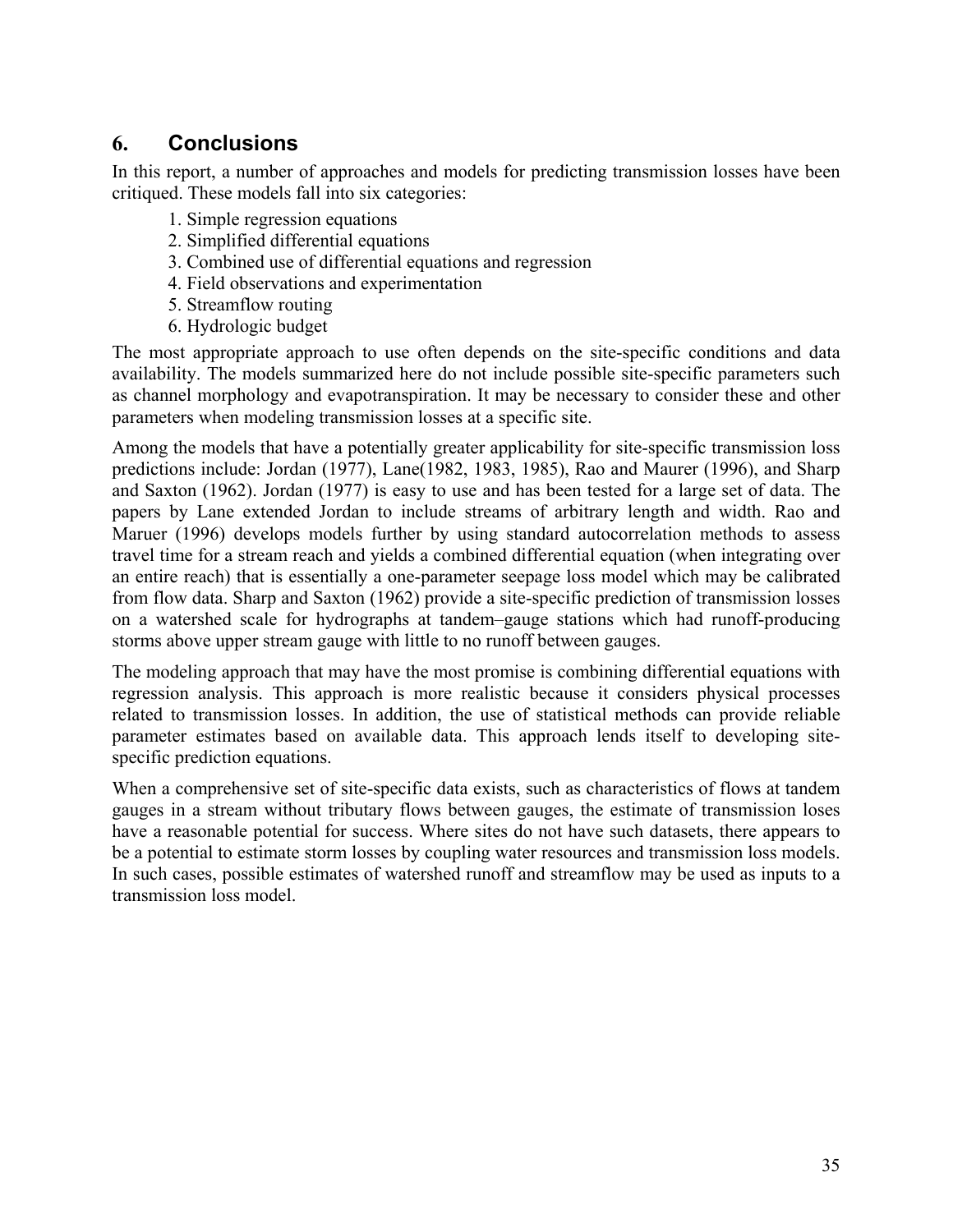# **7. References**

Codes A-F indicate the type of model or analysis that was conducted in the paper. Codes translate to (A) simple regression equations; (B) simplified differential equations; (C) Combined use of differential equations and regression; (D) Field observations and experimentation; (E) Streamflow routing; and (F) Hydrologic budget. Papers without codes are general papers or have otherwise generated results that are useful in conducting research on transmission losses.

| Code                      |     | Reference                                                                                                                                                                         |  |
|---------------------------|-----|-----------------------------------------------------------------------------------------------------------------------------------------------------------------------------------|--|
| ${\rm F}$                 | 1.  | Abdulrazzak M. J. (1994). Losses of floodwater from alluvial channels. Arid Soil Research                                                                                         |  |
|                           |     | and Rehabilitation, 9, pp. 15-24.                                                                                                                                                 |  |
| $\mathbf F$               | 2.  | Abdulrazzak M. J. and Sorman A. U. (1994). Transmission losses from ephemeral stream                                                                                              |  |
|                           |     | in arid region. Journal of Irrigation and Drainage Engineering, 20, 3, pp. 669-675.                                                                                               |  |
| D                         | 3.  | Babcock, H.M. and E.M. Cushing (1941). Recharge to groundwater from Floods in a                                                                                                   |  |
|                           |     | Typical Desert Wash, Pinal County Arizona. USGS. Reports & Papers, Hydrology, Dallas.                                                                                             |  |
| D                         | 4.  | Buono, A. and Lang, D. (1980). Aquifer Recharge from the 1969 and 1978 Floods in the                                                                                              |  |
|                           |     | Mojave River Basin, CA. USGS Water-Resource Investigations. Open File Report 80-207.                                                                                              |  |
| ${\bf F}$                 | 5.  | Burkham, D.E. (1970). Depletion of Streamflow by Infiltration in the Main Channels of the                                                                                         |  |
|                           |     | Tucson Basin, SE Arizona. USGS. Water-supply Paper 1939-B.                                                                                                                        |  |
| D                         | 6.  | Dunkerley D. and Brown K. (1999). Flow behavior, suspended sediment transport and                                                                                                 |  |
|                           |     | transmission losses in a small (sub-bank-full) flow event in an Australian desert stream.                                                                                         |  |
|                           |     | Hydrological Processes, 13, pp. 1577-1588.                                                                                                                                        |  |
| ${\bf E}$                 | 7.  | El-Hames A. S. and Richards K. S. (1998). An integrated, physically based model for arid                                                                                          |  |
|                           |     | region flash flood prediction capable of simulating dynamic transmission loss.                                                                                                    |  |
|                           |     | Hydrological Processes, 12, pp. 1219-1232.                                                                                                                                        |  |
| $\mathcal{C}$             | 8.  | Goodrich, D.C., Williams, D.G., Unkrich, C.L., Hogan, J.F., Scott, R.L., Hultine, K., Pool,<br>D.R., Coes, A.L., Miller, S.N. (2004). Comparison of Methods to Estimate Ephemeral |  |
|                           |     |                                                                                                                                                                                   |  |
|                           |     | Channel Recharge, Walnut Gulch, San Pedro River basin, Arizona. Groundwater Recharge<br>in a Desert Environment: The Southwestern United States. AGU Monograph. Forthcoming.      |  |
| $\boldsymbol{\mathrm{F}}$ | 9.  | Gu R. and Deutschman M. (2001). Hydrologic assessment of water losses in river. Journal                                                                                           |  |
|                           |     | of Water Resources Planning and Management, Jan/Feb, pp. 6-12.                                                                                                                    |  |
|                           |     | 10. Heath, R. C. (1983). Basic ground-water hydrology. U.S. Geological Survey, Water-                                                                                             |  |
|                           |     | Supply Paper. 2220, Washington, D.C.                                                                                                                                              |  |
|                           | 11. | Hedman, E.R. and W.R. Osterkamp (1982). Streamflow characteristics related to Channel                                                                                             |  |
|                           |     | Geometry of Streams in Western U.S. USGS Water-Supply Paper 2193.                                                                                                                 |  |
| B                         |     | 12. Jordan P. R. (1977). Streamflow transmission losses in Western Kansas. Journal of the                                                                                         |  |
|                           |     | Hydraulics Division, Proc. A. S. C. E., 103 (HY8), pp. 905-919.                                                                                                                   |  |
| D                         |     | 13. Keppel, R.V. (1960). Transmission losses on Walnut Gulch Watershed. Proc. Joint ARS-                                                                                          |  |
|                           |     | SCS Hydrology Workshop, New Orleans, LA, pp. 21.1 - 21.7.                                                                                                                         |  |
| D                         |     | 14. Keppel, R.V. and Renard, K.G. (1962). Transmission losses in Ephemeral Stream Beds.                                                                                           |  |
| E                         |     | Journal of Hydrolgic Division. HY-3. pp. 59-68.                                                                                                                                   |  |
|                           |     | 15. Knighton A. D. and Nanson G. C. (1994). Flow transmission along an arid zone<br>anastomosing river, Cooper Creek, Australia. Hydrological Processes, 8, pp. 137-154.          |  |
| $\mathcal{C}$             |     | 16. Lane, L.J. (1982). Distributed model for small semiarid watersheds. Journal of the                                                                                            |  |
|                           |     | Hydraulics Division, A. S. C. E., 103 (HY10), Oct., pp. 1114-1131.                                                                                                                |  |
| $\mathcal{C}$             |     | 17. Lane, L.J. (1983). SCS National Engr. Handbook, Chpt. 19: Transmission losses. U. S.                                                                                          |  |
|                           |     | Government Printing Office, Washington, DC 20402, pp. 19-1 - 19-21.                                                                                                               |  |
| $\mathcal{C}$             |     | 18. Lane, L.J. (1985). Estimating transmission losses. Proc. Spec. Conf., Development and                                                                                         |  |
|                           |     | Management Aspects of Irrigation and Drainage Systems, Irrig. And Drain. Engr. Div., A.                                                                                           |  |
|                           |     | S. C. E., San Antonio, Texas, pp. 106-113.                                                                                                                                        |  |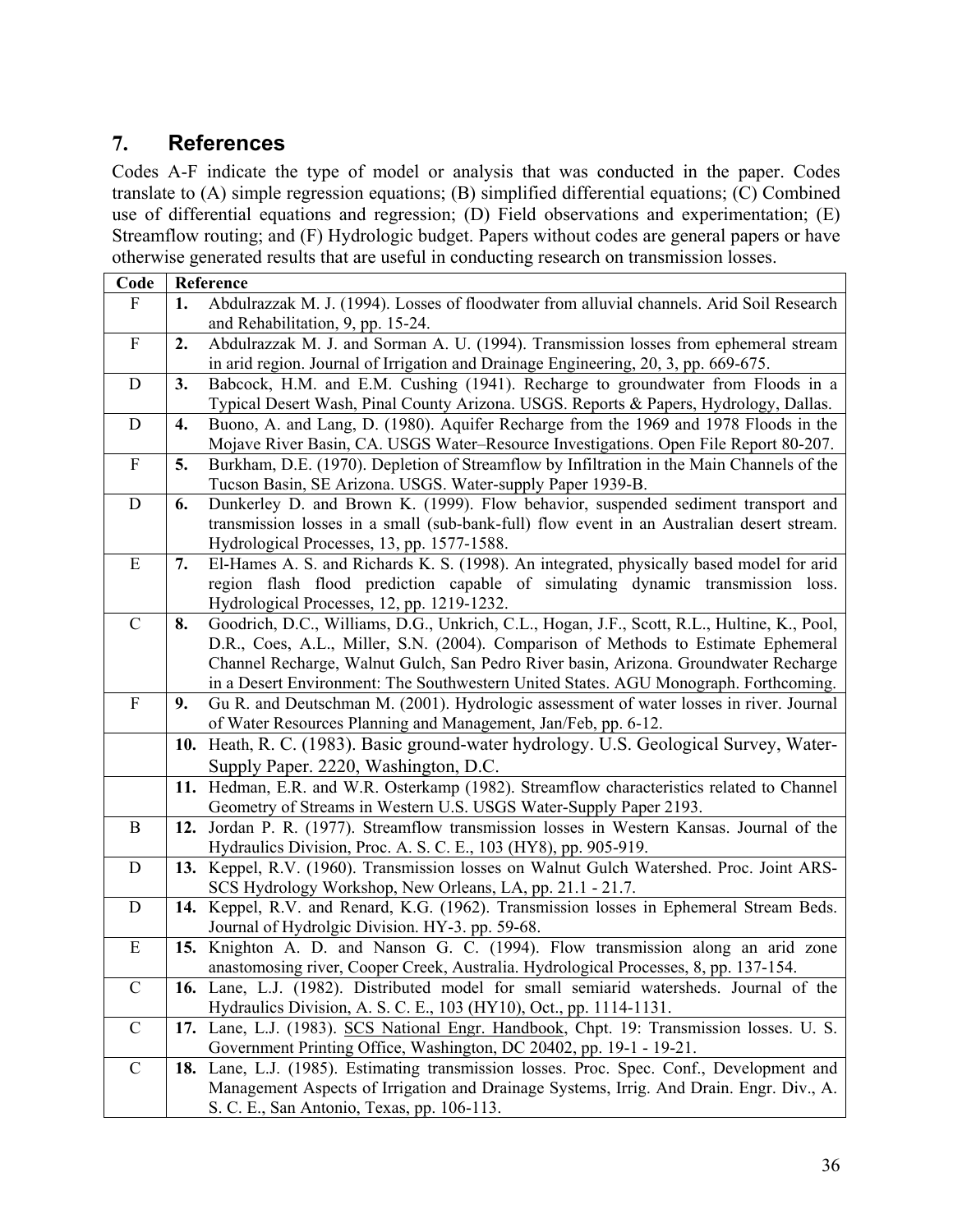| $\mathcal{C}$             |            | 19. Lane, L.J. (1990). Transmission losses, flood peaks, and groundwater recharge.<br>Hydraulics/Hydrology of Arid Lands (H <sup>2</sup> AL), Proc. Int. Symp., R. H. French, ed., A. S. C. |
|---------------------------|------------|---------------------------------------------------------------------------------------------------------------------------------------------------------------------------------------------|
|                           |            | E., Reston, VA., pp. 343-348.                                                                                                                                                               |
| A                         |            | 20. Lane, L.J., Diskin M. H. and Reynard K. G. (1971). Input-output relationships for an                                                                                                    |
|                           |            | ephemeral stream channel system. Journal of Hydrology, 13, pp. 2-40.                                                                                                                        |
| $\mathbf C$               |            | 21. Lane, L.J., Ferreira V. J. and Shirley E. D. (1980). Estimating transmission losses in                                                                                                  |
|                           |            | ephemeral stream channels. Hydrology and Water Resources in Arizona and the South                                                                                                           |
|                           |            | West, Proc. 1980 meeting Arizona Section, A. W. R. A and Hydrology Section Arizona                                                                                                          |
|                           |            | Nevada Academy of Science, pp. 193-202.                                                                                                                                                     |
| D                         | 22.        | Maurer, D. K. (2002). Ground-Water Flow and Numerical Simulation of Recharge from                                                                                                           |
|                           |            | Streamflow Infiltration near Pine Nut Creek, Douglas County, Nevada. USGS. Water-                                                                                                           |
|                           |            | Resources Investigations Report 02-4145. Carson City, Nevada. p. 9.                                                                                                                         |
| $\mathcal{C}$             | 23.        | Osterkamp W. R., Lane L. J. and Menges C. M. (1995). Techniques of ground-water                                                                                                             |
|                           |            | recharge estimates in arid/semi-arid areas, with examples from Abu Dhabi. Journal of Arid                                                                                                   |
|                           |            | Environments, 31, pp. 349-369.                                                                                                                                                              |
| $\mathbf C$               | 24.        | Osterkamp W. R., Lane L. J. and Savard C. S. (1994). Recharge estimates using a<br>geomorphic/distributed-parameter simulation approach, Amargosa river basin. Water                        |
|                           |            | Resources Bulletin, American Water Resources Association, 30, 3, pp. 493-507.                                                                                                               |
| $\mathbf D$               |            | 25. Parsons A. J., Wainwright J., Stone P. M. and Abrahams A. D. (1999). Transmission losses                                                                                                |
|                           |            | in rills on dryland hillslopes. Hydrological Processes, 13, pp. 2897-2905.                                                                                                                  |
| $\bf{B}$                  |            | 26. Peebles R. W., Smith R. E. and Yakowitz S. J. (1981). A leaky reservoir model for                                                                                                       |
|                           |            | ephemeral flow recession. Water Resources Research, 17, 3, pp. 628-636.                                                                                                                     |
| $\mathcal{C}$             |            | 27. Rao C. X. and Maurer E. P. (1996). A simplified model for predicting daily transmission                                                                                                 |
|                           |            | losses in a stream channel. Water Resources Bulletin, 32, 6, Dec., pp. 1139-1146.                                                                                                           |
| $\mathbf D$               |            | 28. Renard, K.G. (1970). The hydrology of semiarid rangeland watersheds. USDA-ARS 41-                                                                                                       |
|                           |            | 162, 26 p.                                                                                                                                                                                  |
| D                         | 29.        | Renard, K.G. and Keppel, R.V. (1966). Hydrographs of Ephemeral Streams in the                                                                                                               |
|                           |            | Southwest. Journal of the Hydrologic Division. HY-2 pages 33-52.                                                                                                                            |
| $\mathbf C$               | <b>30.</b> | Sharma K. D. and Murthy J. S. R. (1994a). Estimating transmission losses in an arid<br>region. Journal of Arid Environments, 26, pp. 209-219.                                               |
| A                         |            | 31. Sharma K. D. and Murthy J. S. R. (1994b). Estimating transmission losses in an arid region                                                                                              |
|                           |            | - a realistic approach. Journal of Arid Environments, 27, pp. 107-112.                                                                                                                      |
| D                         |            | 32. Sharp, A.L. and Saxton, K.E. (1962). Transmission Losses in Natural Stream Valleys.                                                                                                     |
|                           |            | Journal of the Hydraulics Division. Proc. of the A.S.C.E. HY5, p. 121.                                                                                                                      |
| $\boldsymbol{\mathrm{F}}$ | 33.        | Shentsis I., Meirovich L., Ben-Zvi A. and Rosenthal E. (1999). Assessment of transmission                                                                                                   |
|                           |            | losses and groundwater recharge from runoff events in a wadi under shortage of data on                                                                                                      |
|                           |            | lateral inflow, Negev, Israel. Hydrological Processes, 13, pp. 1649-1663.                                                                                                                   |
|                           |            | 34. Smith, R.E., D.C. Goodrich, D.A. Woolhiser, C.L. Unkrich (1995). KINEROS - A                                                                                                            |
|                           |            | kinematic runoff and erosion model. Chpt. 20 In: Computer Models of Watershed                                                                                                               |
|                           |            | Hydrology, Water Resources Publs., V.P. Singh (ed.), pp. 697-732. SWRC Reference No.:                                                                                                       |
| D                         |            | 1091<br>Stonestrom, D.A., D. E. Prudic, R. J. Laczniak, K. C. Akstin, R. A. Boyd, and K. K.                                                                                                 |
|                           | 35.        | Henkelman (2002). Estimates of Deep Percolation beneath Native Vegetation, Irrigated                                                                                                        |
|                           |            | Fields, and the Amargosa-River Channel, Amargosa Desert, Nye County, Nevada. USGS.                                                                                                          |
|                           |            | Open-File Report 03-104. p. 8-9.                                                                                                                                                            |
|                           |            | 36. U.S. Army Corps of Engineers (1985). HEC-1, Flood Hydrograph Package, Users Manual.                                                                                                     |
|                           |            | January.                                                                                                                                                                                    |
|                           |            | 37. U.S. Army Corps of Engineers (1990). HEC-2, Water Surface Profile, Users Manual.                                                                                                        |
|                           |            | September.                                                                                                                                                                                  |